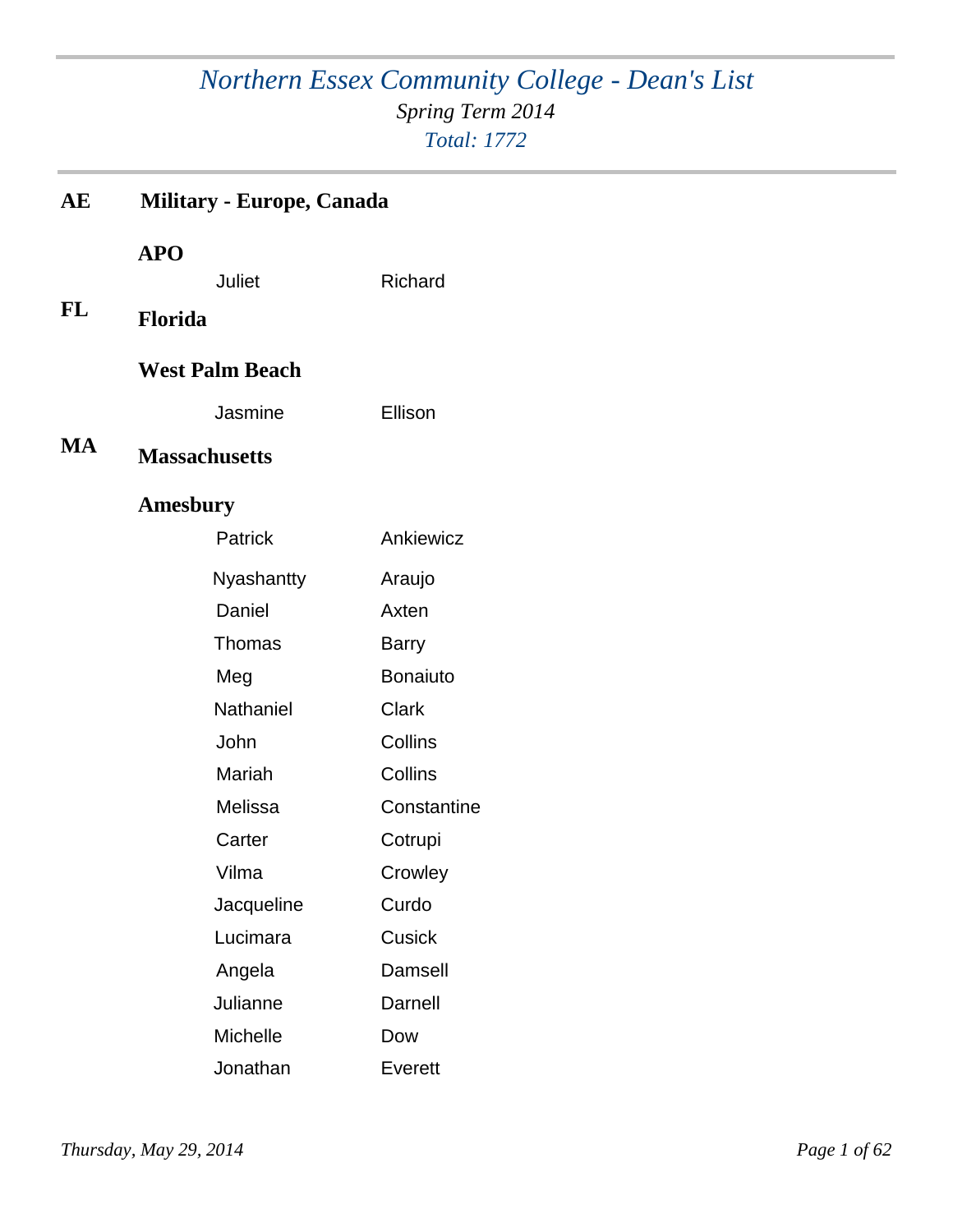| Joshua<br>Chelsea | <b>Everett</b><br>Everly |
|-------------------|--------------------------|
| Grace             | Fagerquist               |
| Mary              | Fahey                    |
| Christopher       | <b>Fawcett</b>           |
| Timothy           | Field                    |
| Antoinetta        | Fish                     |
| Lyndsey           | French                   |
| Megan             | Gagne                    |
| Filipe            | Garcia                   |
| <b>Matthew</b>    | Gingras                  |
| Jenell            | Griffin                  |
| <b>Matthew</b>    | Griffin                  |
| Jeanne            | Hallisey                 |
| Kathleen          | Harrigan-<br>Ross        |
| Alyxa             | Hart                     |
| Crystal           | Hogan                    |
| Frederick         | Hooper                   |
| Anthony           | Klufts                   |
| Wendy             | Kochakian                |
| June              | <b>Kokaras</b>           |
| Adele             | LaCasse                  |
| Ross              | Lacerda                  |
| Lori              | Lamanuzzi                |
| Alison            | LeBlanc                  |
| Grant             | Lewis                    |
| Kaila             | Lister-Colella           |
| Autumn            | MacGown                  |
| Renee             | MacKinnon                |
| Lisa              | Marden                   |
| Jessica           | <b>McDermit</b>          |
| John              | Meaney                   |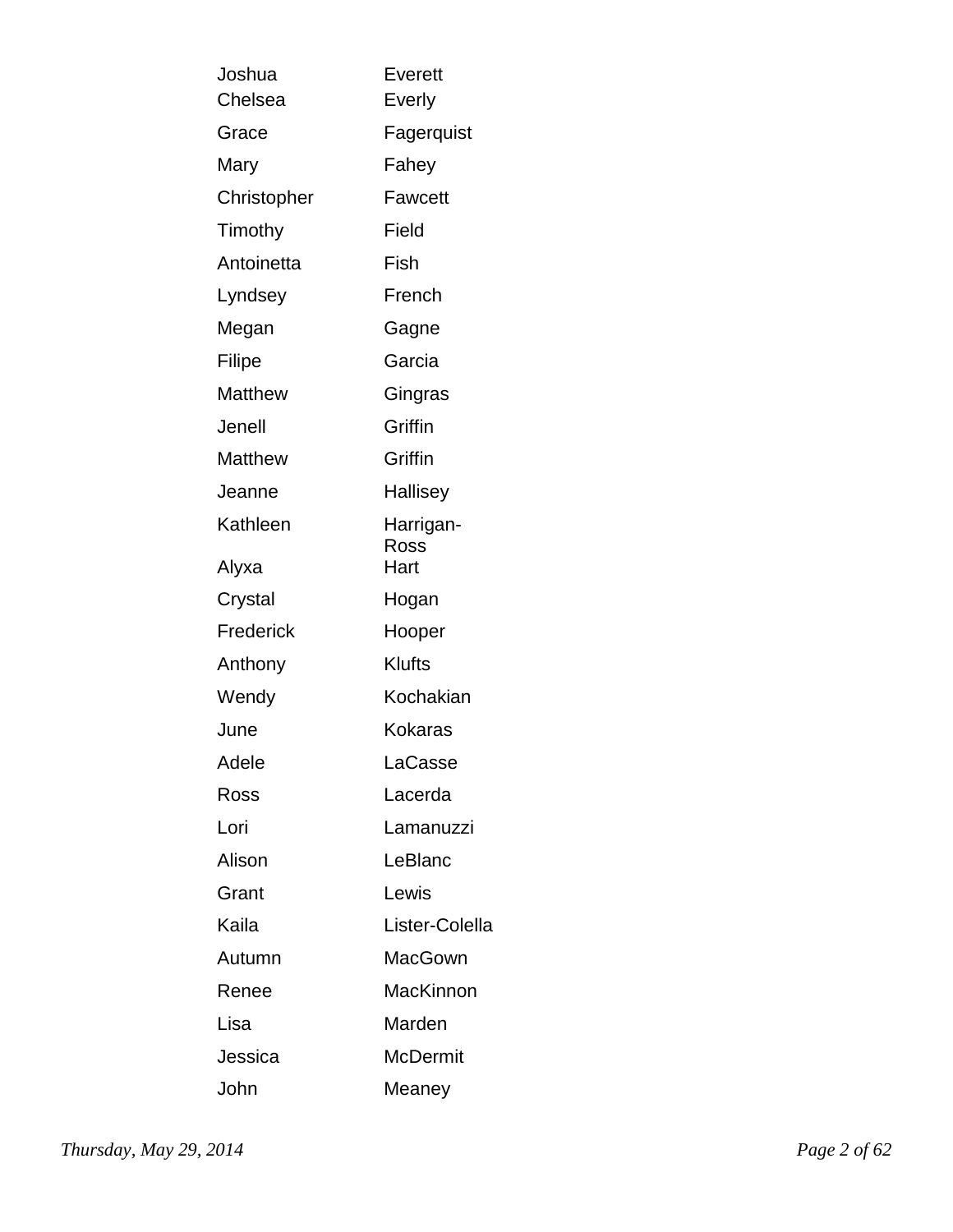| John           | <b>Morris</b>    |
|----------------|------------------|
| Catherine      | Mundy            |
| <b>Brian</b>   | Murphy           |
| Shawn          | O'Connor         |
| Lisa           | O'Keefe          |
| Sydney         | Palermo          |
| Ashley         | <b>Pelletier</b> |
| Valerie        | Pelletier        |
| Lee            | Pierro           |
| <b>Brandon</b> | Pinard           |
| Robert         | Porkola          |
| Dorothy        | Purdy            |
| Isabel         | Ridabock         |
| Lucia          | Saavedra         |
| Lindsey        | Silva            |
| Izy            | Sousa            |
| Kelsey         | <b>Terry</b>     |
| Miranda        | Triano           |
| Jennifer       | Valle            |
| Jennifer       | Weiss            |
| Kristopher     | Wheeler          |
| Geralyn        | Willett          |
| Sarah          | Witteman         |
|                |                  |

### **Andover**

| Jacob           | <b>Barry</b>  |
|-----------------|---------------|
| Alicia          | <b>Bursey</b> |
| <b>Dorielle</b> | Chakravorty   |
| Andrew          | Christopher   |
| Molly           | Dowell        |
| Brittany        | Furey         |
| Connor          | Hagan         |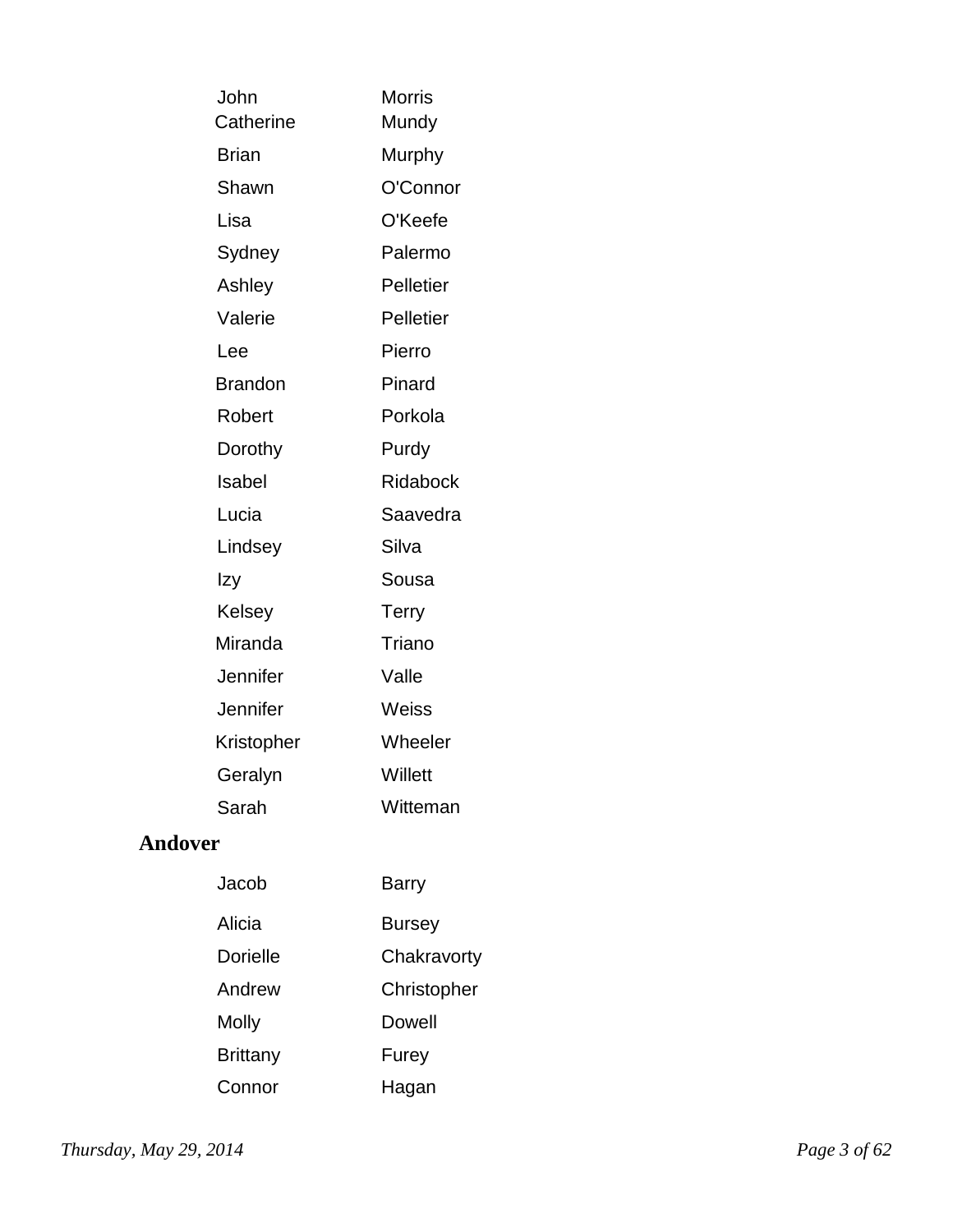| Lisa                    | Hernandez           |
|-------------------------|---------------------|
| Sarah<br><b>Brendan</b> | Howe<br>Hudak       |
| Alex                    | Kalinowski          |
| Deborah                 | Kelly               |
| Kyle                    | <b>Kiberd</b>       |
| Chandler                | Maagoul             |
| Joseph                  | McGowan             |
| Suzanne                 | Metropian-<br>Smith |
| Maryann                 | O'Connell           |
| Sunghun                 | Park                |
| Lisa                    | Pasho               |
| Carolyn                 | Porter              |
| Zachary                 | Powers              |
| Rachel                  | Prosnitz            |
| Christina               | Prussman            |
| <b>Brian</b>            | Robinson            |
| Anthony                 | Sampietro           |
| Nathaniel               | Shirley             |
| Sarah                   | Smith               |
| <b>Frances</b>          | <b>Stein</b>        |
| Alexandra               | <b>Strock</b>       |
| Sydney                  | Venuti              |
| lan                     | Whitney             |
| <b>Arlington</b>        |                     |
| Amy                     | <b>Brown</b>        |

# **Beverly**

#### **Billerica**

| Colleen | <b>Blake</b> |
|---------|--------------|
|---------|--------------|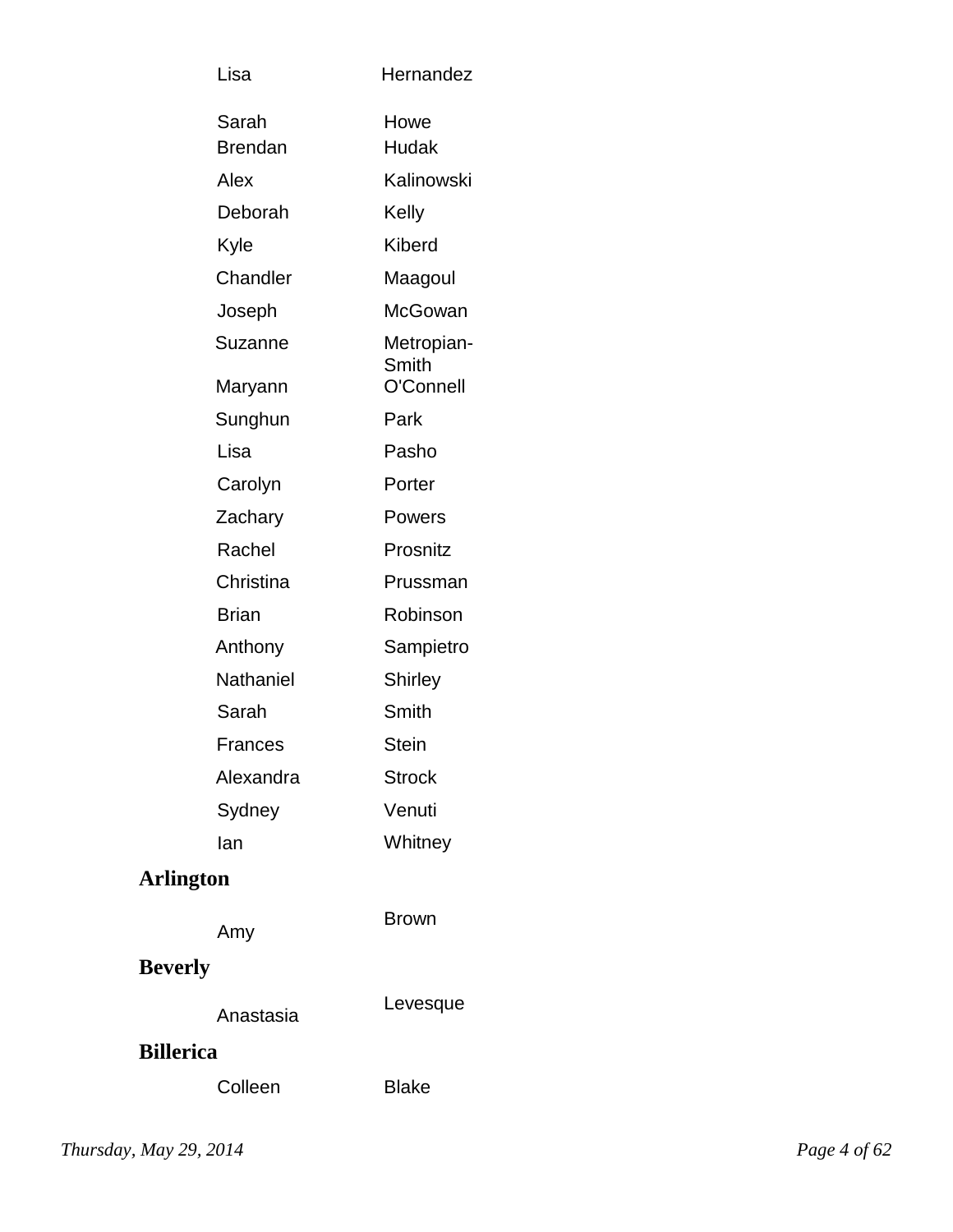| <b>Brooke</b> | Gibbs     |
|---------------|-----------|
| Rodney        | Jalbert   |
| Scott         | Lasa      |
| Connor        | McDonough |
| Angela        | Wantate   |

### **Boston**

| Cassie   | <b>Beauchene</b>          |
|----------|---------------------------|
| Nikita   | Espinal-<br><b>Bodden</b> |
| Kristina | Katz                      |

### **Boxford**

| Anastasiya | Carnes   |
|------------|----------|
| Devin      | DeAmelio |
| Abigail    | Grullon  |
| Jason      | Matses   |
| Camden     | Ward     |

### **Bradford**

| Lindsay         | Beaulieu        |
|-----------------|-----------------|
| Allison         | <b>Belisle</b>  |
| Nancy           | Bernard         |
| Rochelle        | <b>Brothers</b> |
| John            | Brown           |
| Kathryn         | <b>Brown</b>    |
| Anthony         | <b>Buccini</b>  |
| Raina           | Burke           |
| <b>Michelle</b> | Bushey          |
| Nicholas        | Cartier         |
| Roland          | Codair          |
| Emily           | Comei           |
| Danielle        | Coppola         |
| Alexandra       | Cote            |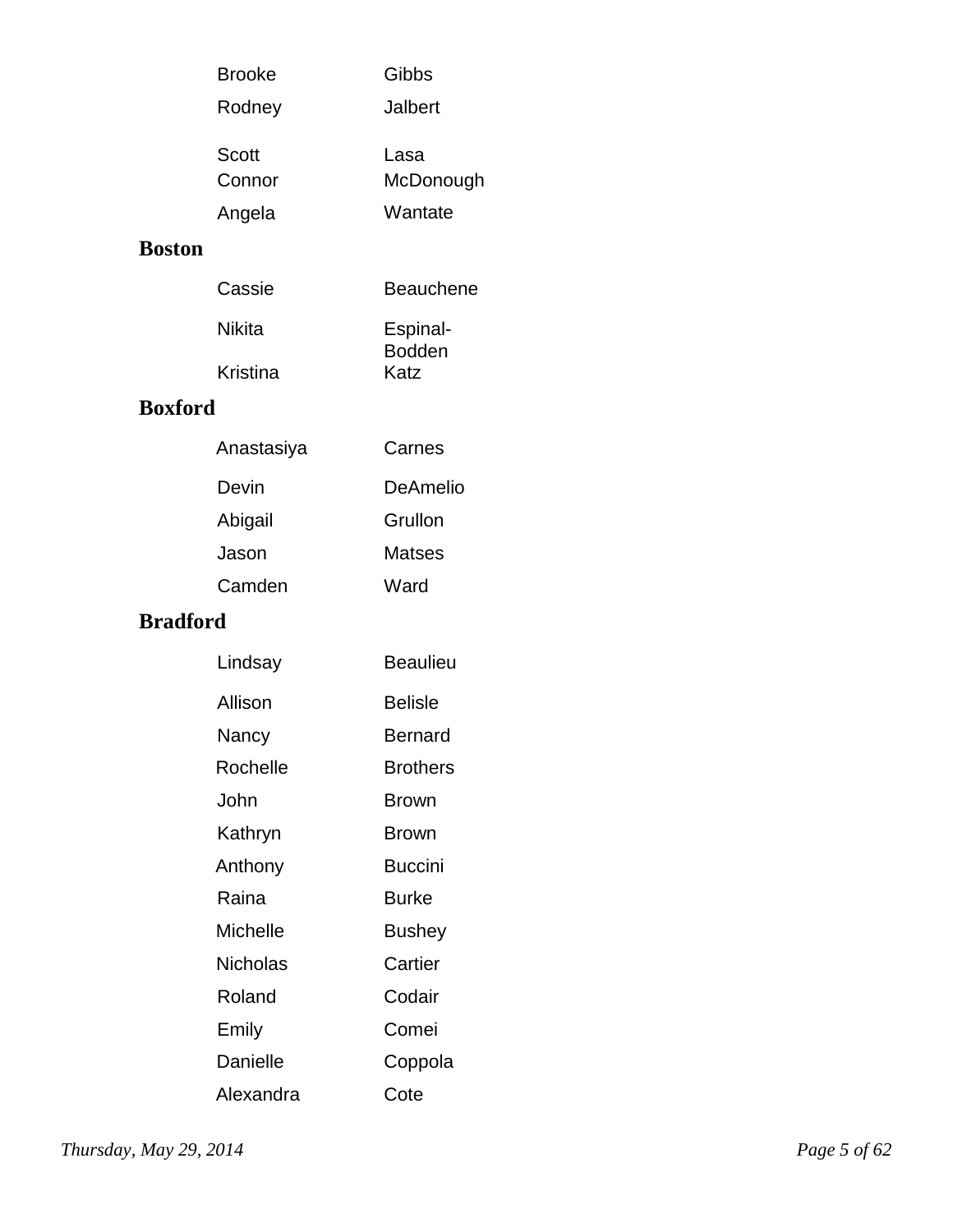| Rebecca           | Cram              |
|-------------------|-------------------|
| Kara              | Cutrona           |
| Karen             | Giguere           |
| Tanya<br>Jennifer | Gilbert<br>Gillis |
| Leslie            | Gould             |
| Adriana           | Greiff            |
| Briana            | Guerin            |
| Janine            | Heck              |
| Dorothy           | <b>Hines</b>      |
| Kelsey            | Hogan             |
| Penelope          | Jalbert           |
| Nichole           | Kalaus            |
| Renee             | LaGasse           |
| Katie             | Lane              |
| Deanna            | LeBlanc           |
| Terri             | Lee               |
| Susan             | Macdonald         |
| John              | Maloney           |
| Yuliya            | Medvedev          |
| Christopher       | Mura              |
| Lawrence          | Nicora            |
| Rachel            | Owens             |
| Yennisel          | Paniagua          |
| Kristina          | Parkhurst         |
| Darrin            | Perrault          |
| Shawn             | Petkewich         |
| <b>Travis</b>     | Porter            |
| Rebecca           | Purcell           |
| Pamela            | Rowell            |
| Sabrina           | Sawyer            |
| Ryan              | Scally            |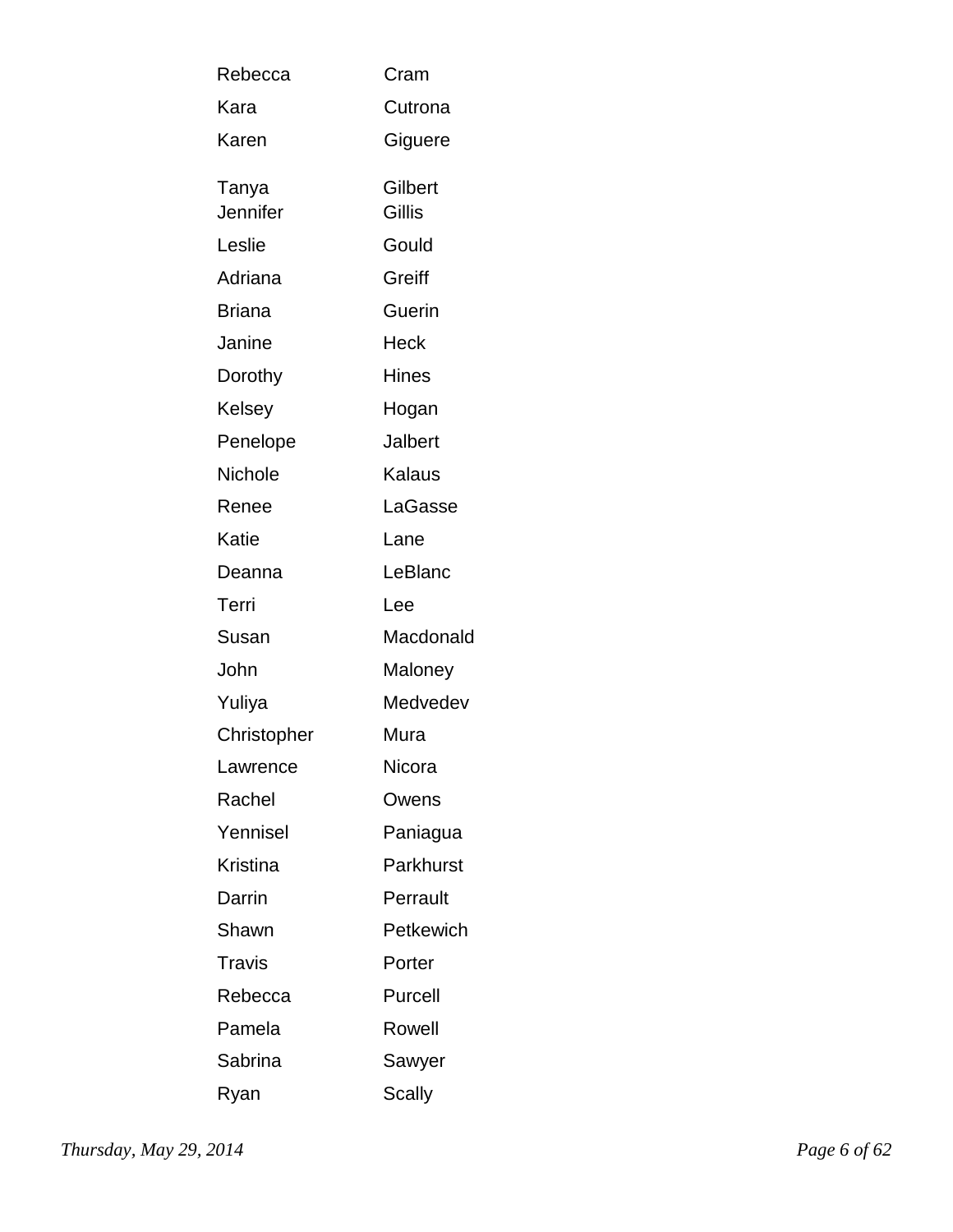|                   | Michael  | Scatamacchia        |
|-------------------|----------|---------------------|
|                   | Amanda   | Schena              |
|                   | Sandra   | Seneca              |
| <b>Brighton</b>   |          |                     |
|                   | Allison  | Chang               |
| <b>Burlington</b> |          |                     |
|                   | Magalie  | Medar               |
|                   | Kayla    | Scott               |
| <b>Byfield</b>    |          |                     |
|                   | Fred     | Davis               |
|                   | Rachel   | Fournier-Long       |
|                   | James    | Maguire             |
|                   | Megan    | Millard             |
|                   | Elaine   | Murray              |
| Cambridge         |          |                     |
|                   | Joseph   | <b>Torres</b>       |
| <b>Chelmsford</b> |          |                     |
|                   | Gary     | Cooke               |
|                   | Mary     | Gregorio            |
|                   | Justin   | Harradon            |
|                   | Robert   | Maillet             |
|                   | Allison  | Marsh               |
| <b>Danvers</b>    |          |                     |
|                   | Jennifer | Cushman             |
|                   | Cheryl   | Demirdogen          |
|                   | Elisa    | Strangie-Brown      |
| <b>Dorchester</b> |          |                     |
| <b>Dracut</b>     | Nana     | Twumasi-<br>Doherty |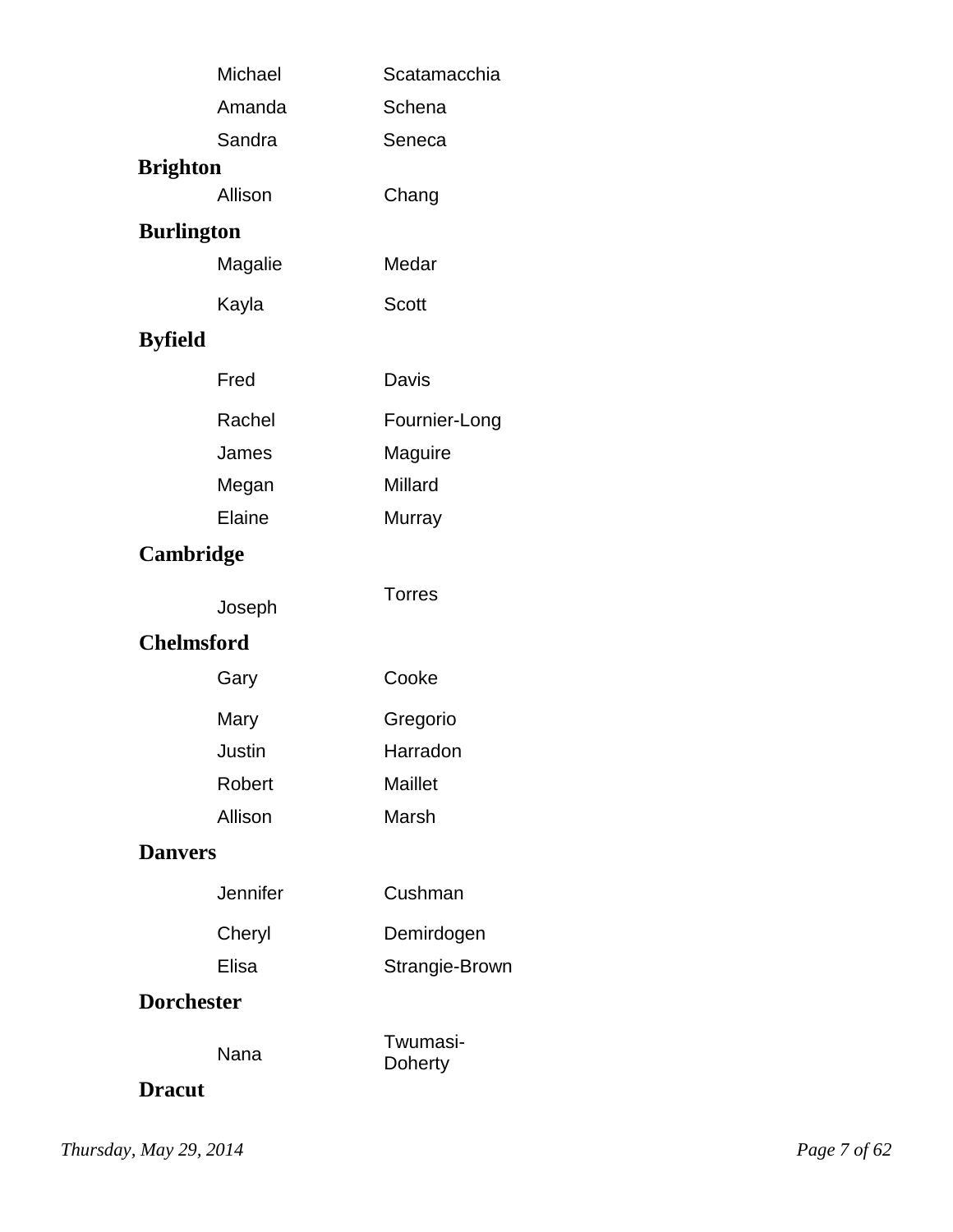|                    | Kathryn             | Bergeron                   |
|--------------------|---------------------|----------------------------|
|                    | Christina           | <b>Bullard</b>             |
|                    | Paul<br>Christopher | <b>Burokas</b><br>Flaherty |
|                    | Amina               | Fout                       |
|                    | <b>Boneat</b>       | Goodin                     |
|                    | Jonathan            | Joaquin                    |
|                    | Rachel              | Lareau                     |
|                    | Darlene             | Maguire                    |
|                    | Kevin               | <b>Marcos</b>              |
|                    | Jounaidou           | Mbouemboue                 |
|                    | Rosemary            | Mbugua                     |
|                    | Adam                | <b>Miller</b>              |
|                    | Lindsay             | <b>Mistretta</b>           |
|                    | Sean                | Mulcahey                   |
|                    | Sophon              | Nay                        |
|                    | Anthony             | Nganga                     |
| <b>Dunstable</b>   |                     |                            |
|                    | Bryan               | <b>McManus</b>             |
| <b>East Boston</b> |                     |                            |
|                    | Arleyne             | Santiago                   |
|                    | Arlyne              | Santiago                   |
| Georgetown         |                     |                            |
|                    | Sarita              | Eaton                      |
|                    | Amanda              | Flynn                      |
|                    | Jodi                | Gauron                     |
|                    | Kevin               | Hand                       |
|                    | Jonathan            | Kimball                    |
|                    | Caroline            | Lachendro                  |
|                    | Richard             | Mendez                     |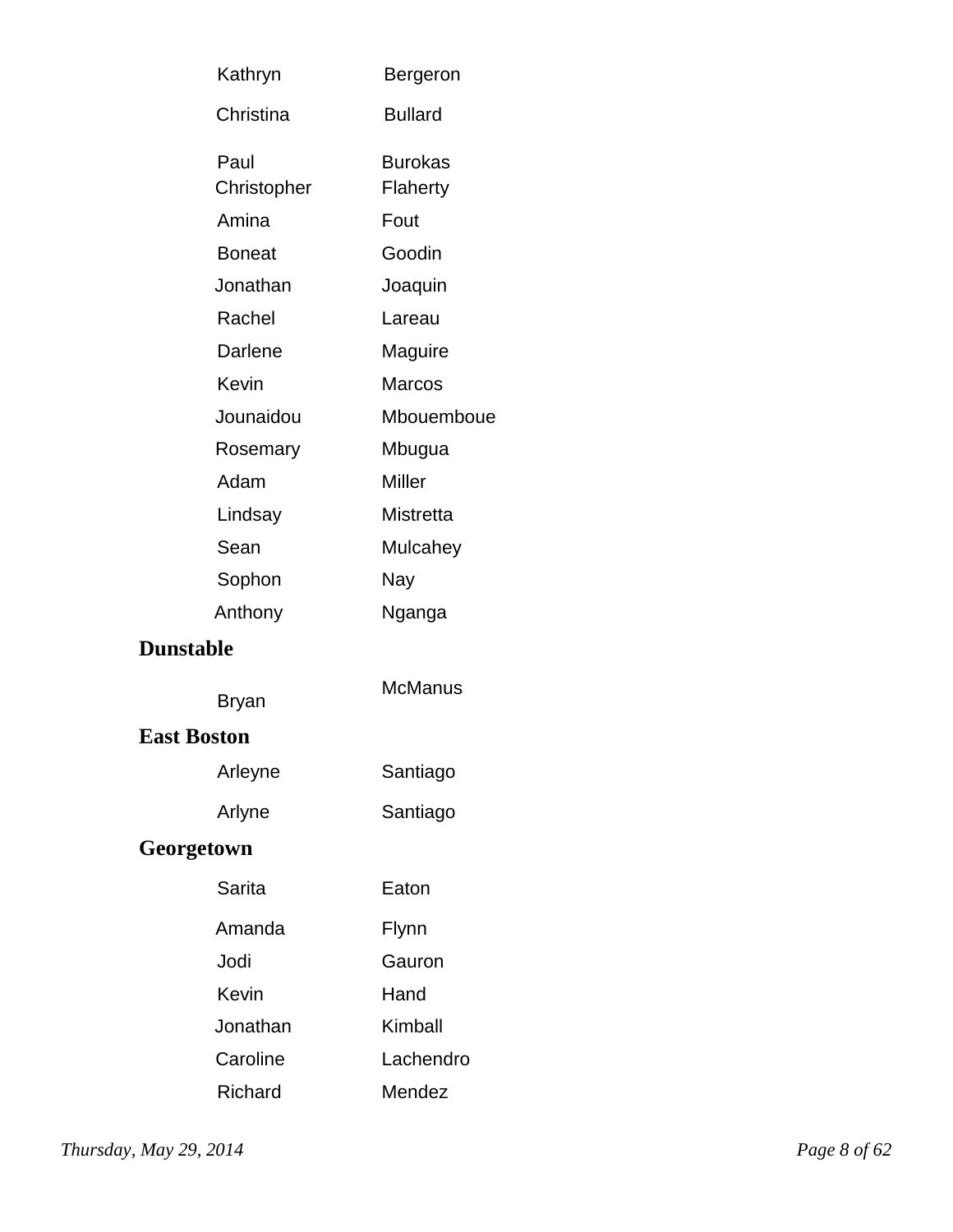| Sarah                  | Neeley              |
|------------------------|---------------------|
| Eric                   | O'Brien             |
| Catherine              | Paluzzi             |
| Anna<br><b>Matthew</b> | Peicott<br>Psehoyas |
| Marilyn                | <b>Rios</b>         |
| Lisa                   | <b>Roberts</b>      |
| Gregory                | Rosene              |
| Sheryl                 | Savage              |
| Cathie                 | <b>Southwick</b>    |
| Rebecca                | Southwick           |
| Jessica                | Toomey              |
| Alexandra              | Watts               |
| <b>Derrick</b>         | Wilcox              |
| Terrie                 | Withrow             |
| <b>Gloucester</b>      |                     |
| Lara                   | De Oliveira         |
| Groveland              |                     |
| Haathar                | Rates               |

#### **Grovela**

| Heather        | Bates       |
|----------------|-------------|
| Andrea         | Davis       |
| Heather        | Degnan      |
| Laura          | Driscoll    |
| Walter         | Fedynyshyn  |
| Marguerite     | Fijux       |
| Kelsey         | Fitzgerald  |
| Alissa         | Fitzpatrick |
| <b>Bridget</b> | Grenham     |
| Patrick        | Hull        |
| Dylan          | Kuchar      |
| Thomas         | Manion      |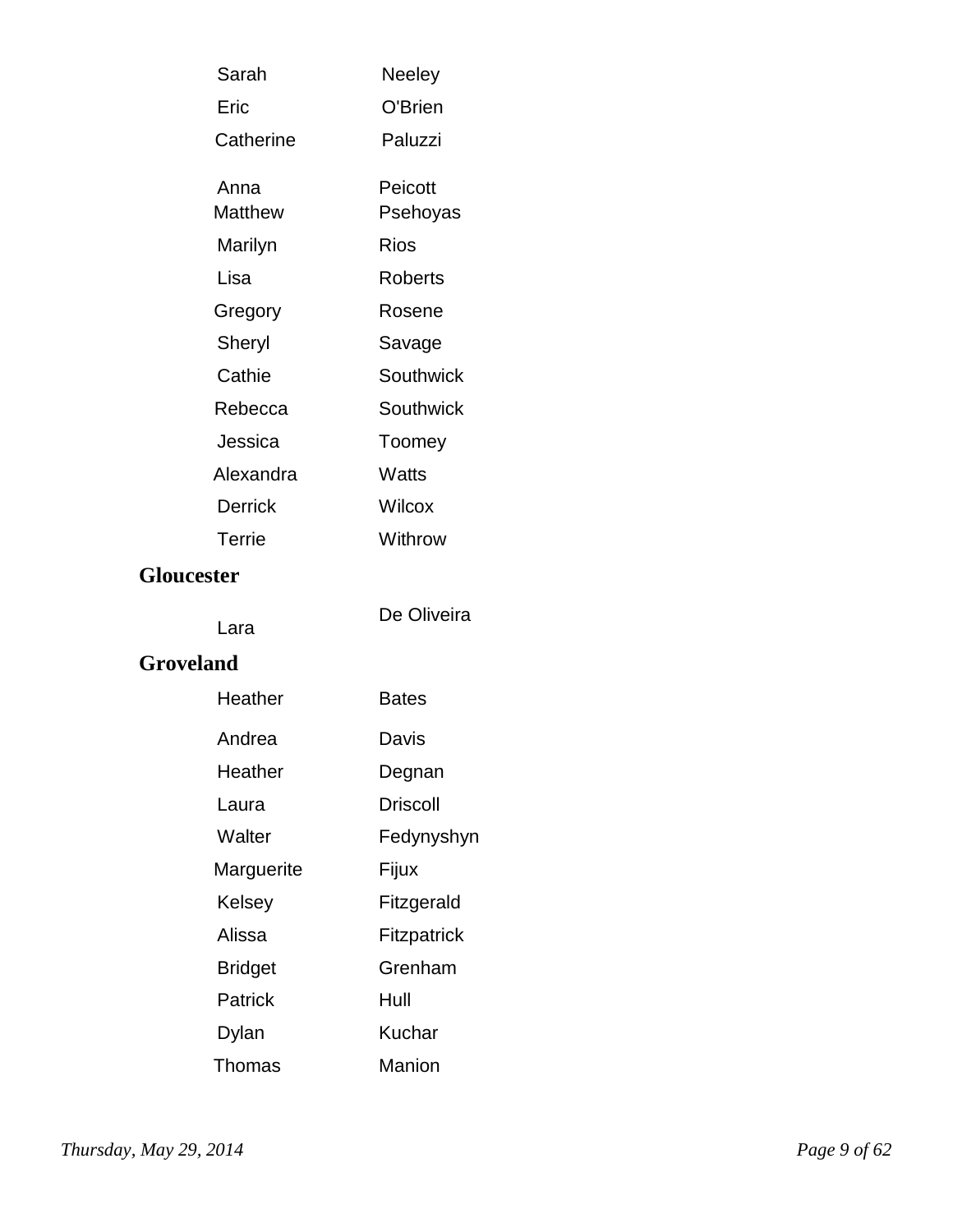| Kaitlin       | Martin            |
|---------------|-------------------|
| Janessa       | Mullen            |
| Katie         | Murphy            |
| Frin          | Murray            |
| Jana<br>Frinn | Nadeau<br>Parsons |
| Korri         | Perkins           |
| Adriana       | Quintiliani       |
| Emmaline      | Rheault           |
| Kenneth       | Rhudick           |
| Nina          | Russell           |
|               |                   |

### **Haverhill**

| Edward         | Alvarado        |
|----------------|-----------------|
| Bergen         | Ambrose         |
| <b>Nicole</b>  | Andrach         |
| Maylene        | Arana           |
| <b>Kristin</b> | Ardolino        |
| Alyssa         | Arriaga         |
| Elizabeth      | Baez            |
| Kayla          | <b>Barry</b>    |
| Carole         | <b>Barton</b>   |
| Dayna          | Baumgartner     |
| Jessica        | Beal            |
| Jessica        | <b>Beckford</b> |
| Stephen        | <b>Beliveau</b> |
| Janicia        | Berroa          |
| Tami           | <b>Berry</b>    |
| Kate           | Bevilacqua      |
| Nicholas       | <b>Bianco</b>   |
| Kevin          | <b>Billings</b> |
| Melissa        | <b>Billings</b> |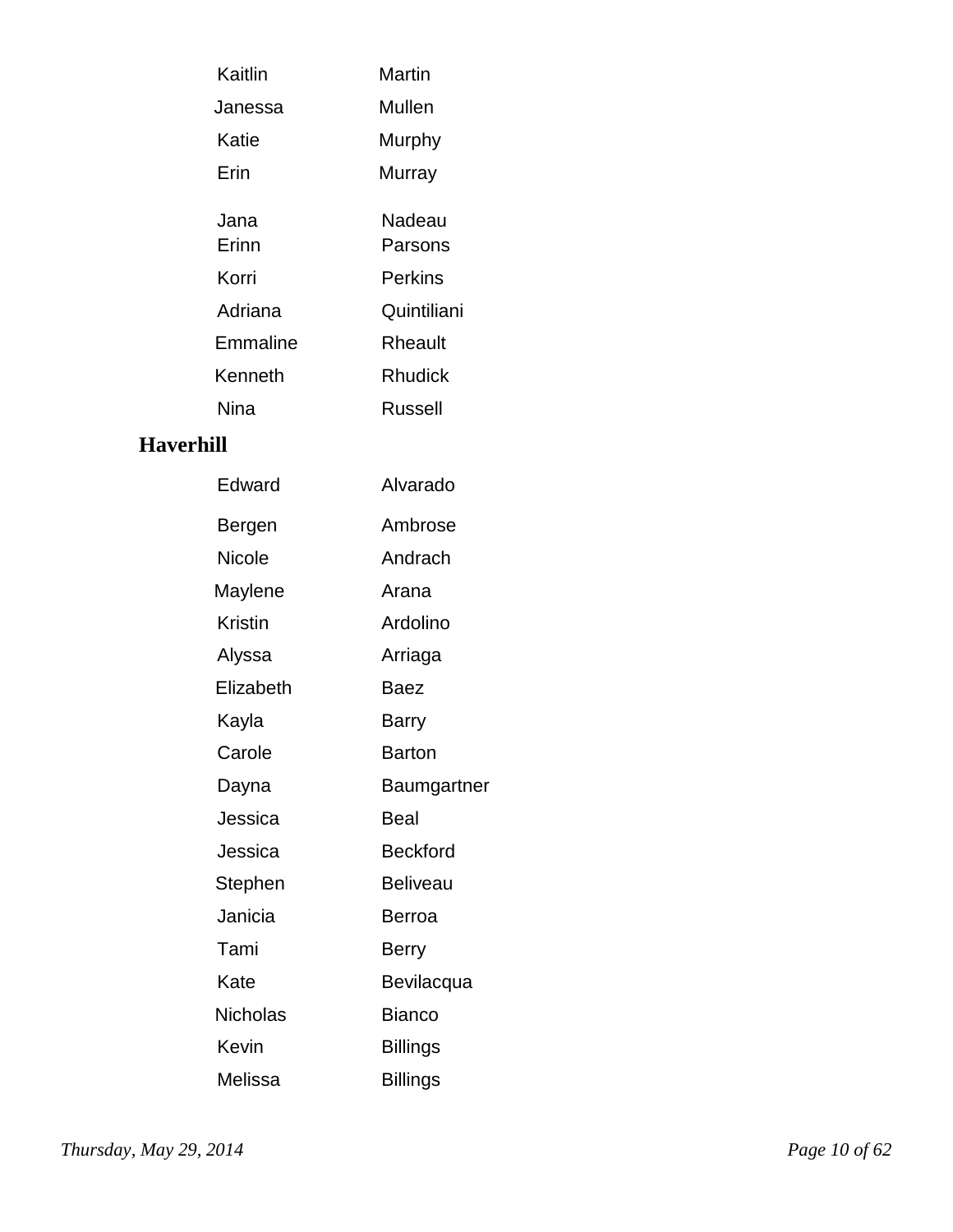| Jason            | <b>Blake</b>      |
|------------------|-------------------|
| Scott            | <b>Blanchette</b> |
| Christina        | <b>Boisselle</b>  |
| Alvin            | <b>Bonilla</b>    |
| <b>Michelle</b>  | <b>Borden</b>     |
| Sarah            | <b>Boucher</b>    |
| Roberta          | Bowman            |
| Scott            | Bowman            |
| <b>Bethany</b>   | <b>Boyle</b>      |
| John             | <b>Bradley</b>    |
| Samantha         | <b>Bravoco</b>    |
| Erin             | <b>Brent</b>      |
| <b>Nicholas</b>  | <b>Brien</b>      |
| Chelsea          | <b>Brown</b>      |
| Katherine        | Brownsberger      |
| <b>Nathaniel</b> | <b>Brudnick</b>   |
| Hannah           | <b>Buffum</b>     |
| Kathy            | <b>Burbano</b>    |
| <b>Suzzette</b>  | Caceres           |
| <b>Jennifer</b>  | Cadorette         |
| Angel            | Calcano           |
| Madison          | Cameron           |
| April            | Campano           |
| Heidi            | Carroll           |
| Jose             | Castro            |
| <b>Nicole</b>    | Catanzaro         |
| Andreina         | Cedano            |
| Massiel          | Cedano            |
| Julianne         | Chase             |
| Lindsey          | Chase             |
| Zachary          | Chechowitz        |
| Maria            | Chhim             |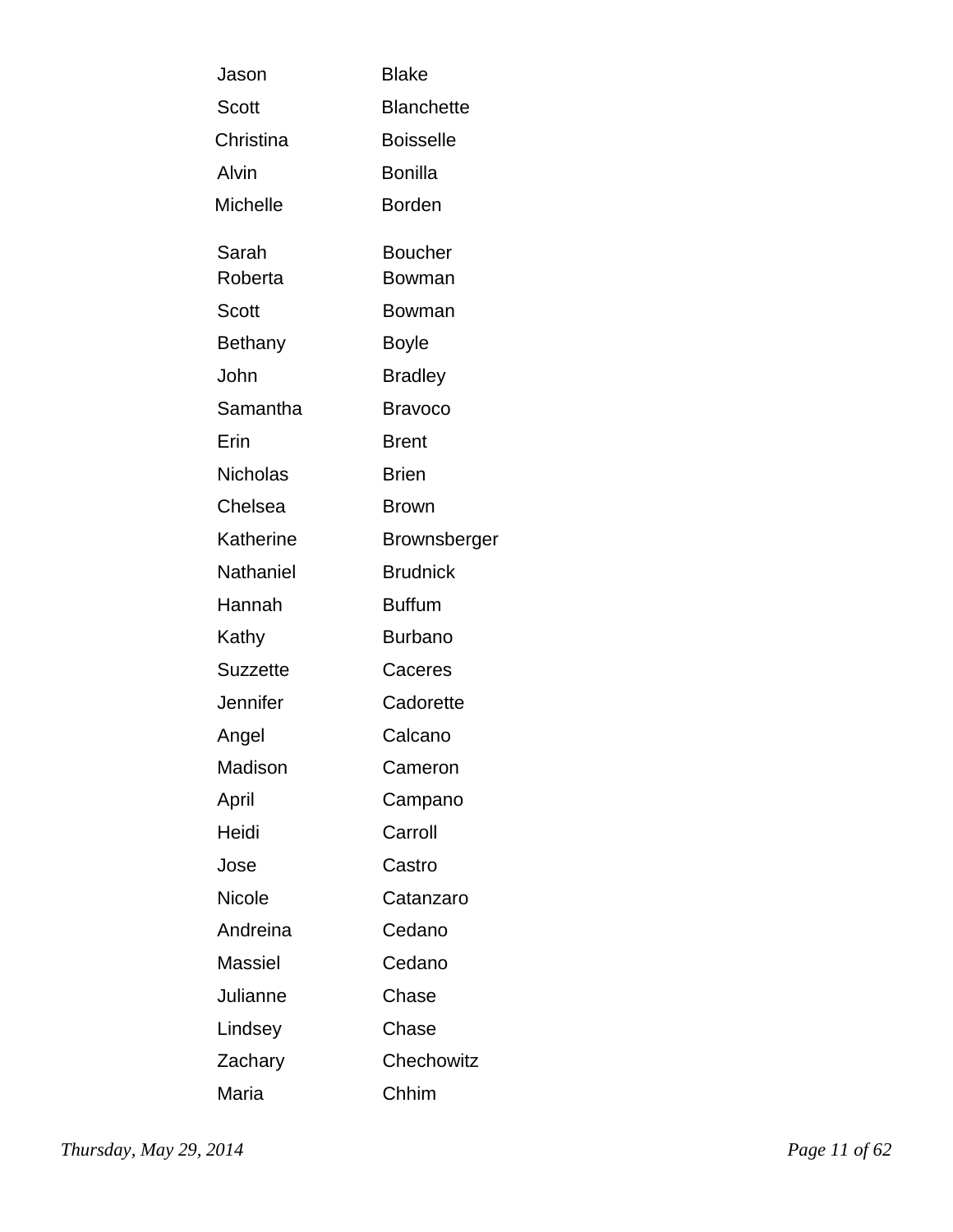| Adam               | Clancy                           |
|--------------------|----------------------------------|
| David              | Clark                            |
| Frederick          | Clark                            |
| Christine          | Clough                           |
| Paul               | Coffey                           |
| Stephanie<br>Maria | Collado<br>Colon                 |
| Alexander          | Cooley                           |
| Julia              | Copeland                         |
| Adamaris<br>Sarah  | Correa-<br>Maldonado<br>Corthell |
| Emma               | Cottrell                         |
| Kellie             | Cox                              |
| Chelsea            | Crosby                           |
| Joseph             | Cruz                             |
| Patricia           | D'Arcangelo                      |
| Erald              | Daka                             |
| Deidra             | Dalesio                          |
| Victoria           | Dallon                           |
| Precious           | Darko                            |
| Janice             | Davis                            |
| Joy                | Davis                            |
| Michael            | Davis                            |
| Nicole             | Davis                            |
| Jordan             | De Aza                           |
| Kevin              | <b>DeCarvalho</b>                |
| <b>Brittney</b>    | <b>DeVincent</b>                 |
| Krista             | Demarkis                         |
| Michael            | Desisto                          |
| Cassandra          | Desjardins                       |
| Edelth             | Dorestant                        |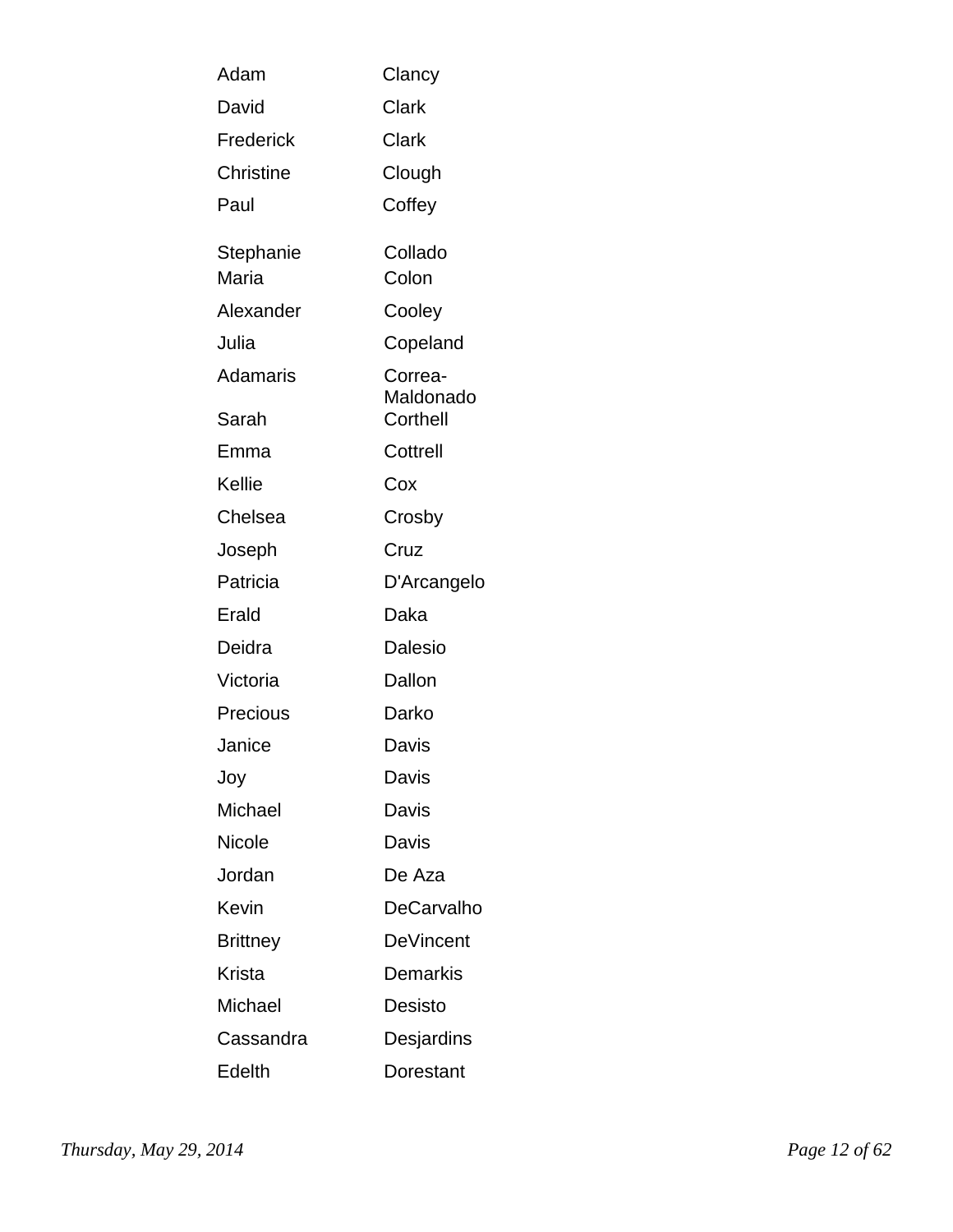| Johanna            | <b>Doucette</b>   |
|--------------------|-------------------|
| Marie-Joe          | Dreik             |
| Ashley             | Duff              |
| Katelyn            | Duff              |
| Ryan               | Durney            |
| Suzanne            | Eaton             |
| Cassandra<br>Diana | Ellard<br>Estrada |
| Minelys            | Felipe            |
| Gerilyn            | Fergola           |
| Erin               | Finn              |
| Sarah              | Flaherty          |
| Walter             | Fortier           |
| <b>Brian</b>       | Fosnock           |
| James              | Foster            |
| <b>Branden</b>     | Fraser            |
| Cara               | Frechette         |
| Becky              | Fredette          |
| Scott              | Freeman           |
| Lauren             | Fulgoni           |
| Megan              | Gannon            |
| Shandra            | Gaouette          |
| Carlos             | Garcia            |
| Yamirka            | Garcia            |
| Amanda             | Gaudreau          |
| Antonio            | Gil               |
| Pamela             | Glover            |
| Angela             | Gonzalez          |
| Heather            | Gore              |
| <b>Charles</b>     | Grandmaison       |
| Jonathan           | Green             |
| Jenny              | Greene            |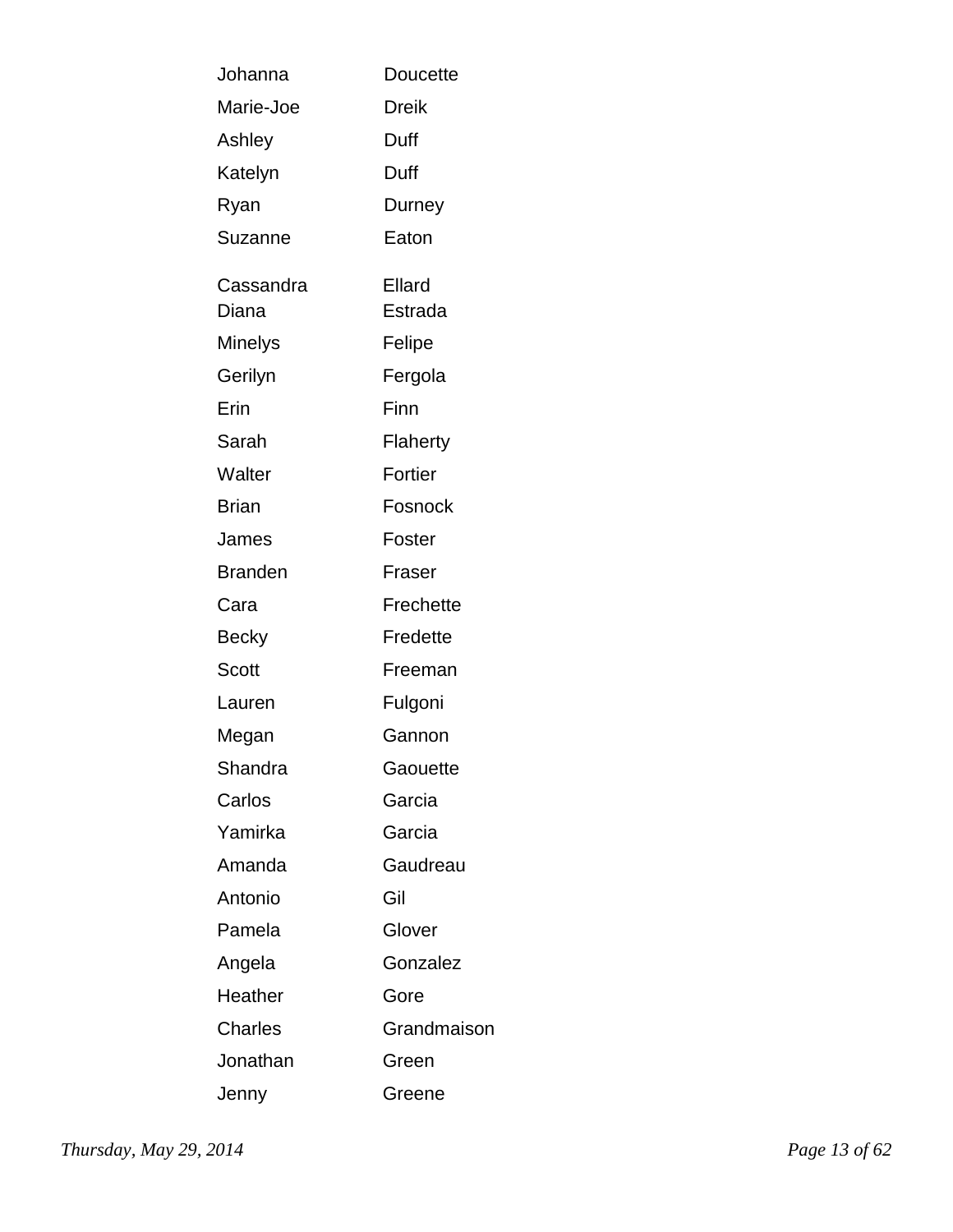| Alyssa       | Grieco           |
|--------------|------------------|
| Lyndsey      | Grundy           |
| Courtney     | Hanson           |
| Kimberly     | Harding          |
| Carrie       | Harkin-David     |
| Jessica      | Haskell          |
| Terra        | Heimbold         |
| Paige        | Hill             |
| Patricia     | Hill             |
| Lisa         | Hodgerney        |
| Helen        | Hoffman          |
| Frederick    | Hooper           |
| Leah         | Hoosick          |
| Chelsey      | Howell           |
| <b>Brian</b> | Huberdeau        |
| Hunter       | Hughes           |
| Lindsay      | Hurd             |
| Girgis       | Ibrahim          |
| Ashley       | Igartua          |
| Yosmarlin    | Infante          |
| Benjamin     | Isaacman         |
| Mindy        | Janackas         |
| Jarisnelda   | Joaquin          |
| Derek        | Johnson          |
| Rychlin      | Johnson          |
| Christina    | Jones            |
| Jason        | Jope             |
| Milovan      | Jovic            |
| Zuleyka      | Jovic            |
| Jason        | <b>Karahalis</b> |
| Dawn         | Keenan           |
| Aileen       | Kelly            |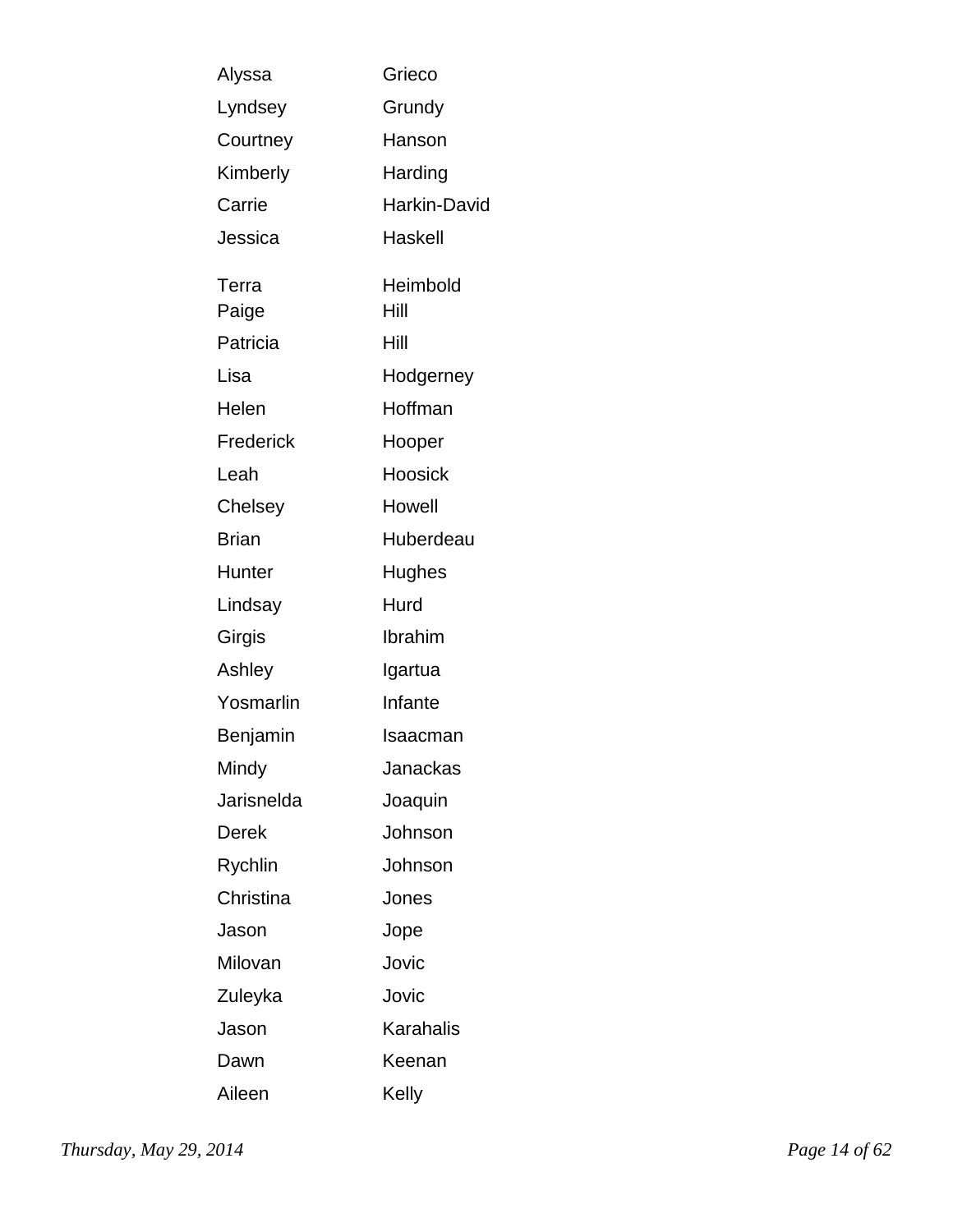| Myrna           | Kenney        |
|-----------------|---------------|
| <b>Danielle</b> | Kertenis      |
| <b>Alexis</b>   | Khalil        |
| Justine         | <b>Kinser</b> |
| Jonathan        | Kmet          |
| Miranda         | Kocher        |
| Margaret        | Kostiew       |
| Corey           | Kummel        |
| Ryan            | LaRochelle    |
| Zachary         | Lacroix       |
| Kevin           | Lambert       |
| Jay             | Lancaster     |
| Elijah          | Landeros      |
| Jenny           | Lazala        |
| Randy           | Le            |
| Vang            | Le            |
| Kelly           | LeBlanc       |
| Kaitlynn        | Leary         |
| Acadia          | Leathe        |
| Sarina          | Leclerc       |
| Aaron           | Lemire        |
| Jennifer        | Liberato      |
| Kathryn         | Ligato        |
| Caitlin         | Limoli        |
| Corey           | Lizotte       |
| Julie           | Longo         |
| Kellie          | Lynch         |
| Brenda          | Lynn          |
| Cassandra       | MacLeod       |
| Teresa          | Mack          |
| Sarah           | Mahan         |
| <b>Mercedes</b> | Majahad       |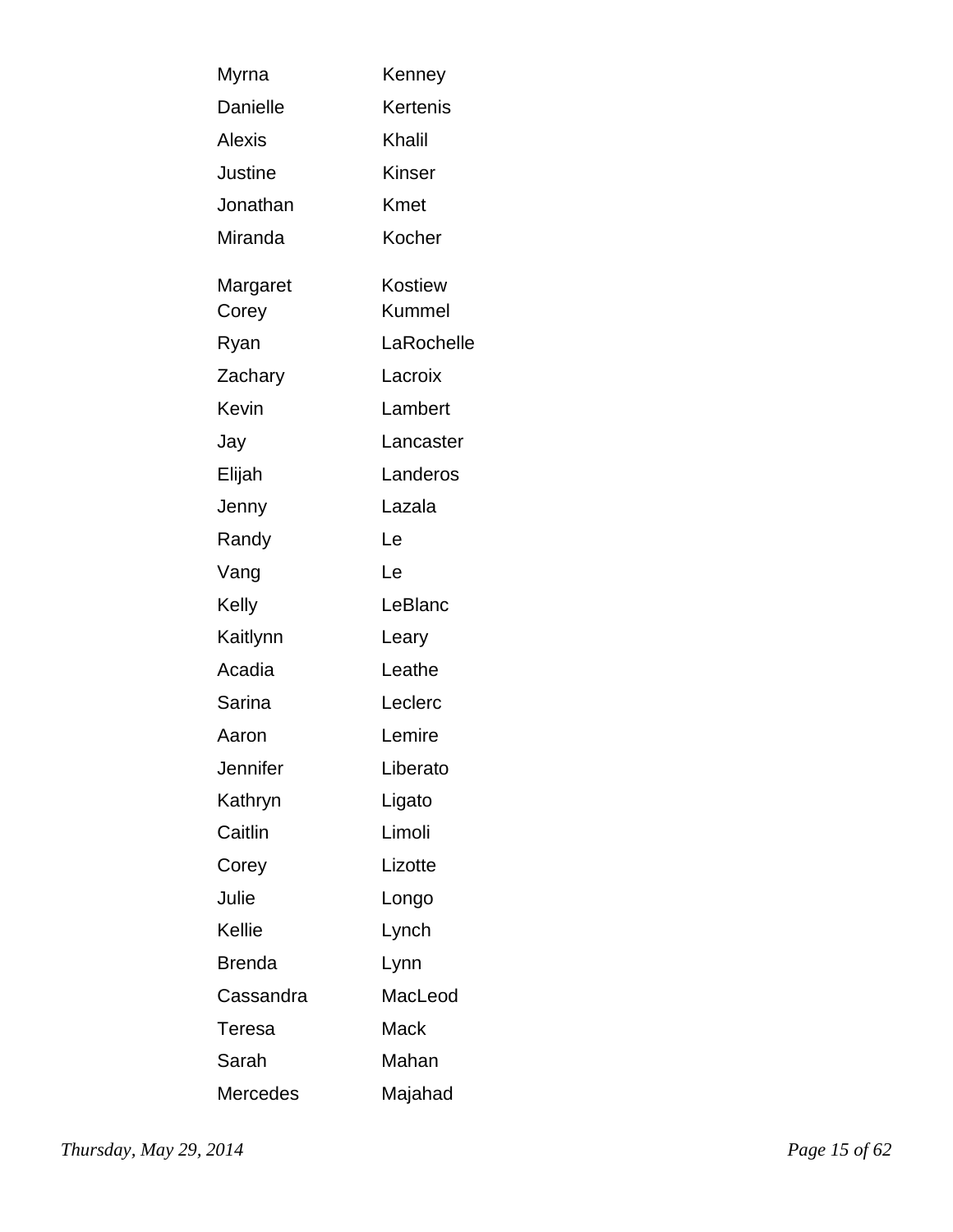| Kelsey           | Malynn          |
|------------------|-----------------|
| Anthony          | Mambo           |
| Clarissa         | Mandel          |
| Phillip          | Marquardo       |
| Vanessa          | Marsh           |
| <b>Christine</b> | Martin          |
| Andre            | Martinez        |
| Cynthia          | Martinez        |
| Rosa             | <b>Martinez</b> |
| Letriah          | <b>Masters</b>  |
| Jennifer         | Matos           |
| Meghan           | McCabe          |
| Kayla            | <b>McGrath</b>  |
| Kevin            | McGravey        |
| Ala              | McNamara        |
| Glamaris         | Medina          |
| Angeline         | Mejia           |
| Karen            | <b>Melisi</b>   |
| Deanna           | Melucci         |
| Justin           | Merced          |
| Jason            | Mesiti          |
| Edward           | Middleton       |
| Blagovest        | Mitrofanov      |
| Mackenzie        | Moise           |
| Anthony          | Mondello        |
| Jacob            | Montpetit       |
| <b>Matthew</b>   | Mooradian       |
| Brendan          | Moore           |
| Louis            | Morelli         |
| Sean             | Morrison        |
| Ryan             | Moschetti       |
| Peter            | Moscone         |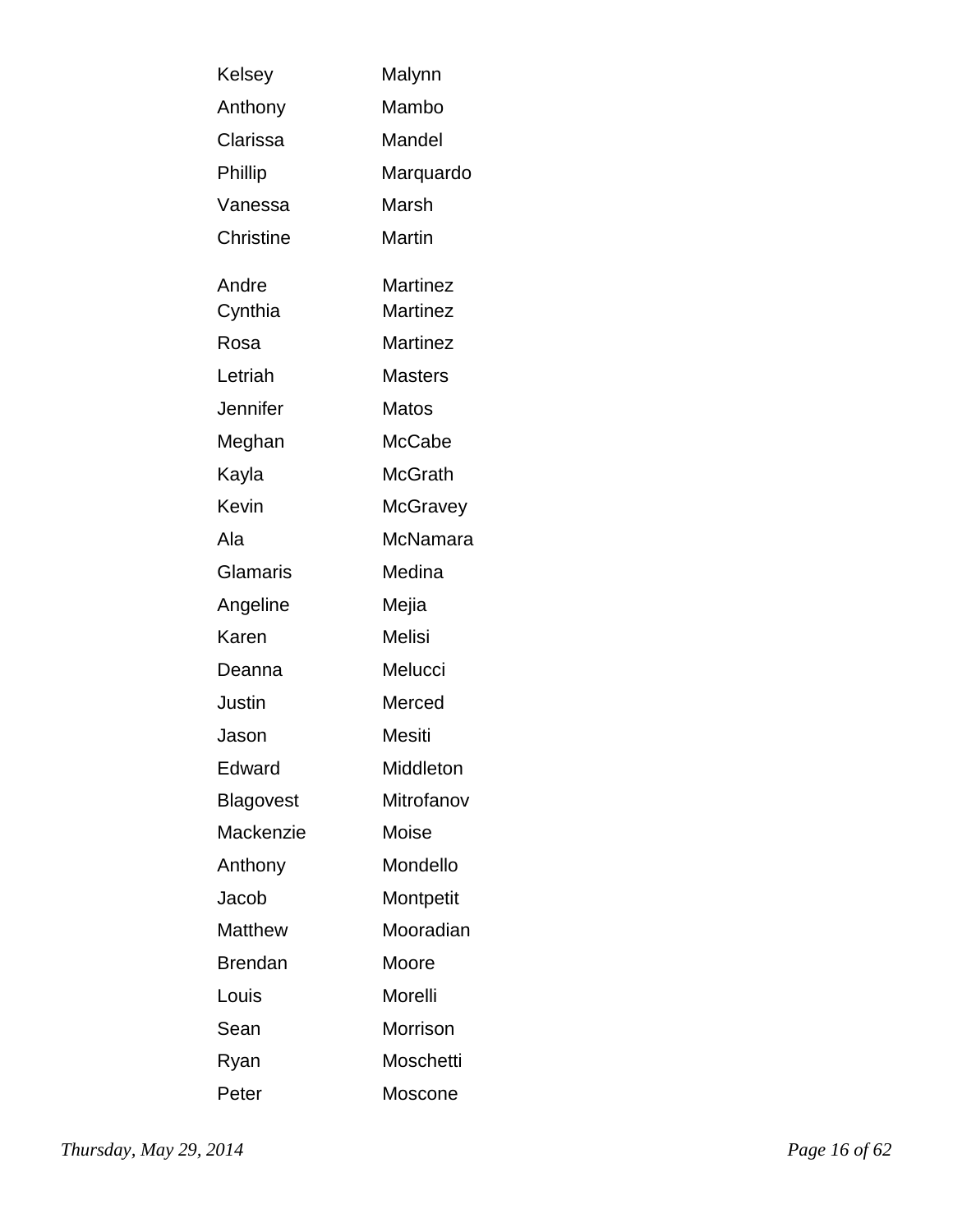| Thea            | Mose                |
|-----------------|---------------------|
| Danae           | Moss                |
| Georges         | Mrad                |
| Tammy           | Muir                |
| Czeth           | Niduaza             |
| Sean            | Nolan               |
| Alisha          | <b>Nollet</b>       |
| Emmanuel        | Ogbodo              |
| Ifeoma          | Ogbodo              |
| Samantha        | Oliver              |
| Genesis         | Ortiz               |
| Jessica         | Palmer              |
| Carla           | Paquette            |
| Jaime           | Pardo Ospina        |
| Nathan          | Parente             |
| Laura           | Parsons             |
| Chelsea         | Patti               |
| Dawn            | Pendleton           |
| Angeli          | Perez-<br>Rodriguez |
| Meghan          | Phair               |
| <b>Nicholas</b> | Pham                |
| Marie           | Phillips            |
| Kelsey          | <b>Pickett</b>      |
| Clifford        | Pierre-Louis        |
| Debra           | Pleau               |
| Ingrid          | Polanco             |
| Jairo           | Polanco Paulino     |
| Sarah           | Potter              |
| Gwendolyn       | Powers              |
| Adrianne        | Ramirez             |
| Donna           | Record              |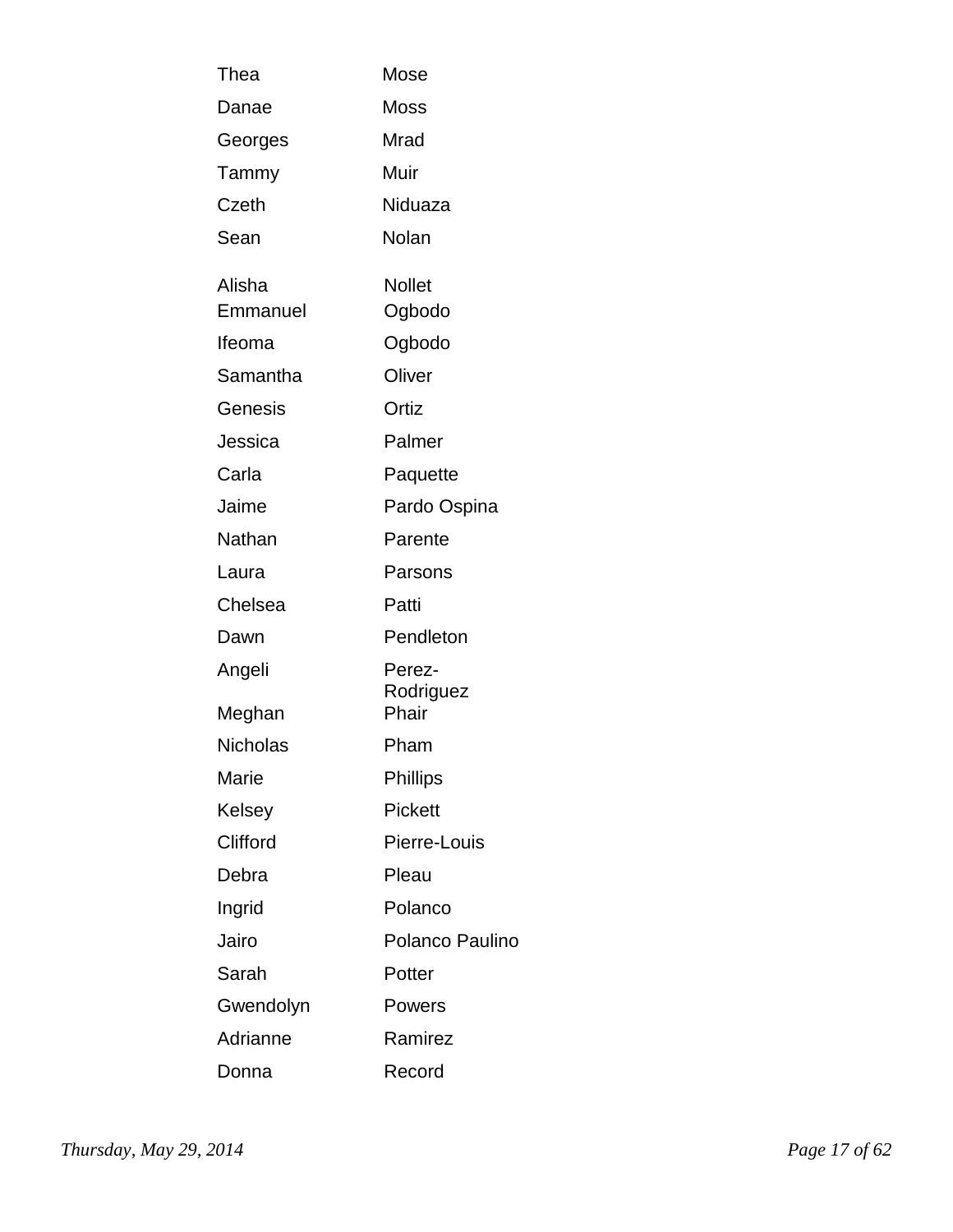| Christopher     | Remick                |
|-----------------|-----------------------|
| Jossie          | Reynoso               |
| Shauna          | Risacher              |
| Ashley          | <b>Roberts</b>        |
| Emma            | <b>Roberts</b>        |
| Daniel          | Roche                 |
| Chrystal        | Rodriguez             |
| Yoel            | Rodriguez-<br>Vasquez |
| Joseph          | Romero                |
| Elizabeth       | Rosado                |
| Graciela        | Sanchez               |
| <b>Milquely</b> | Santana               |
| Pablo           | Santana               |
| Marisa          | Santiago              |
| Najie           | Sarabi                |
| Rachael         | Sarcione              |
| <b>Nicholas</b> | Schoff-Dupont         |
| Tyler           | Schreyack             |
| Timothy         | Seaman                |
| Amy             | Sevene                |
| Shahrzad        | Shadbash              |
| Jennifer        | Shaddox               |
| Cameron         | Shaut                 |
| Matthew         | Sibley                |
| Kayla           | Snell                 |
| Chaira          | Soto                  |
| Joseph          | <b>St Hilaire</b>     |
| Stephanie       | Stamos                |
| Jessica         | <b>Stuckey</b>        |
| Sarah           | Sudol                 |
| Jason           | Sullivan              |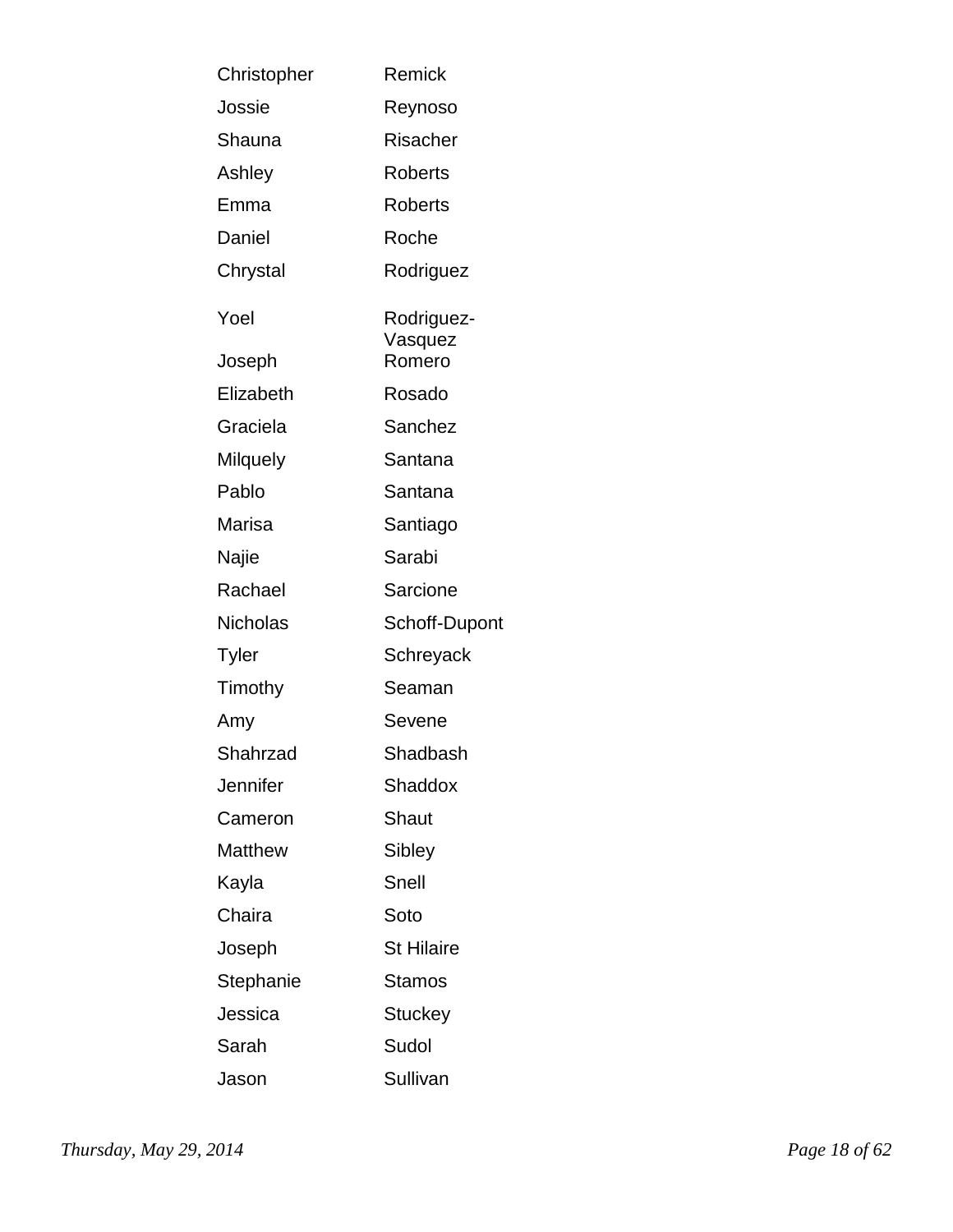| Samantha       | Sweeney        |
|----------------|----------------|
| Jamie          | Taker          |
| <b>Matthew</b> | Tascon         |
| Everson        | <b>Taveras</b> |
| Benjamin       | Tavitian       |
| Michael        | Thoma          |
| Katelynn       | Tiso           |
| Sarah          | Tiso           |
| Samantha       | Titus          |
| Perla          | Vargas         |
| Felicia        | Vasilopoulos   |
| Naizabeth      | Vega           |
| Ricardo        | Vega           |
| Miguel         | Velez          |
| Joanna         | Vourtsas       |
| Kimberly       | Waddington     |
| Monica         | Wakim          |
| Cody           | Walsh          |
| Mariah         | Warner         |
| William        | Waterman       |
| Jacob          | Weisberg       |
| Regina         | Welch          |
| Kimberly       | Whiting        |
| <b>Matthew</b> | Wiggins        |
| Veronica       | Wilkins        |
| Joyce          | Willette       |
| Marc           | Williams       |
| Robert         | Williams       |
| Dave           | Winsor         |
| Travis         | Yell           |

# **Ipswich**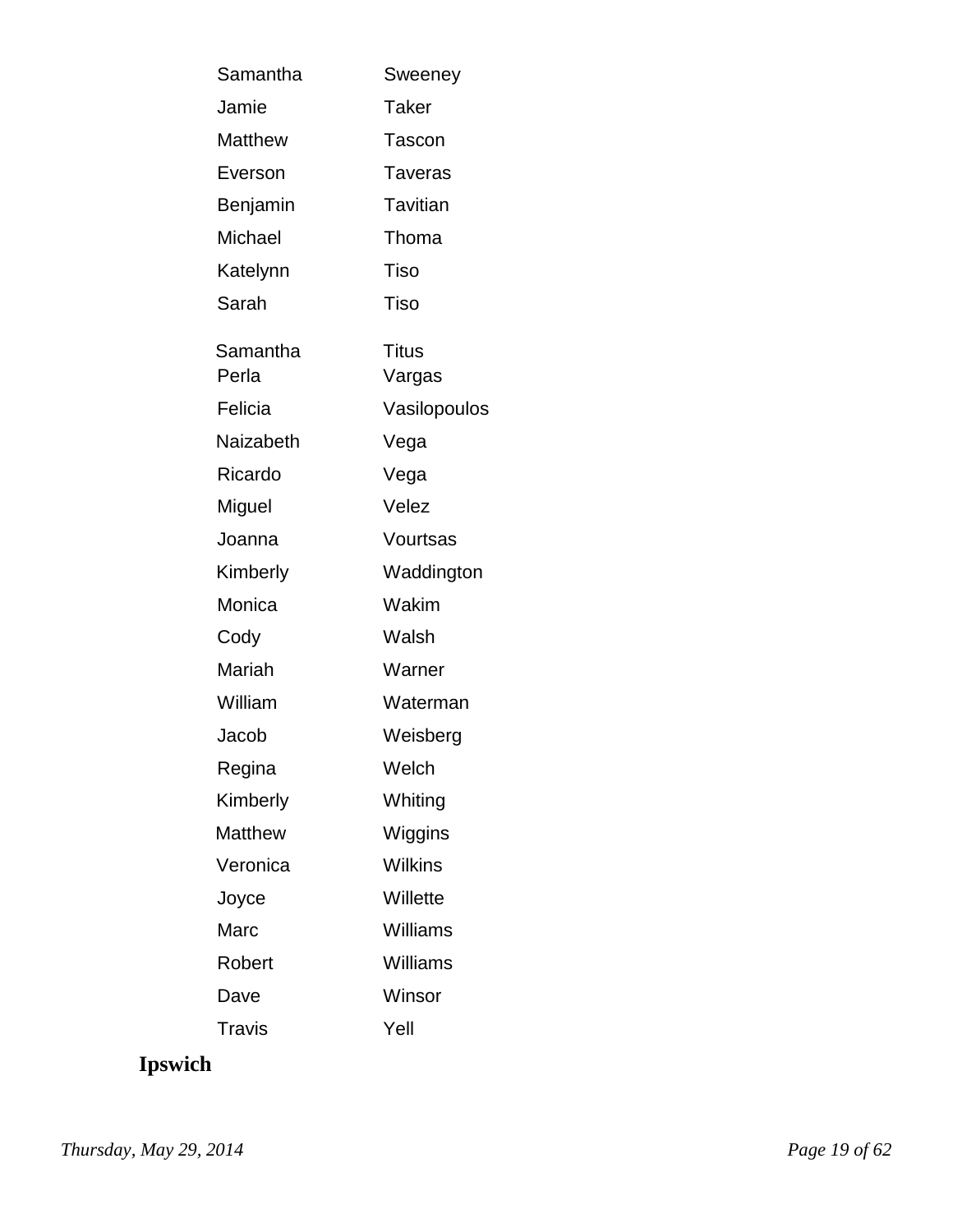| John    | Curcuru  |
|---------|----------|
| Ashley  | Duratti  |
| Rebekah | Field    |
| Hakim   | Truitt   |
| Aurora  | Vellante |

#### **Lawrence**

| Carmen          | Abreu                   |
|-----------------|-------------------------|
| Joseina         | Acosta                  |
| Lizbert         | Acosta                  |
| Rubi            | Acosta                  |
| Marino          | Alcantara               |
| Sarah           | Alcantara               |
| Jalissa         | Alicea                  |
| Jerelin         | Almanzar                |
| Yohanna         | Almengo                 |
| Jahdiel         | Almestica               |
| <b>Stefanie</b> | Almodovar               |
| Jonathan        | Alvarez                 |
| Roberto         | Alvarez                 |
| Lissette        | Anziani                 |
| Annie           | Aquino                  |
| Yhimy           | Aquino                  |
| Judit           | Ayala                   |
| Aurelia         | Aybar                   |
| Taysha          | <b>Badia</b>            |
| Shannon         | <b>Banks</b>            |
| Kathleen        | Barrera-                |
| <b>Belkis</b>   | Lima<br><b>Bautista</b> |
| Marleny         | <b>Bautista</b>         |
| Sheila          | <b>Begley</b>           |
| Catherine       | <b>Benitez</b>          |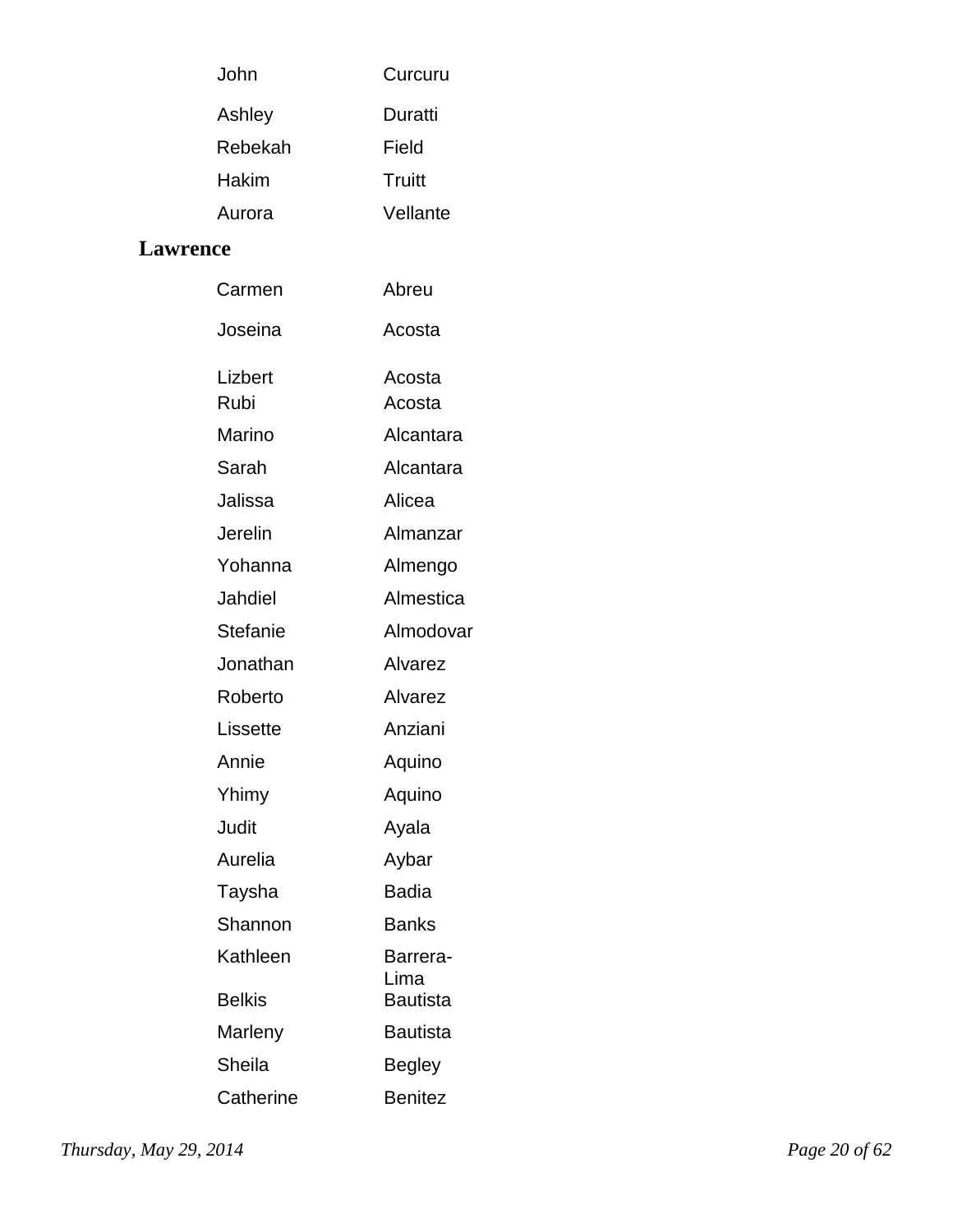| Lyford    | Beverage         |
|-----------|------------------|
| Samuel    | Beverage         |
| Stephanie | <b>Bisono</b>    |
| Samira    | <b>Blanco</b>    |
| Isidro    | <b>Bonilla</b>   |
| Cristin   | Bowerman         |
| Rebecca   | <b>Brown</b>     |
| Patricia  | <b>Bunkartas</b> |
| Fausto    | Caba             |
| Keyla     | Caba             |
| Afraya    | Cabrera          |
| Jimmy     | Cabrera          |
| Erick     | Camacho          |
| Matthew   | Camire           |
| Michael   | Carraher         |
| Amarylis  | Carrasquillo     |
| Evelyn    | Carrillo         |
| Sarah     | Cashman          |
| Jason     | Castillo         |
| Wendy     | Castro           |
| Leandro   | Celado           |
| Christina | Chabuz           |
| Silvia    | Chevalier        |
| Sheila    | Cintron          |
| Joseph    | Coffill          |
| Larry     | Coleman          |
| Jorge     | Collado          |
| Edna      | Colon            |
| Carmen    | Concepcion       |
| Yveline   | Constant         |
| Deborah   | Cora             |
| Reiniluz  | Cordero          |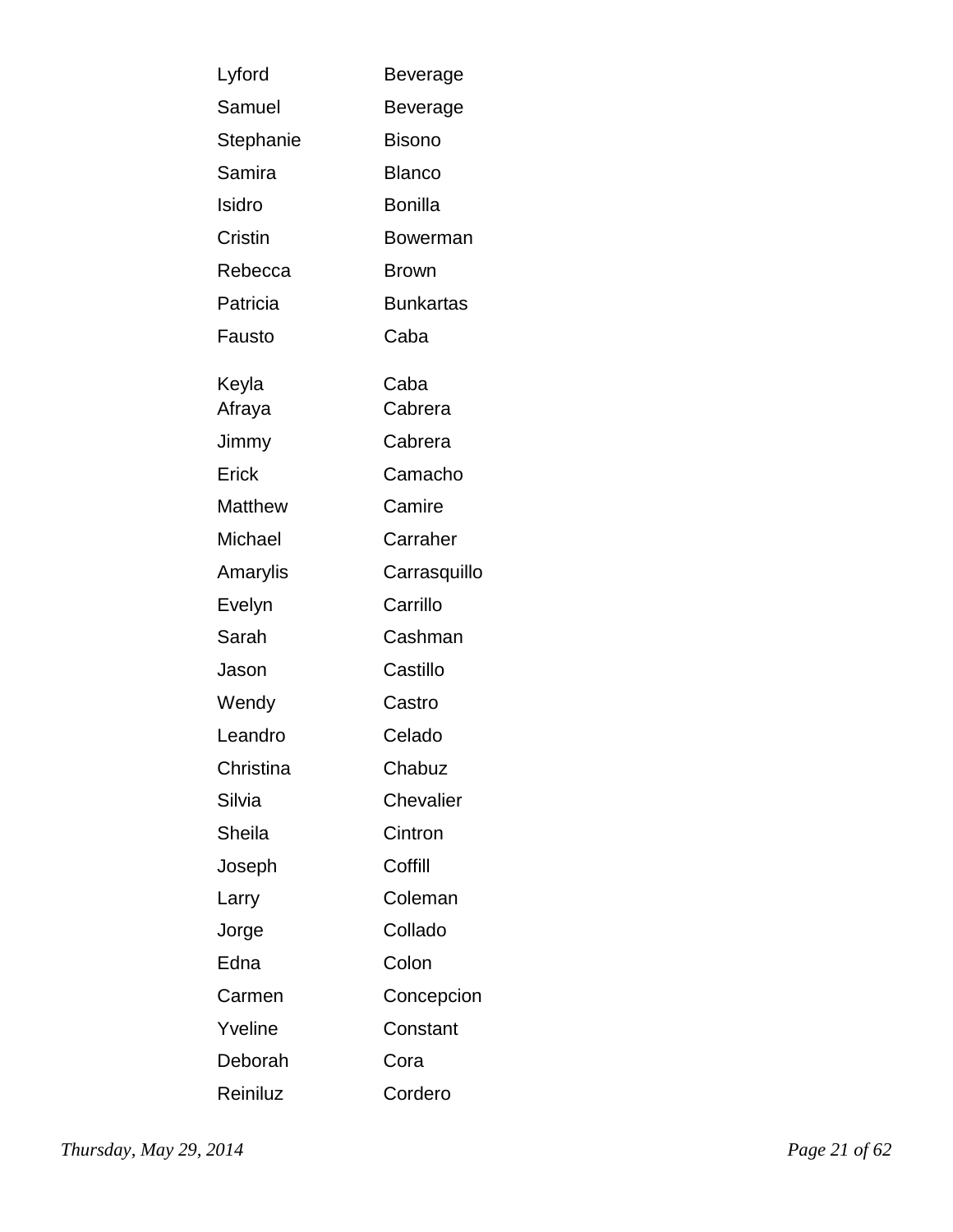| Kayne               | Correa          |
|---------------------|-----------------|
| Rosa                | Correa          |
| Joseph              | Correia         |
| Ana                 | Cruz            |
| Jomaris             | Cruz            |
| <b>Rosiel</b>       | Cruz            |
| Wilfredo            | Cruz            |
| Jeffrey             | Cuesta          |
| Mariela             | Cueva           |
| Samantha<br>Timothy | Dacey<br>Dacey  |
| Claudia             | <b>DeFuria</b>  |
| Anna                | DeJesus         |
| Joel                | DeLaCruz        |
| Orlando             | <b>DeLaCruz</b> |
| Yacaira             | DeLaCruz        |
| Samantha            | DeSalvo         |
| Claudia             | <b>DelaCruz</b> |
| Maria               | Delacruz        |
| Estefany            | Depena          |
| Kenn                | Deth            |
| Jeancarlos          | Diaz            |
| Luz                 | Diaz            |
| Nathaniel           | Diaz            |
| Luis                | Disla           |
| Yanely              | Dominguez       |
| Kaitlyn             | <b>Dubois</b>   |
| Roy                 | El-Hachem       |
| Ruben               | Escalante       |
| Sherly              | <b>Escotto</b>  |
| Edison              | Esmurria        |
| Ricardo             | Espaillat       |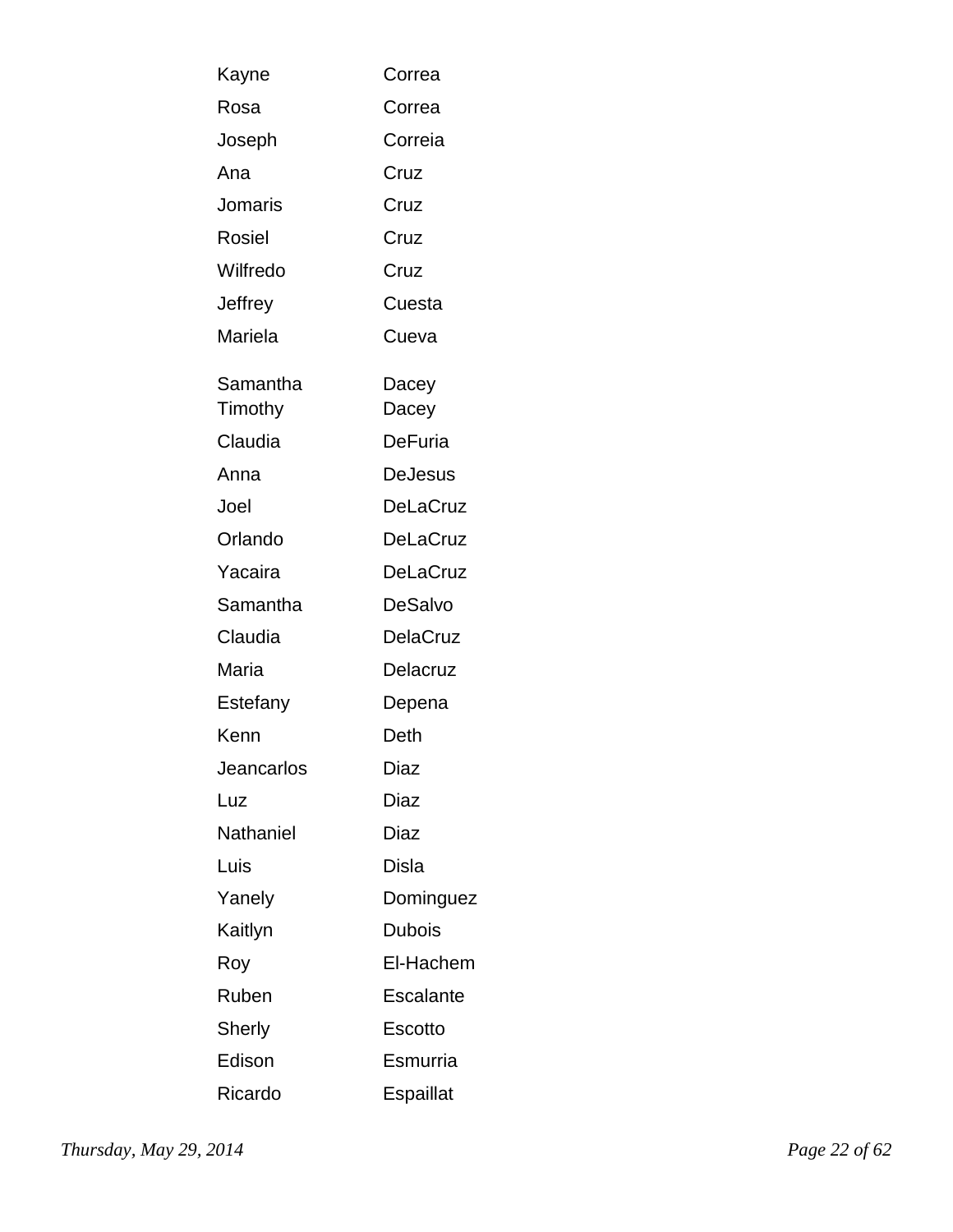| Rashelly                 | Espinal                        |
|--------------------------|--------------------------------|
| <b>Nazario</b>           | Esquea                         |
| Benmy                    | Fabian                         |
| Arisleidy                | Feliz                          |
| Sergio                   | Fernandez                      |
| Jahaira                  | Figueroa                       |
| Marilou                  | Figueroa                       |
| Yomayra                  | Figueroa                       |
| Lizmarie                 | <b>Flores</b>                  |
| Christopher              | Frediani                       |
| <b>Elvis</b>             | Frias                          |
| Joanna                   | Frias                          |
| Jose                     | Frias                          |
| Genna                    | Fuoco                          |
| Garry                    | Gabin                          |
| Gabriela                 | Galvan                         |
| Leydy                    | Gambiza                        |
| <b>Diorelis</b>          | Garcia                         |
| Rita                     | Garcia                         |
| Jenni<br>Jasmine         | Garcia-<br>Fernandez<br>Garver |
| Danilsa                  | Geronimo                       |
|                          | Gomez                          |
| Leanny<br><b>Natalie</b> |                                |
| Pedro                    | Gomez                          |
|                          | Gomez                          |
| Wadscar                  | Gomez                          |
| Adrian                   | Gonzalez                       |
| Dennisse                 | Gonzalez                       |
| Elimer                   | Gonzalez                       |
| Joelvi                   | Gonzalez                       |
| Jose                     | Gonzalez                       |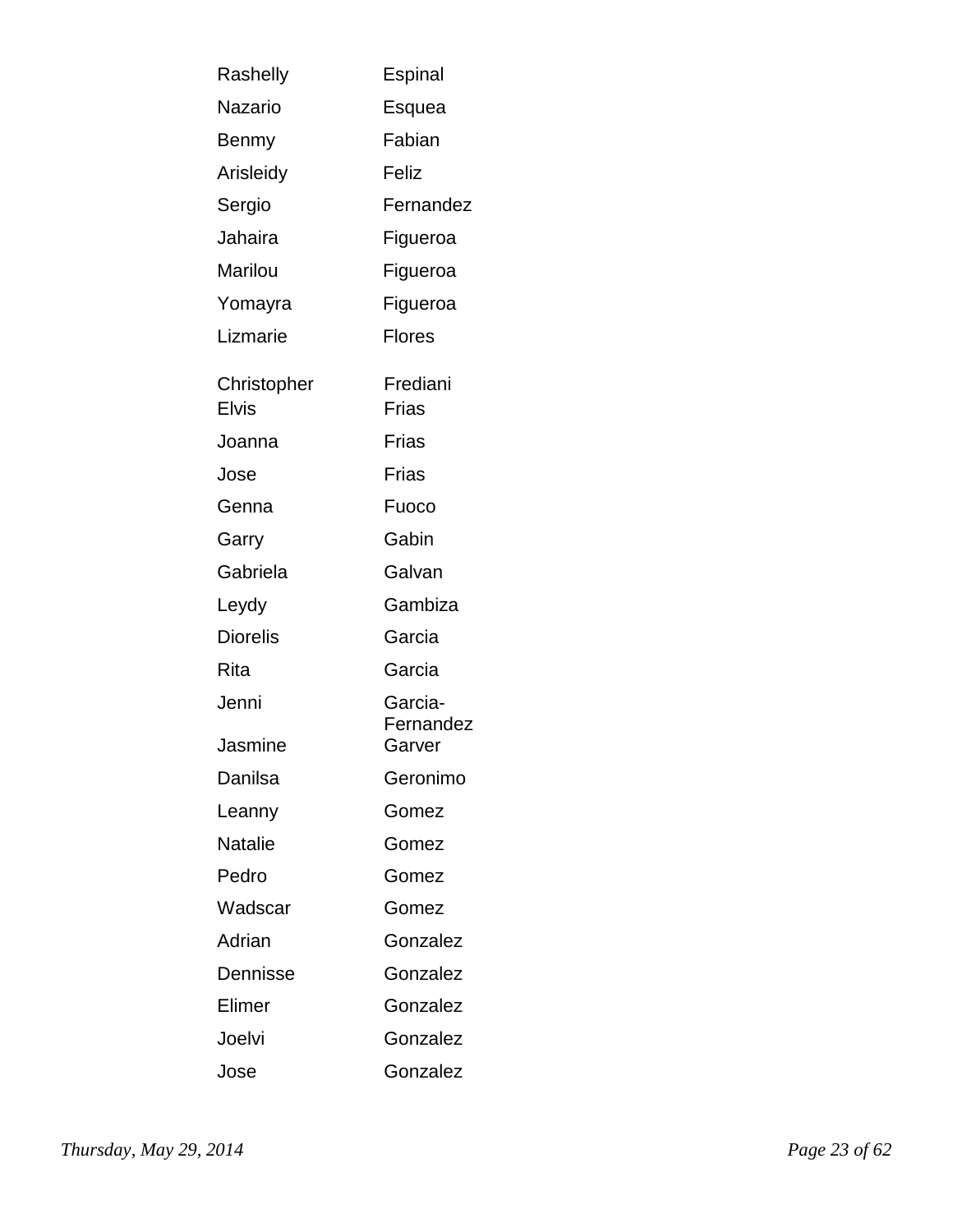| <b>Maricelis</b>    | Gonzalez            |
|---------------------|---------------------|
| Maxima              | Gonzalez            |
| Omayra              | Gonzalez            |
| Waina               | Gonzalez            |
| Yolanda             | Gonzalez            |
| Jordany             | Gregorio            |
| Christian           | Grullon             |
| Leticia             | Guadalupe           |
| Luke                | Guicho              |
| <b>Christine</b>    | Hamel               |
| Sorabel<br>Filomena | Harrigan<br>Heredia |
| Rosa                | Heredia             |
| Carlos              | Hernandez           |
| Eugenia             | Hernandez           |
| Frances             | Hernandez           |
| Katty               | Hernandez           |
| Cristina            | Herrera             |
| Reibin              | Hiraldo             |
| Anny                | Holguin             |
| Chaneli             | Holguin             |
| Frederick           | Howard              |
| Elizabeth           | Hunter              |
| Adrian              | Inoa                |
| Massiel             | Inoa                |
|                     | lovaine             |
| Haley               |                     |
| Joanna<br>Betsaida  | Jacquez<br>Jarvis   |
|                     |                     |
| Eric                | Javier              |
| Lien                | Jez                 |
| Francisco           | Jimenez             |
| Margaret            | Jimenez             |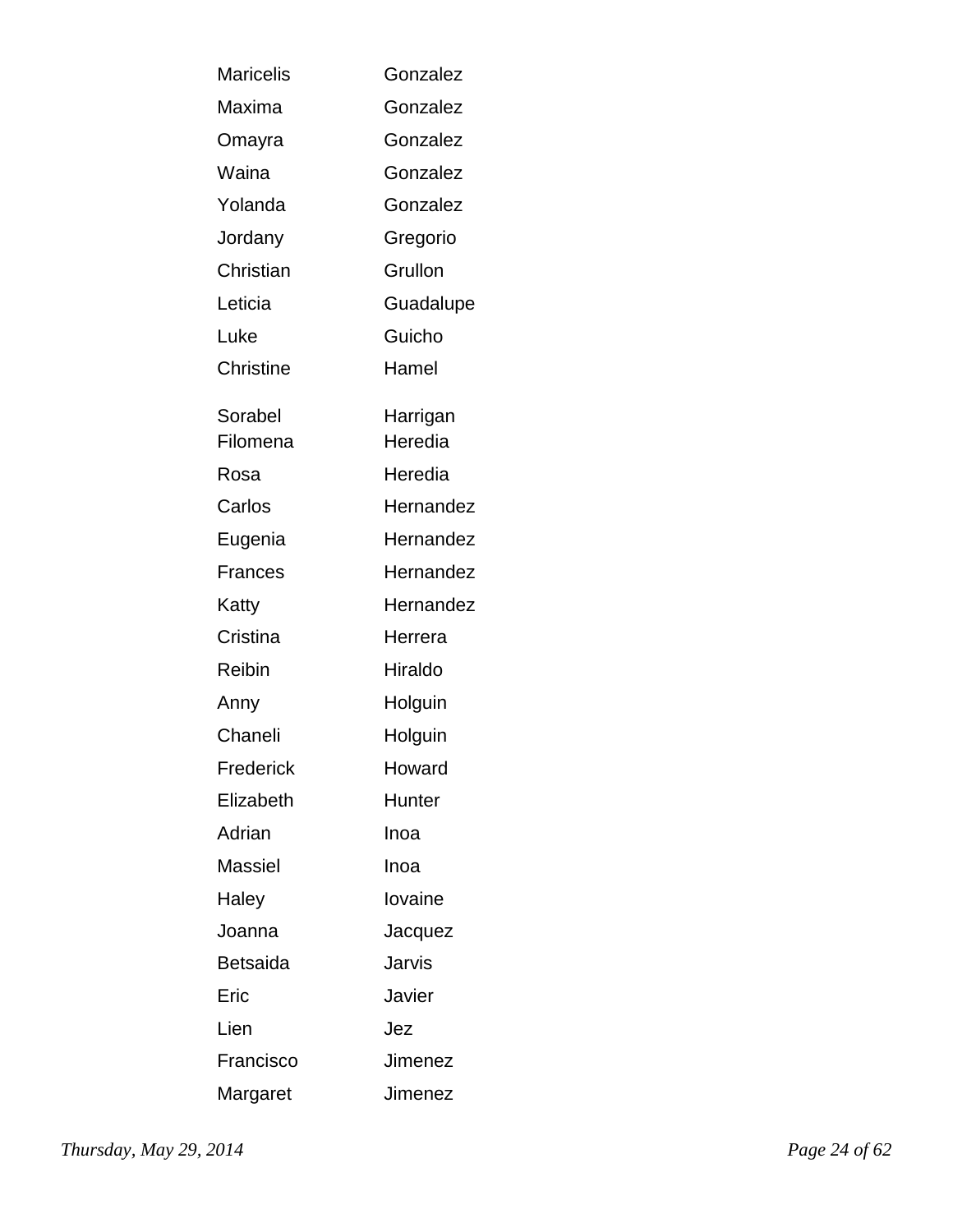| Mayra           | Jimenez                          |
|-----------------|----------------------------------|
| Sasha           | Jimenez                          |
| Saimer          | <b>Jimenez</b><br><b>Morales</b> |
| <b>Michelle</b> | Johnson                          |
| Carolin         | Jorge                            |
| Shernice        | Joseph                           |
| Jivannette      | Jusino                           |
| Russell         | Keeler                           |
| Niurka          | Lamarche                         |
| Darlin          | Lantigua                         |
| Dilcia          | Lantigua                         |
| Vanassiel       | Lantigua                         |
| Patricia        | Lara                             |
| Thida           | Ley                              |
| Edgar           | Linan                            |
| Mara            | Lindner                          |
| Chyley          | Linton                           |
| Jesse           | Liriano                          |
| Jeniffer        | Lopez                            |
| Madelyn         | Lopez                            |
| <b>Tere</b>     | Lopez                            |
| Hao             | Luc                              |
| Jessica         | Lucas                            |
| Lorena          | Lucas                            |
| Tiffany         | Luis                             |
| Nhi             | Ly                               |
| Nhi             | Ly                               |
| Destiny         | Maldonado                        |
| Gleirisela      | Marquez                          |
| Melissa         | Marroquin                        |
| Adelaida        | Marte                            |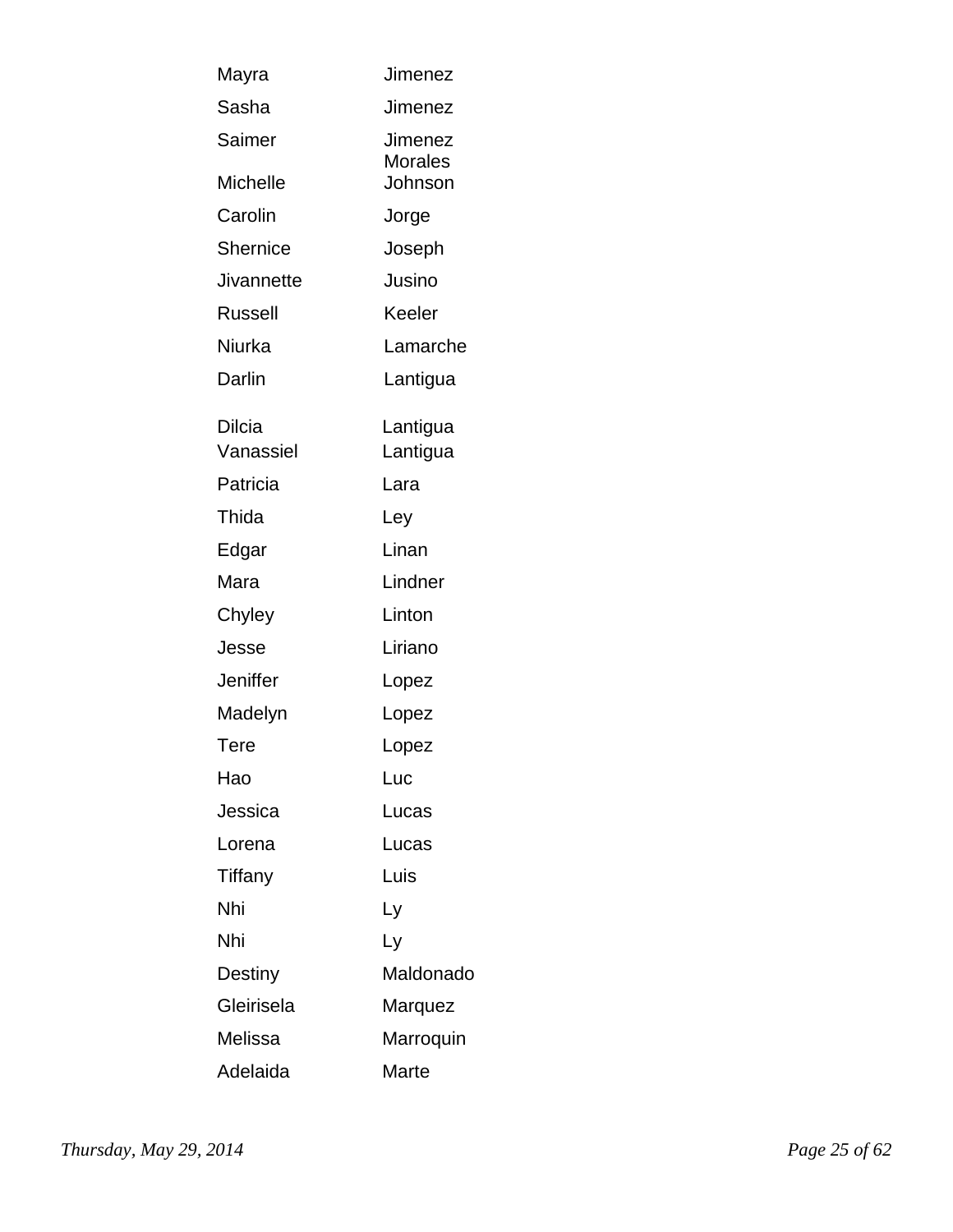| Dayanna        | <b>Martes</b>               |
|----------------|-----------------------------|
| Anyerines      | <b>Martinez</b>             |
| Ashley         | <b>Martinez</b>             |
| <b>Brandon</b> | Martinez                    |
| Isisflor       | Martinez                    |
| Nilson         | Mata                        |
| Jeremy         | Matos                       |
| Tomas          | <b>Matos</b>                |
| Josh           | McDonough                   |
| Ashley         | McGonagle                   |
| Iris           | Medina                      |
| Juan           | Mejia                       |
| Maria          | Mejia                       |
| Mayra          | Mella                       |
| Sara           | Mena                        |
| Rubi           | Mendez                      |
| Yannelly       | Mercado                     |
| Deborah        | Merced                      |
| Melanie        | Meta                        |
| Yageisy        | <b>Metivier</b>             |
| Patricia       | Mojica Beltre               |
| Jenny          | Molina                      |
| Julian         | Molina                      |
| Carmen         | Montano                     |
| Caterina       | Mora                        |
| Gricelda       | Mora                        |
| Monica         | Mora                        |
| Israel         | Mora-                       |
| Cynthia        | Gracesqui<br><b>Morales</b> |
| Diana          | <b>Morales</b>              |
| Jorge          | <b>Morales</b>              |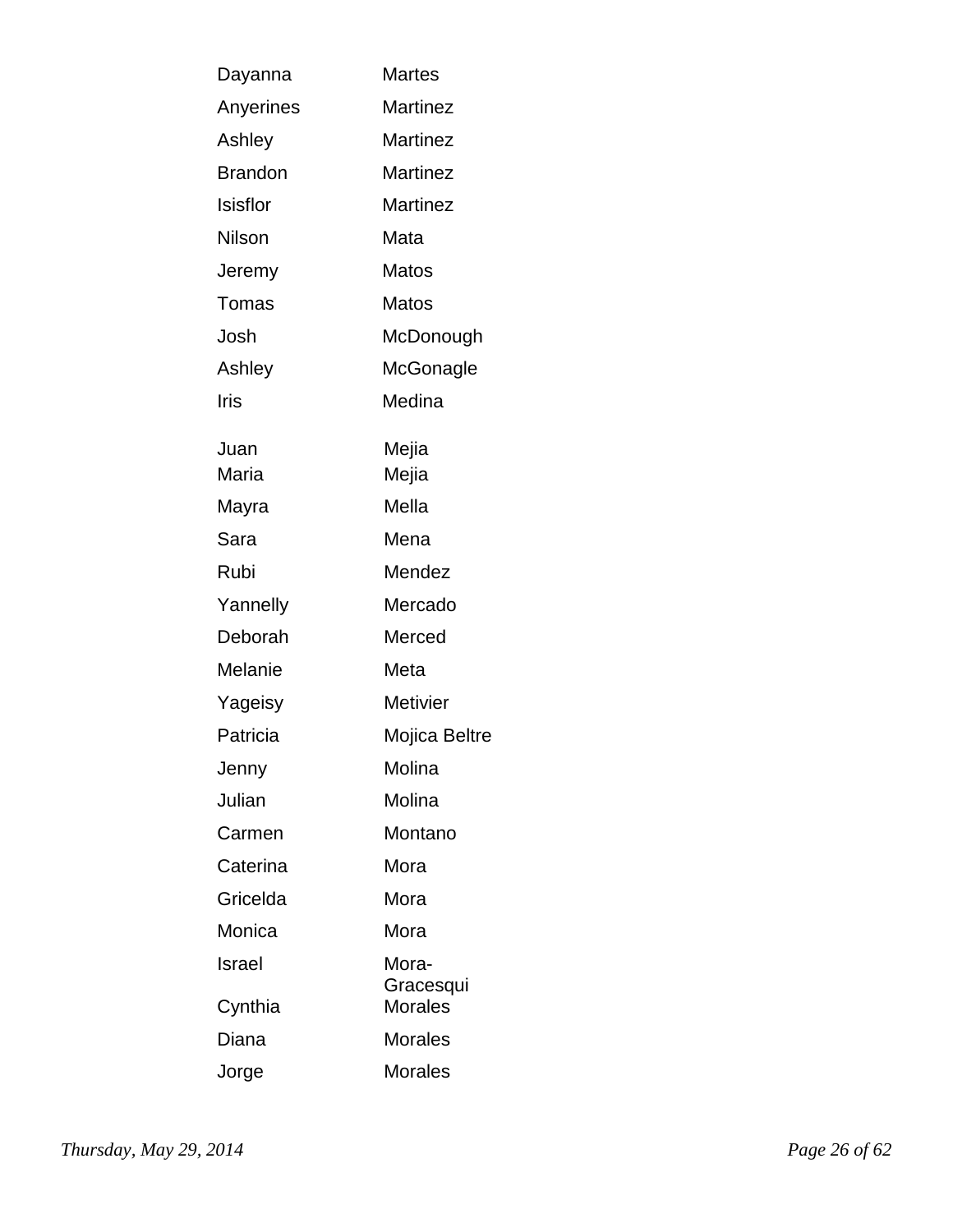| Kelvin            | Moreno-Garcia            |
|-------------------|--------------------------|
| Thais             | Moron                    |
| Tomas             | <b>Morris</b>            |
| Francina          | Mosquea                  |
| Laura             | <b>Mueses</b>            |
| Yeidalys          | Natal                    |
| Jennifer          | Navichoque               |
| Angelica          | Negron-Torres            |
| Jovan             | <b>Nesbit</b>            |
| Giang             | Nguyen                   |
| Yasmin            | <b>Nieves</b>            |
| Yohaira           | <b>Nina</b>              |
| Joel              | <b>Nunez</b>             |
| Lexia             | <b>Nunez</b>             |
| Erleene           | <b>Nunez</b><br>DelaCruz |
| James             | Ojambo                   |
| <b>Isahiris</b>   | Ortega                   |
| <b>Bernardino</b> | Ortiz                    |
| Jamiel            | Ortiz                    |
| <b>Ruth</b>       | Ortiz                    |
| Yashira           | Ortiz                    |
| <b>Niris</b>      | Ortiz Lara               |
| Doris             | Ovalle                   |
| Angela            | Pagan                    |
| Bory              | Pak                      |
| Frank             | Pardo                    |
| Cindy             | Parra                    |
| Deresha           | Patterson                |
| Yalisa            | Paulino                  |
| Sharon            | Pelczar                  |
| Georgina          | Pena                     |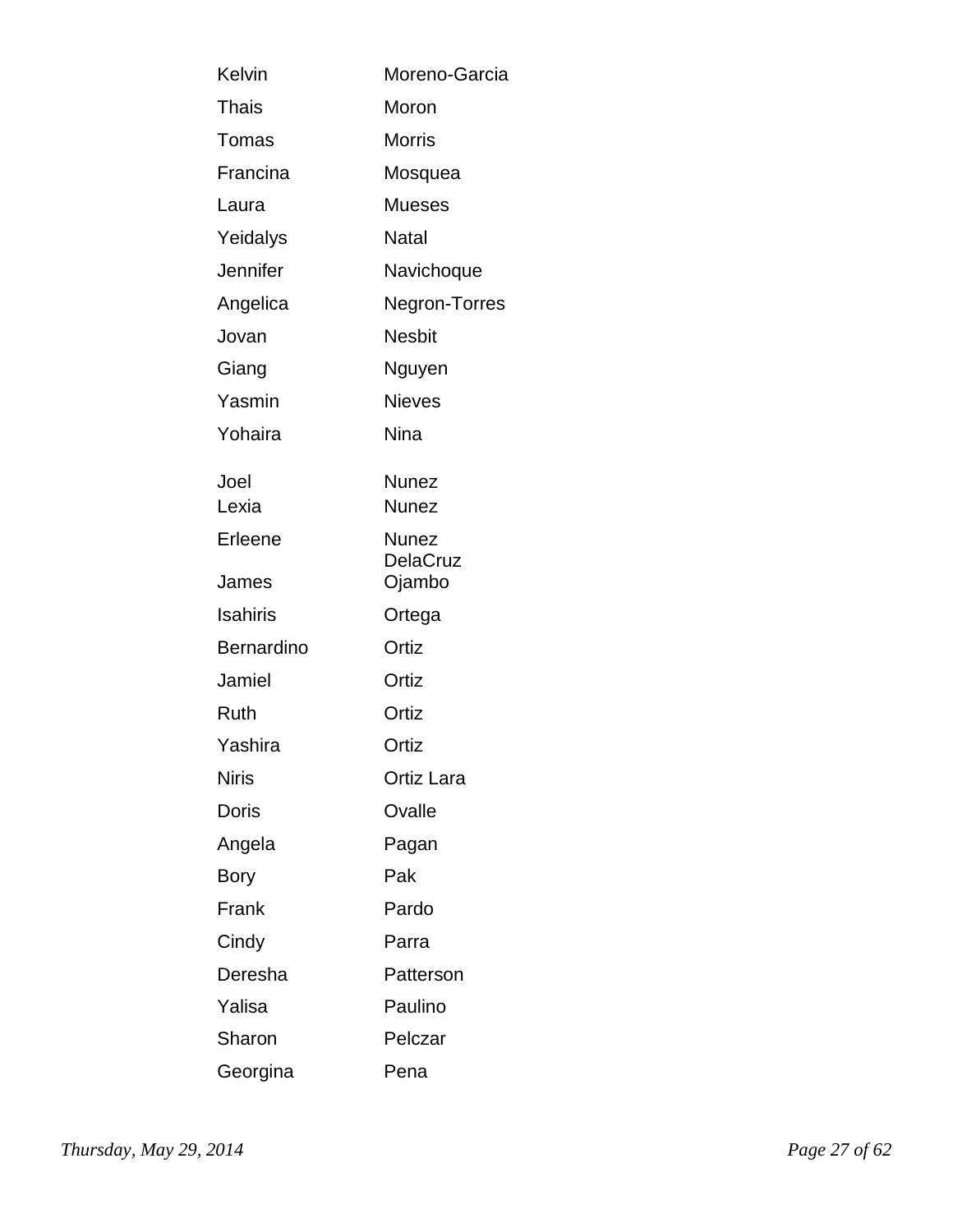| Paula          | Pena             |
|----------------|------------------|
| Ana            | Perez            |
| Joahs          | Perez            |
| Jochy          | Perez            |
| Ludim          | Perez            |
| Yaritza        | Perez            |
| Monica         | Perez-Baez       |
| Minerva        | Perez-Feliz      |
| Wismelda       | Perez-Garcia     |
| Christiane     | Petty            |
| Chandyna       | Phim             |
| Joshua         | Pichardo-        |
| <b>Dolores</b> | Acosta<br>Pierre |
| Jennifer       | Pimentel         |
| Benjamin       | Pintor           |
| Anrafel        | Pita             |
| Carla          | Pojoy            |
| Laidy          | Polanco          |
| Wilma          | Polo             |
| David          | Porter           |
| Gerlyn         | Puello           |
| Alexander      | Quezada          |
| Michael        | Quezada          |
| Nelsy          | Quezada          |
| Celinet        | Ramirez          |
| Leanna         | Ramos            |
| Luis           | Ramos            |
| Yocasta        | Ramos            |
| Katherine      | Regus            |
| Luis           | Regus            |
| Gregory        | Rennie           |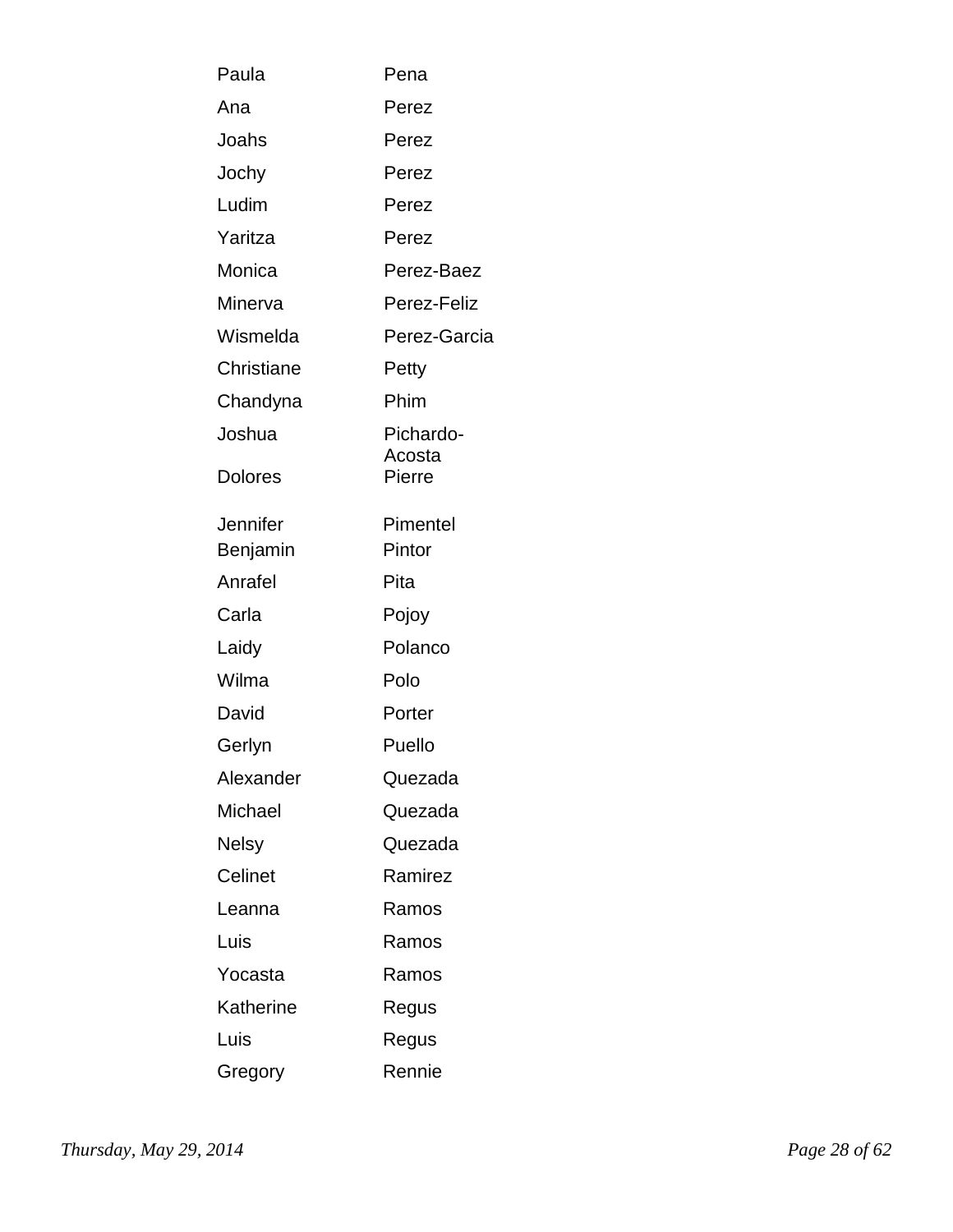| Reina           | Reyes          |
|-----------------|----------------|
| Gibelca         | <b>Richiez</b> |
| <b>Nicolle</b>  | Rijo           |
| Johnny          | Rivas          |
| Carlos          | Rivera         |
| <b>Charelis</b> | Rivera         |
| Geraldin        | Rivera         |
| Giselle         | Rivera         |
| Jannette        | Rivera         |
| Jazmin          | Rivera         |
| Rocio           | Rivera         |
| Yaritza         | Robles         |
| Angel           | Rodriguez      |
| Jonathan        | Rodriguez      |
| Malcolm         | Rodriguez      |
| Stephanie       | Rodriguez      |
| Abdiel          | Rojas          |
| Mary            | Roman          |
| Alexandra       | Romero         |
| Yahaira         | Rondon         |
| Cynthia         | Rosa           |
| Eddie           | Rosa           |
| Katherine       | Rosa           |
| Hellen          | Rosario        |
| Kayla           | Rosario        |
| Merys           | Rosario        |
| Orlando         | Rosario        |
| Paola           | Rosario        |
| Talleeb         | Rosario        |
| Ysaura          | Rosario        |
| Lizmelanie      | Ruiz           |
| Mirtha          | Ruiz           |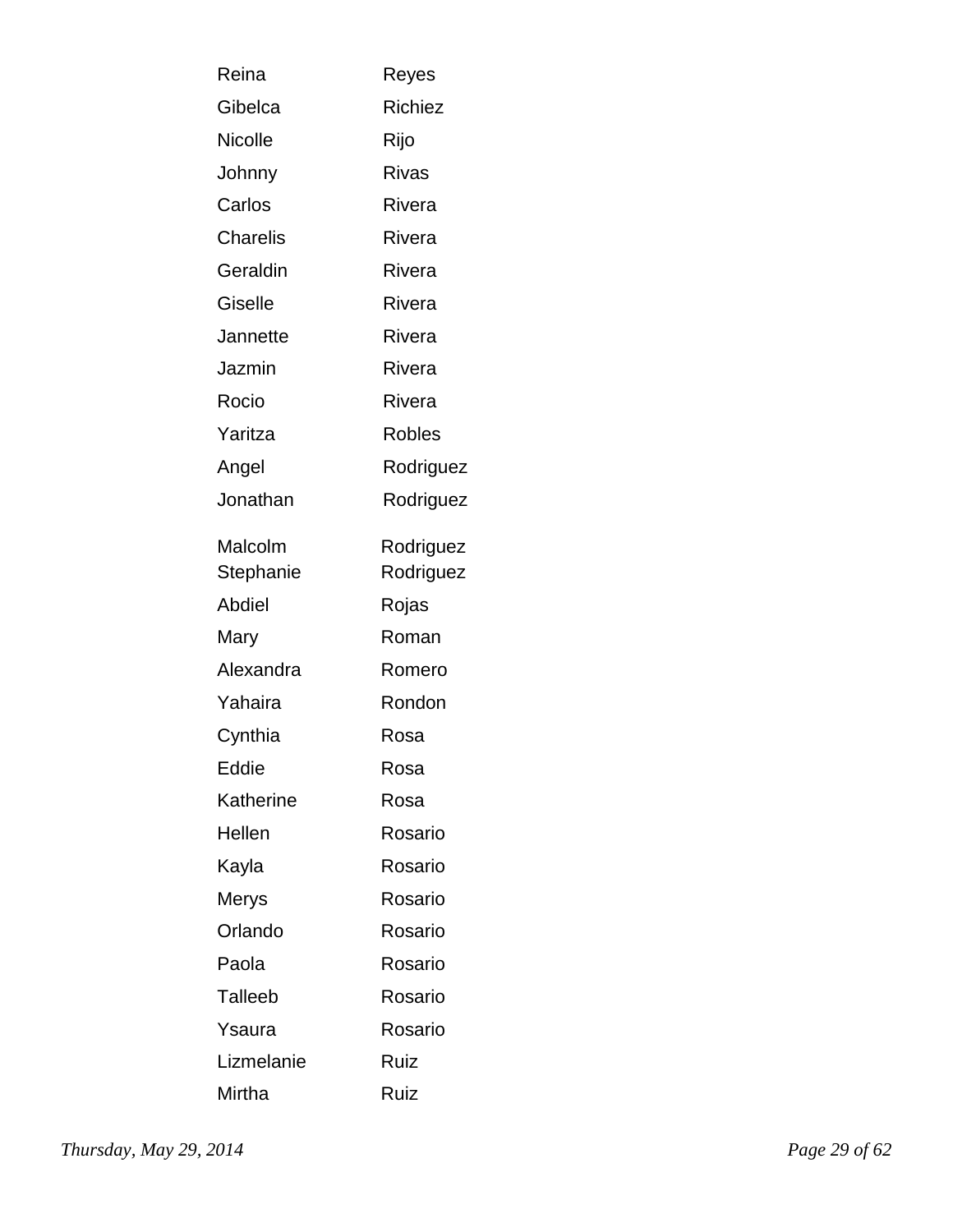| Natalia   | Ruiz          |
|-----------|---------------|
| Ingrid    | Salas         |
| Elvia     | Salcedo       |
| Martha    | Samboy        |
| Nisaely   | Sanchez       |
| Walter    | Sanchez       |
| Zoila     | Sandoval      |
| Gina      | Sangiovanni   |
| Lujany    | Santana       |
| Ronni     | Santana       |
| Yajhayra  | Santana       |
| Alina     | Santos        |
| Massiel   | Santos        |
| Cinthia   | Savinon       |
| Sophia    | Sem           |
| Evagelia  | Sennott       |
| Jessica   | Sequinot      |
| Melissa   | Sequinot      |
| Manueliza | Serra         |
| Gabriel   | Serrano       |
| Mary      | Sicard        |
| Shana     | Silveira      |
| Glenny    | Smith         |
| Jenni     | Smolak        |
| Olga      | Solomon       |
| Michael   | Son           |
| Karelyn   | Soriano       |
| Rosy      | Sosa-Sosa     |
| Estephani | Soto          |
| Ivan      | Soto          |
| Dana      | Soucy         |
| Stefaney  | <b>Stella</b> |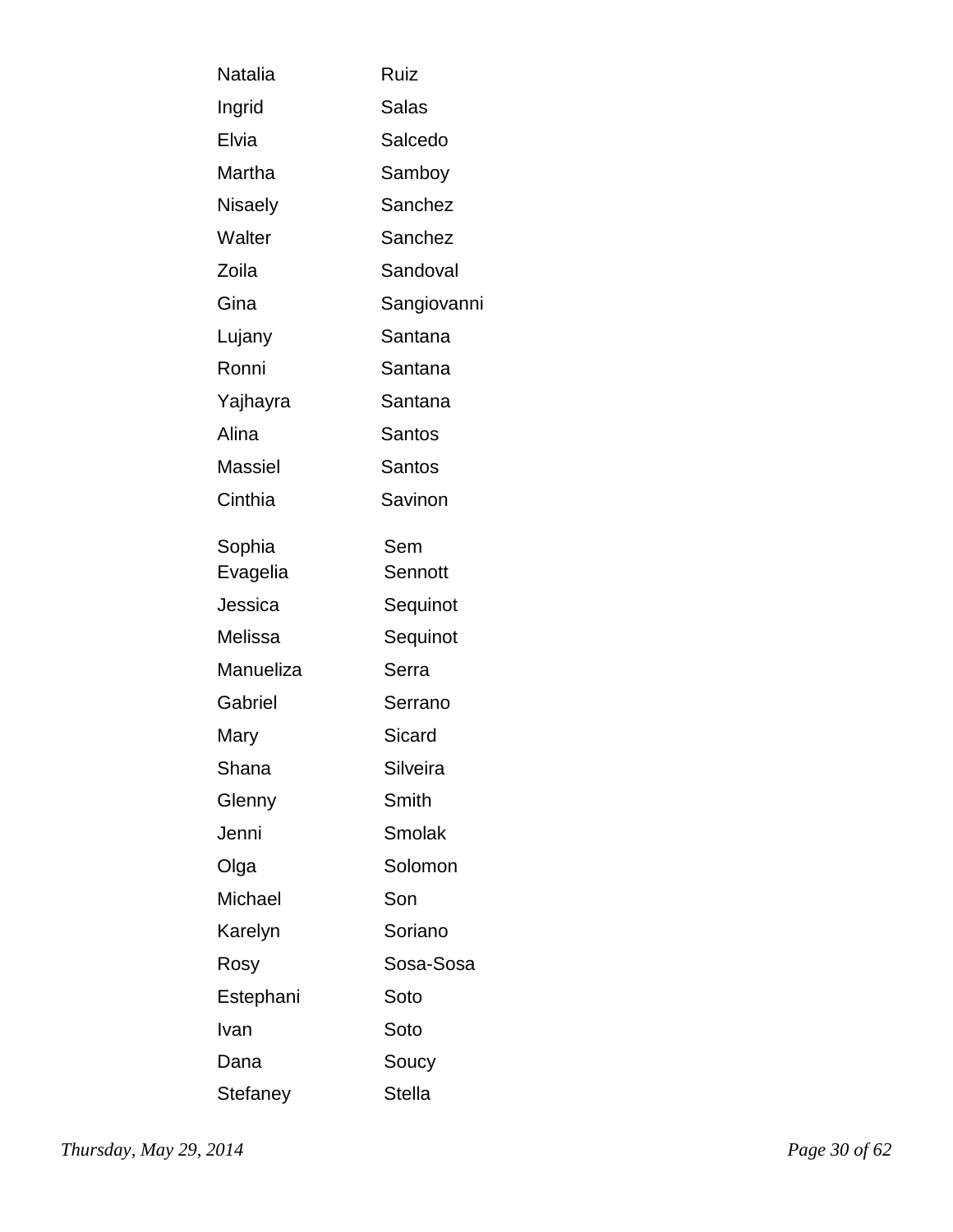| Diane                    | Stephens                       |    |
|--------------------------|--------------------------------|----|
| Nileny                   | Suero                          |    |
| Tricia                   | <b>Suliveras</b>               |    |
| Heather                  | Suruy                          |    |
| Erica                    | <b>Talley</b>                  |    |
| Ana                      | Taveras                        |    |
| Joanna                   | <b>Taveras</b>                 |    |
| Maria                    | Tejada                         |    |
| Kanisha                  | Tejada-<br><b>Flores</b>       |    |
| Mario                    | Tejeda                         |    |
| Sara                     | Tema                           |    |
| Carmen                   | Thompson                       |    |
| Yurima                   | Toledo                         |    |
| Tara                     | Toohey                         |    |
| <b>Jennifer</b><br>Kiara | <b>Torres</b><br><b>Torres</b> |    |
| Yen                      | Truong                         |    |
| Margia                   | Ubiera                         | De |
| Elianna                  | Perez<br>Urena                 |    |
| Victoria                 | Vandergrift                    |    |
| Carol                    | Vargas                         |    |
| Delfi                    | Vargas                         |    |
| Elvira                   | Vargas                         |    |
| Marggie                  | Vargas                         |    |
| Anell                    | Vasquez                        |    |
| Anellyn                  | Vasquez                        |    |
| Carlos                   | Vasquez                        |    |
| Damaris                  | Vasquez                        |    |
| <b>Diameris</b>          | Vasquez                        |    |
| Fransheska               | Vasquez                        |    |
| Joanel                   | Vasquez                        |    |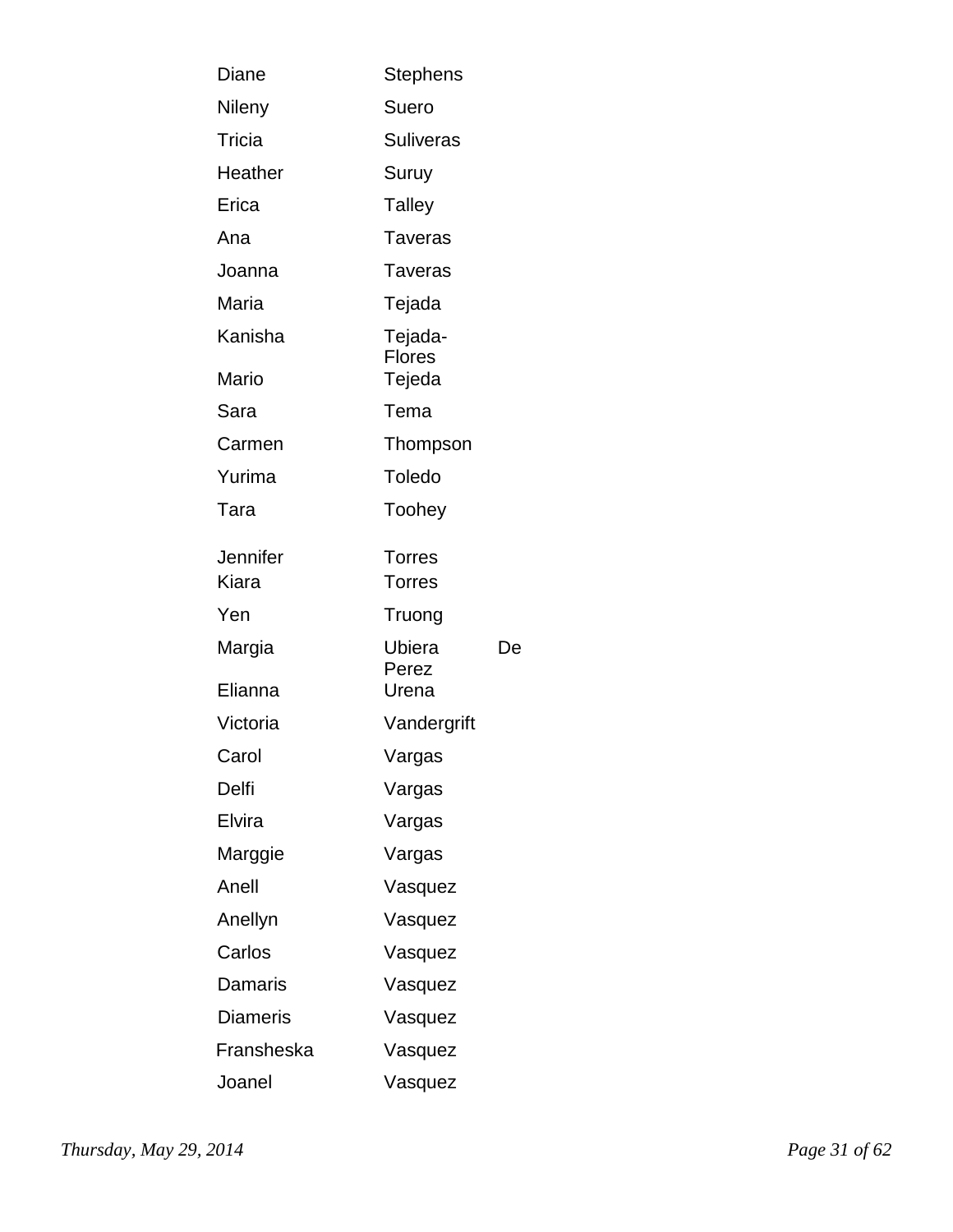| Carlos   | Vega        |
|----------|-------------|
| William  | Vega        |
| Solymar  | Velez       |
| Jensy    | Veras       |
| Kiara    | Veras       |
| Jessica  | Viel        |
| Xavier   | Yagual      |
| Srinidhi | Yerramaneni |
| Yesenia  | Zabala      |

# **Lexington**

### **Lowell**

| Ashley        | Byron                |
|---------------|----------------------|
| Christopher   | Byron                |
| Julie<br>Adam | Carbonello<br>Clancy |
| Lissette      | Cumba                |
| Somalin       | Deth                 |
| Calci         | Ett                  |
| Thomas        | Gontarz              |
| Kayla         | Gosselin             |
| Nelly         | Kariuki              |
| Nero          | Keo                  |
| Monirina      | Kim                  |
| Sokna         | Kimsoung             |
| Brendan       | Lovejoy              |
| Jennifer      | Lucena               |
| Dienou        | Mahan                |
| Nancy         | Makengo              |
| Christopher   | Manning              |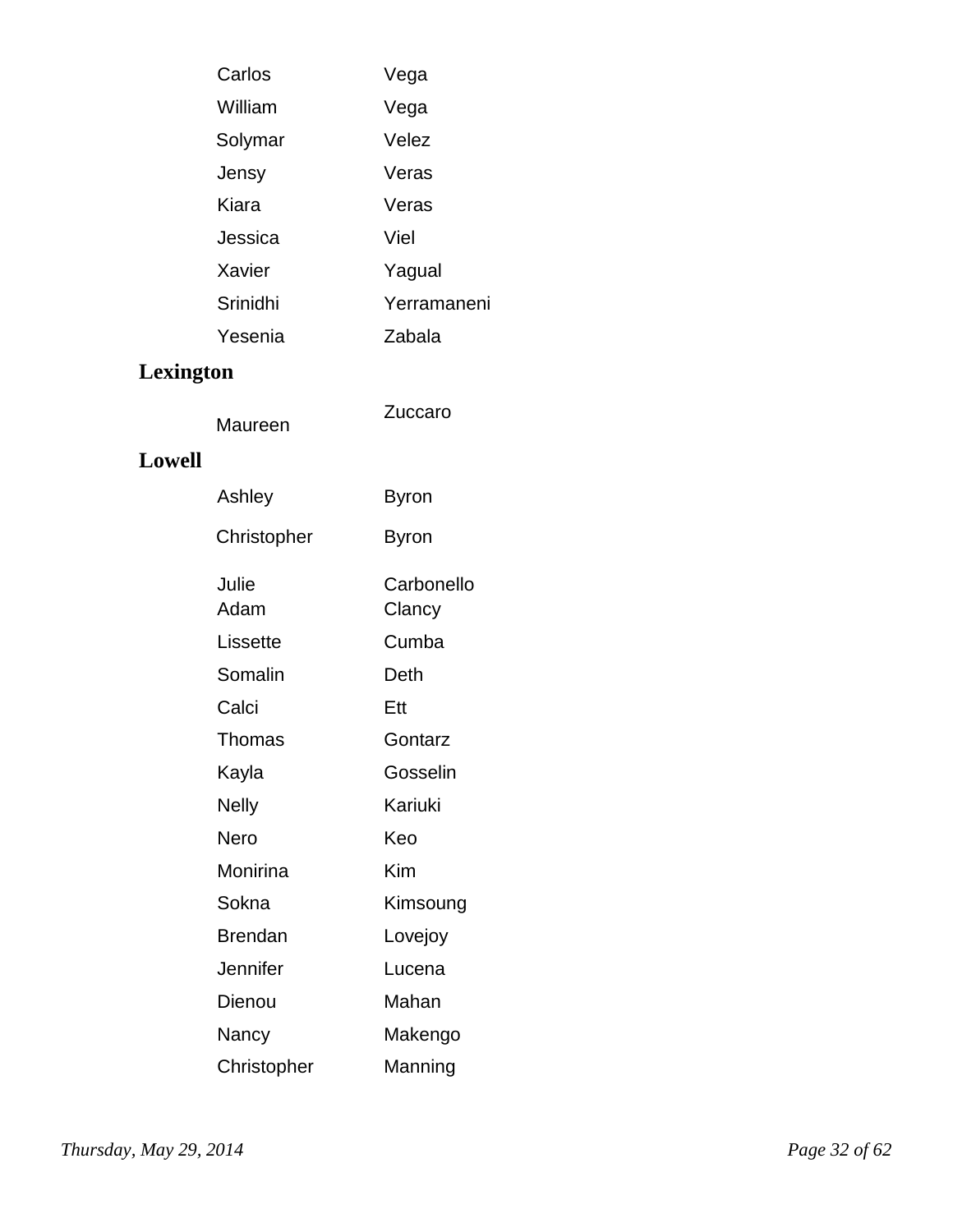| Lindsey     | Michaud             |
|-------------|---------------------|
| Ashley      | Moore               |
| Miriam      | Morillo             |
| Humphrey    | Muchiri             |
| Jane        | Mwangi              |
| John        | Mwangi              |
| Lynnet      | Mwangi              |
| Annette     | Namakula            |
| Antony      | Njoroge             |
| Renee       | Patnaude            |
| Nhuan       | Pham                |
| Ruben       | Pimentel<br>Ducasse |
| Christopher | Popov               |
| Sovana      | Quinones            |
| Daniel      | <b>Rivera</b>       |
| Michael     | Soum                |
| Sopheap     | Soum                |
| Julianne    | <b>Tilley</b>       |
| Tonya       | <b>Tyree</b>        |
| Samuel      | Valdez              |
|             |                     |
| Kevin       | Barnes              |

| Van   | Ha            |
|-------|---------------|
| Randy | <b>Nieves</b> |

# **Lynnfield**

**Lynn**

Nicole

### **Malden**

Konstantina Georgiopoulos

**Catizone** 

**Marlboro**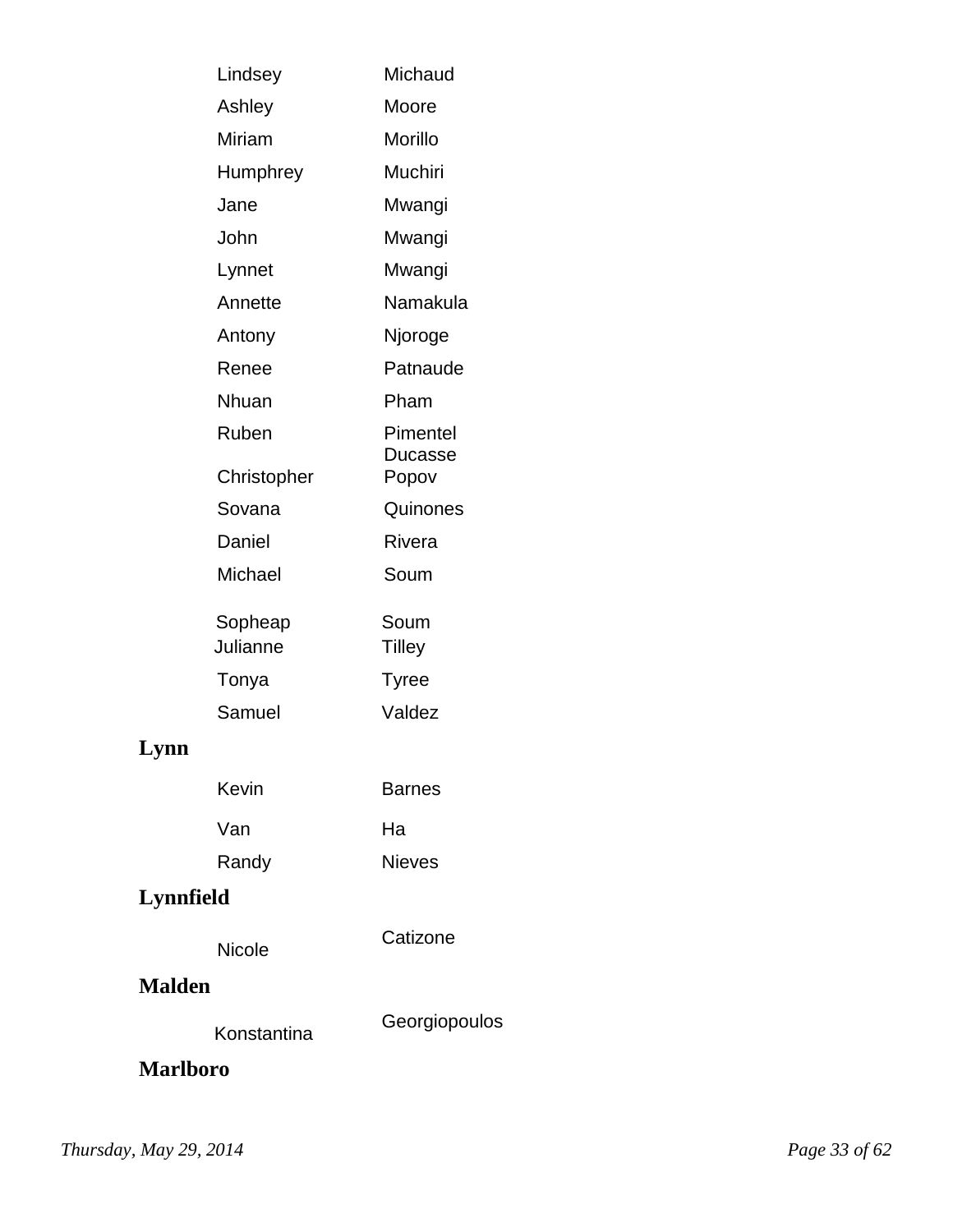|     | Jessica | Howe |
|-----|---------|------|
| . . |         |      |

## **Mattapan**

| Felicia | <b>Walters</b> |
|---------|----------------|
|---------|----------------|

#### **Medford**

| Erica | <b>Beltre</b> |
|-------|---------------|
|       |               |

| Christopher | Mazzone |
|-------------|---------|
|-------------|---------|

### **Melrose**

| Kristin | Curry  |
|---------|--------|
| Donna   | Jancsy |
| John    | Powell |

### **Merrimac**

| Erika        | Ackerman      |
|--------------|---------------|
| <b>Bruce</b> | Augustonovich |
| Jeremy       | Charron       |
| Gerald       | Devlin        |
| Jacob        | Elwell        |
| Raymond      | Florent       |
| Jacob        | Gariepy       |
| Faith        | Gregory       |
| Crissy       | Hadley        |
| Olivia       | Hasham        |
| Kelsey       | Jewett        |
| Courtney     | Kilbride      |
| Lisa         | Knowles       |
| <b>Molly</b> | Krugh         |
| Cathy        | Lavin         |
| Jodi         | Mason         |
| Jolanta      | McCarthy      |
| Thomas       | McGrath       |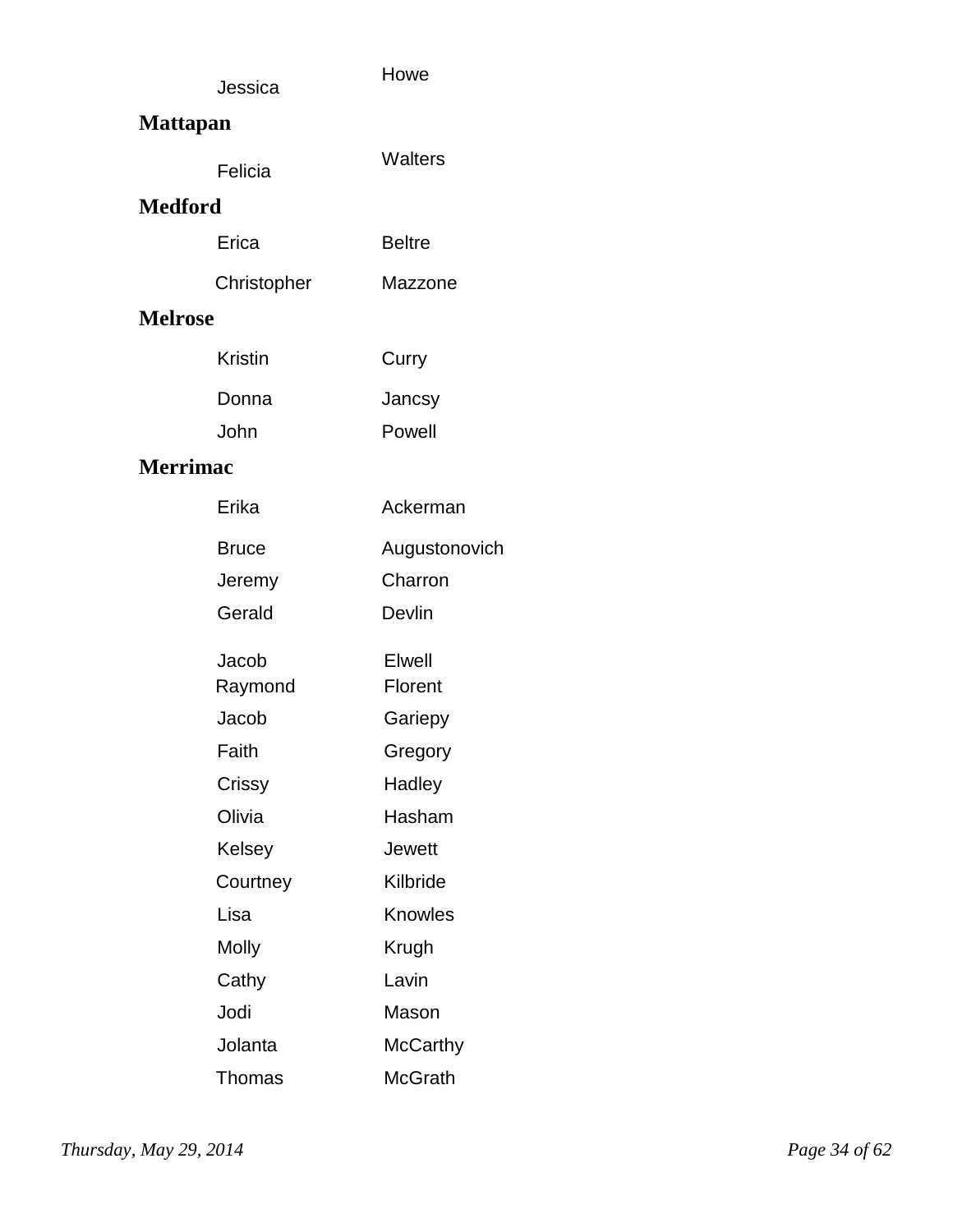| Evan    | Miller           |
|---------|------------------|
| Crystal | Pringle          |
| Lillian | Reinhold         |
| Kyla    | Sherwood         |
| Audra   | <b>StHilaire</b> |
| Ruth    | Temperino        |

### **Methuen**

| Philip         | Abdoo             |
|----------------|-------------------|
| <b>Brady</b>   | Abraham           |
| Angie          | Abreu             |
| Joseph         | <b>Akiki</b>      |
| Alias          | AlHussaini        |
| Jessica        | Angelini          |
| Elida          | Ata               |
| Kathryn        | August            |
| <b>Bedir</b>   | Aygun             |
| Freisy         | Baez              |
| Hatice         | Romero<br>Basaga  |
| <b>Kristen</b> | Bateson           |
| Crisayda       | <b>Belen</b>      |
| Jessica        | Benica            |
| Lucas          | Bergeron          |
| Andrea         | <b>Birch</b>      |
| Jacqueline     | <b>Blanchette</b> |
| Jared          | <b>Blouin</b>     |
| Kathleen       | <b>Blum</b>       |
| <b>Theresa</b> | <b>Boucher</b>    |
| Normand        | Bourque           |
| Susan          | <b>Bowser</b>     |
| Eric           | <b>Brodette</b>   |
| Raymond        | <b>Brown</b>      |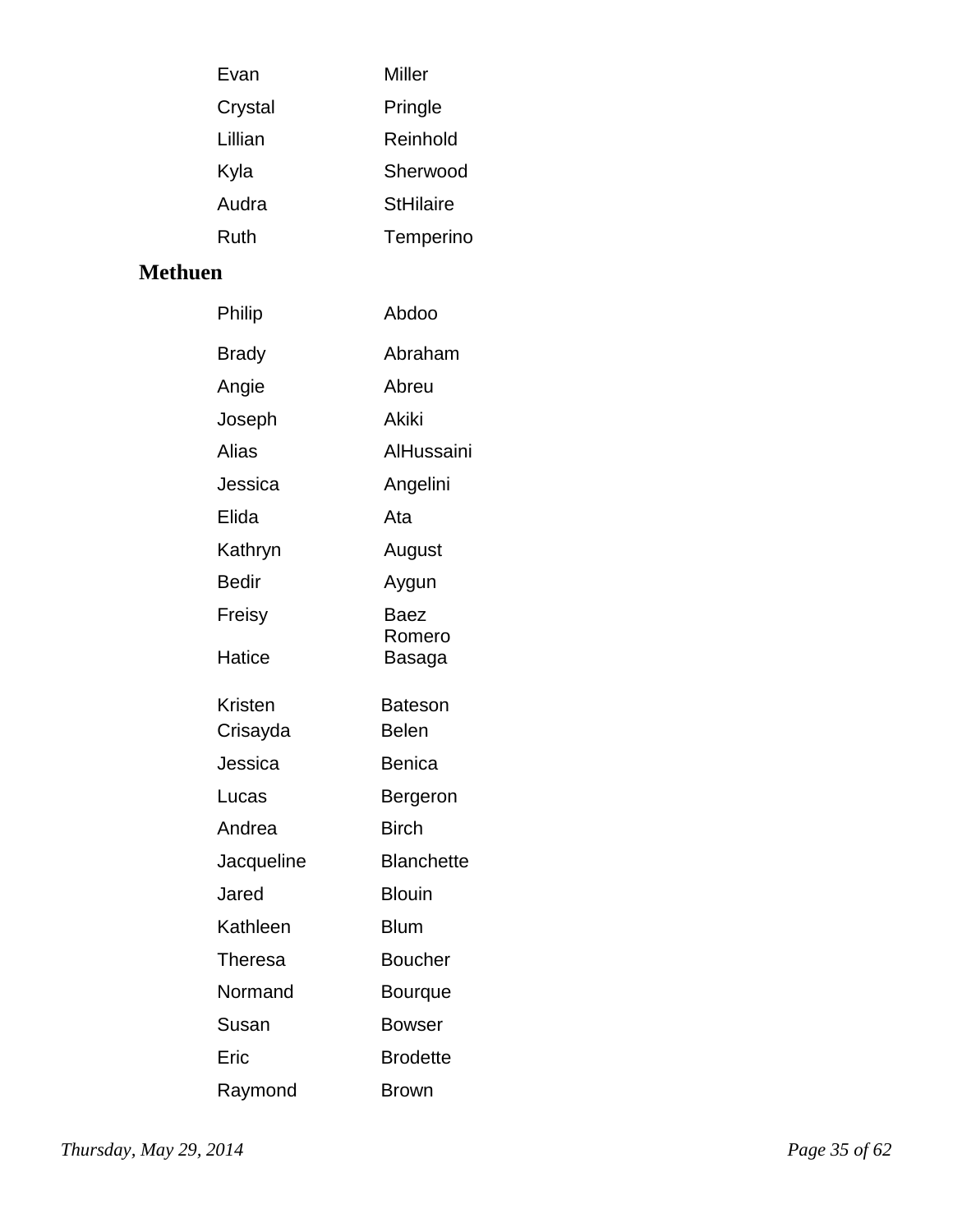| <b>Charles</b> | <b>Bruderer</b>  |
|----------------|------------------|
| Matthew        | <b>Bullock</b>   |
| Katelyn        | <b>Byron</b>     |
| Micauri        | Cabrera          |
| Michele        | Caggiano         |
| Casey          | Cahill           |
| Amanda         | Campbell         |
| Richard        | Canales          |
| Hayley         | Carlin           |
| Michelle       | Carney           |
| Craig          | Carter           |
| Sheri          | Carter           |
| Jarvis         | Castro           |
| Manuel         | Castro           |
| Charbel        | Chahine          |
| Fadia          | Chahine          |
| Alexandra      | Chaisson         |
| Rebecca        | Clementi         |
| Paul           | Cooper           |
| Jamaris        | Cotto            |
| John           | Cousins          |
| Amanda         | D'Agati          |
| Valerie        | D'Errico         |
| Courtney       | Daigle           |
| Katelyn        | DeSimone         |
| Samantha       | Degruttola       |
| Tiana          | Delandy          |
| Cody           | Demers           |
| Melanie        | <b>DesRoches</b> |
| Christopher    | DiGaetano        |
| Steven         | DiLeo            |
| Adrianna       | Diaz             |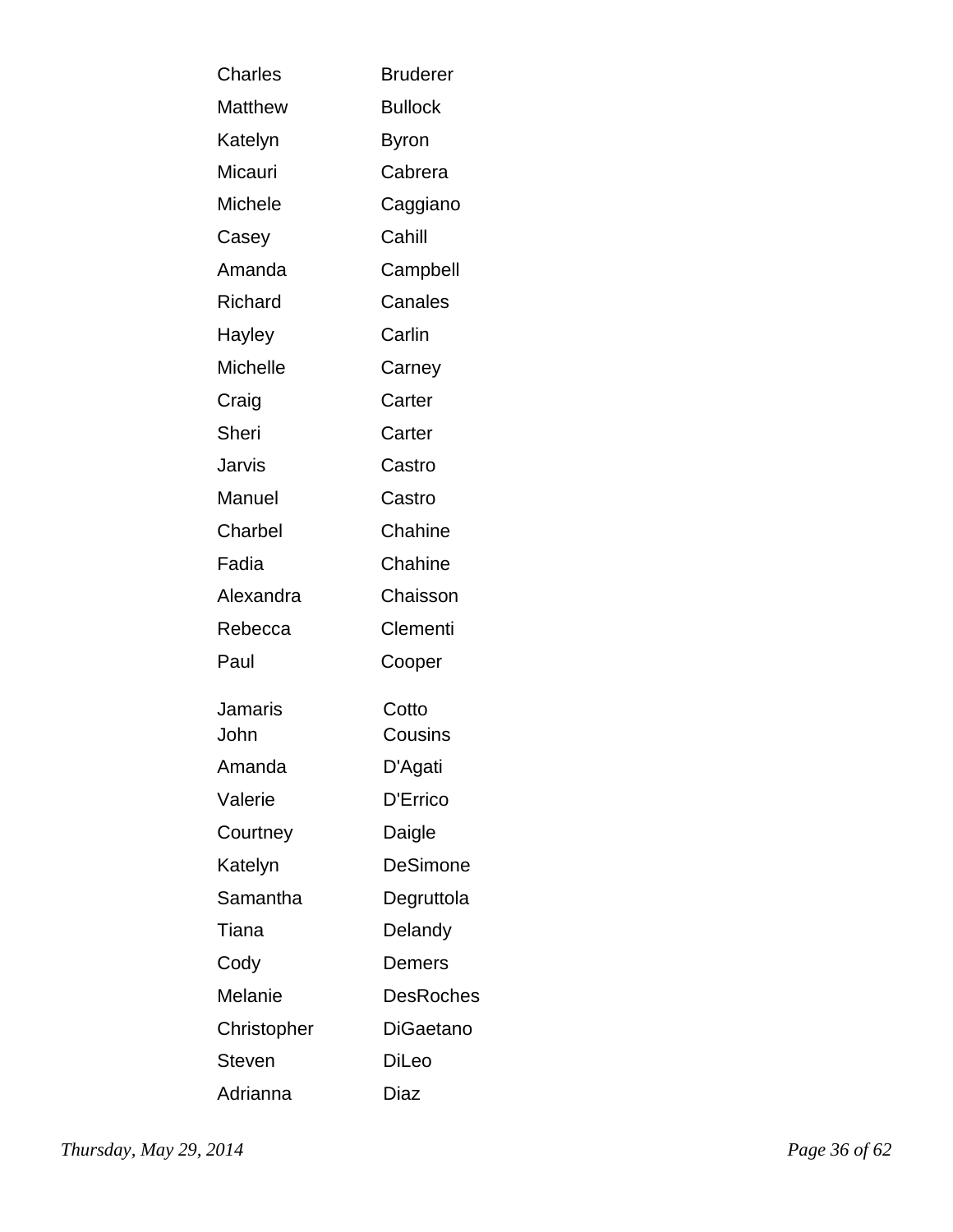| Eilin           | Diaz            |
|-----------------|-----------------|
| Anthony         | Domingo         |
| <b>Kristen</b>  | Doyle           |
| Alison          | <b>Drolet</b>   |
| Dounia          | El-Hariri       |
| Jack            | Elkhoury        |
| Rachel          | Emery           |
| Juan            | Escalante       |
| Jonathan        | Esposito        |
| Shaibel         | Estevez         |
| Maria           | Feliz           |
| Melody          | Ferguson        |
| Haidy           | Fernandez       |
| Karolyn         | Fernandez       |
| Thomas          | Ferris          |
| Kerri           | Fielding        |
| Raquel          | <b>Flores</b>   |
| Leanne          | Gaccione        |
| Kathryn         | Gagnon          |
| Olga            | Galitsyn        |
| Bryan           | Garcia          |
| Alysa           | Gary            |
| Amy             | Gigliotti       |
| Mayra           | Gomez           |
| Gratia          | Gosselin        |
| Emily           | Griffin         |
| Jennifer        | Griffin         |
| Amel            | <b>Guerrero</b> |
| Melanie         | Gunter          |
| Christian       | Guzman          |
| Jose-Antoinette | Harb            |
| Benjamin        | Hardy           |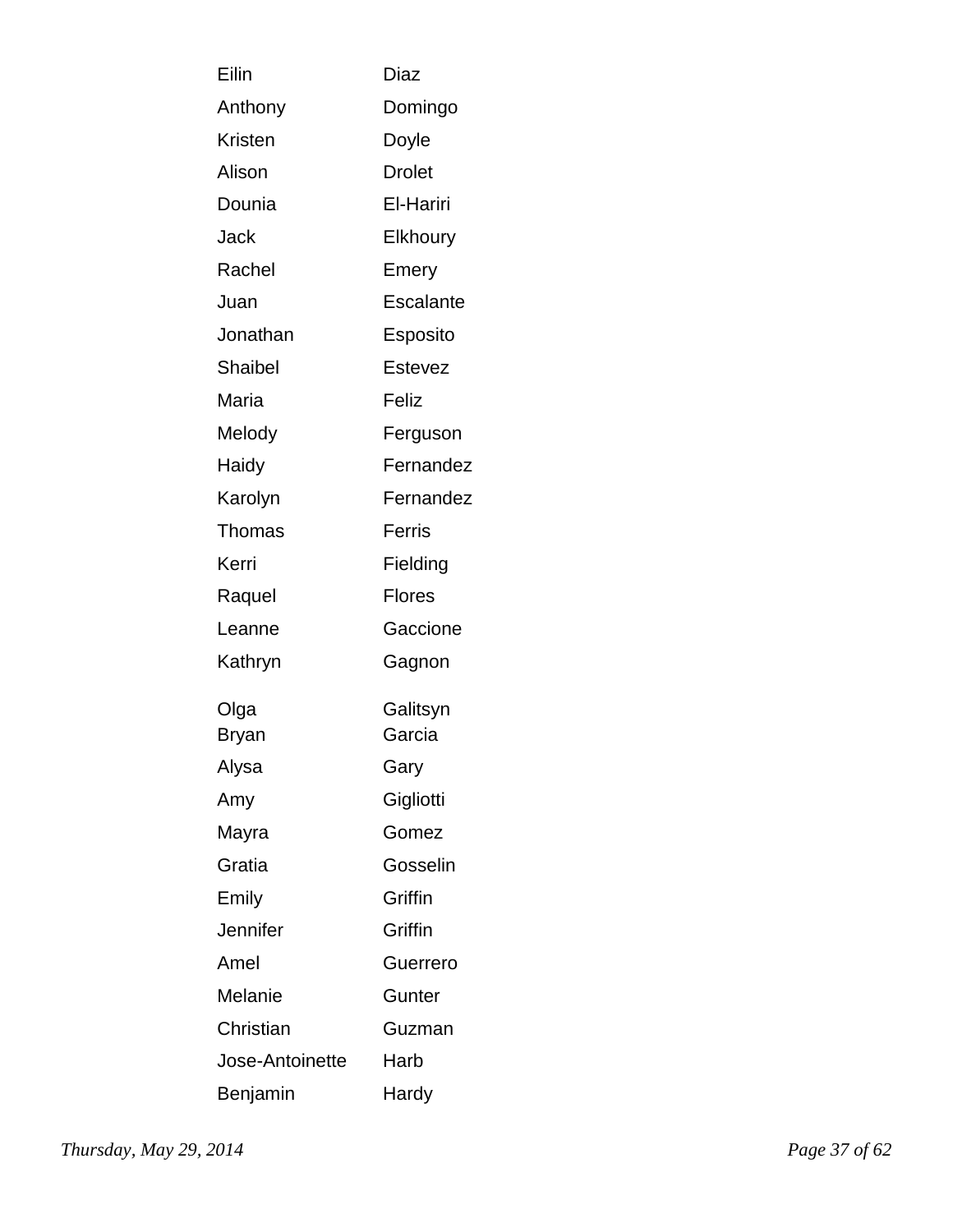| <b>Brittany</b>  | Hayes          |
|------------------|----------------|
| Melanie          | Haynes         |
| Victoria         | Hoey           |
| Sabrina          | <b>Hollins</b> |
| Marianely        | Horton         |
| Dominga          | Houlihan       |
| <b>Christine</b> | Howell         |
| Ashley           | Janvrin        |
| Moses            | Kamau          |
| Hava             | Kaplan         |
| Elizabeth        | Kelly          |
| Aliya            | Kintu          |
| Kristen          | Kislowski      |
| Nathan           | Κo             |
| Teko             | Koga           |
| Danielle         | Labrecque      |
| Ashley           | Latulippe      |
| Jacqueline       | Laureano       |
| Duc              | Le             |
| Katrina          | Lebel          |
| Brittany         | Letts          |
| Karen            | Lima           |
| Ryan             | Lozowski       |
| Jeanette         | Lucas          |
| Nathanais        | Madera         |
| Susan            | Maina          |
| Walid            | Malik          |
| Michael          | Mansour        |
| Kimberly         | Marino         |
| Evelyn           | Marrero        |
| Denisse          | Marroquin      |
| Ryan             | Marshall       |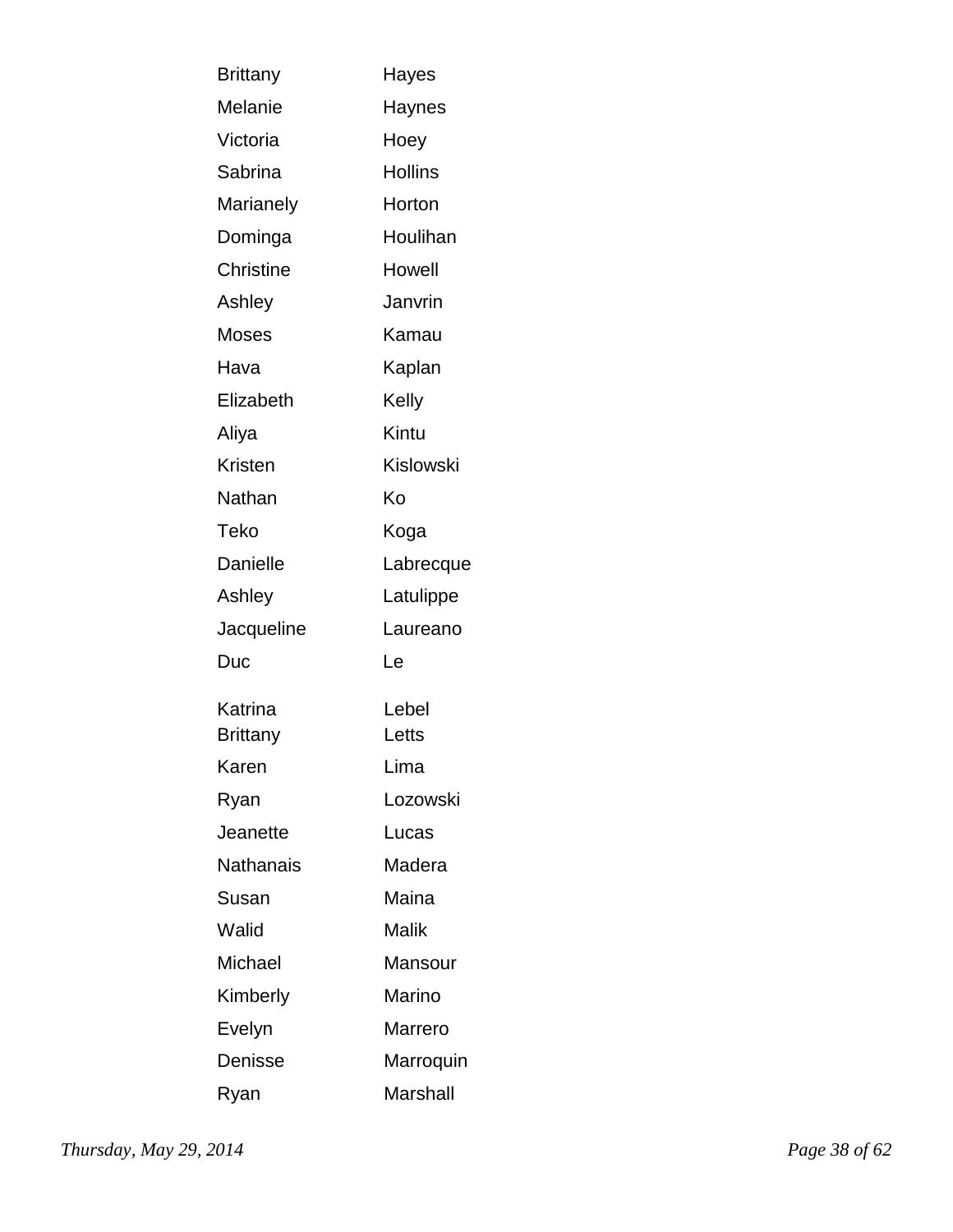| Marlon           | Marte-Mendez                |
|------------------|-----------------------------|
| Ariana           | Martella                    |
| Jacqueline       | Martinez-<br>Rodriguez      |
| Olivia           | <b>McCarthy</b>             |
| Mariannie        | Medina                      |
| Justin           | Melo                        |
| Renee            | Melo                        |
| <b>Michelle</b>  | Mezzetti                    |
| Ana              | Minaya                      |
| Norma            | <b>Montes</b>               |
| Oscar            | Mora                        |
| Abigale          | Morin                       |
| Kristina         | Morin                       |
| Duy              | Nguyen                      |
| Thanh            | Nguyen                      |
| Thuy             | Nguyen                      |
| James            | <b>Nicosia</b>              |
| Angelica         | <b>Nieves</b>               |
| Ashley           | Nonon                       |
| Kaleigh<br>Colby | O'Connor<br>O'Donnell       |
| Mariah           | Ortiz                       |
| Susan            | Ortiz                       |
| Grecia           | Paredes-<br><b>Guerrero</b> |
| Kevin            | Park                        |
| Fenee            | Patel                       |
| Nivruti          | Patel                       |
| Kelli            | Peek                        |
| Carolina         | Pena                        |
| Natasha          | Perez                       |
| Mekenna          | Philbrick                   |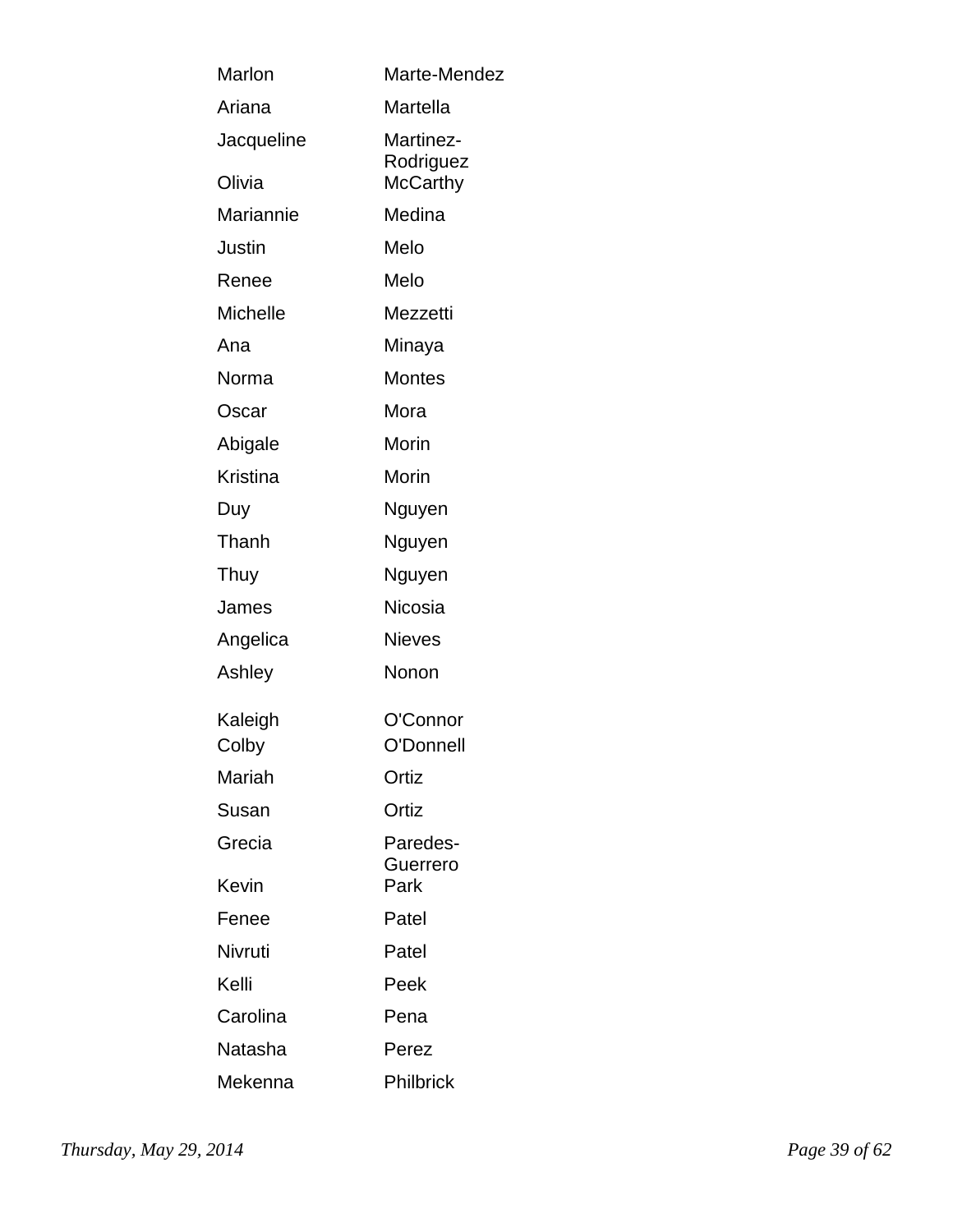| Jennifer      | Phu             |
|---------------|-----------------|
| Irolda        | Pierre          |
| Patrick       | Pierre          |
| <b>Shanel</b> | Pimentel        |
| Samantha      | Pinheiro        |
| Melissa       | Pitari          |
| Shannon       | Ploude          |
| Ariela        | Poueriet        |
| Corey         | Powers          |
| Samantha      | Priolisi        |
| Lisbeth       | Quinones        |
| Michael       | Rahme           |
| Kelly         | Ramirez         |
| Katrina       | Rapa            |
| Stephanie     | <b>Ratliff</b>  |
| Amy           | Raymond         |
| Sofia         | Realejo         |
| Madelyn       | Rocha           |
| Cecilia       | Rodriguez       |
| Evelyn        | Rodriguez       |
| Leo           | Rodriguez       |
| Mery          | Rodriguez       |
| Lauren        | Rogers          |
| <b>Steven</b> | Sadezwicz       |
| Francis       | Salazar         |
| Ashley        | <b>Salvetti</b> |
| Justin        | Sands           |
| Paige         | Sanseverino     |
| Lindsey       | Santiago        |
| Miriam        | Santiago        |
| Rie           | Santiago        |
| Arlene        | <b>Santos</b>   |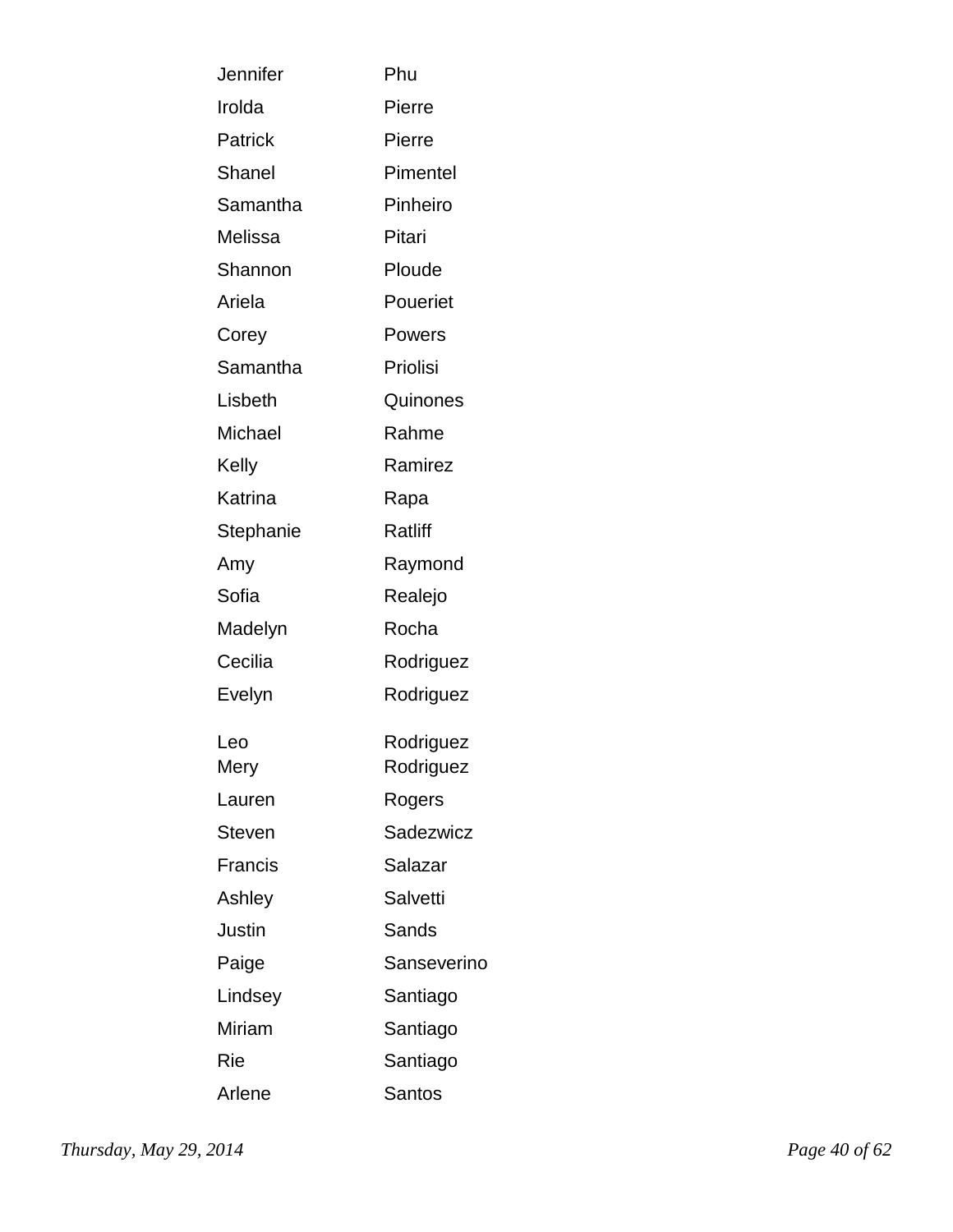| Francisco        | Sanz            |
|------------------|-----------------|
| Elizabeth        | Savard          |
| <b>Nicholas</b>  | Scionti         |
| Danielle         | Scott           |
| <b>Brandon</b>   | Slowikowski     |
| Eric             | Smith           |
| Anthony          | Stanganelli     |
| Keri             | Swenson         |
| Zoila            | Tangui          |
| <b>Brianna</b>   | Teneriello      |
| Jacquelyn        | Tomeo           |
| Reina            | <b>Torres</b>   |
| <b>Noelle</b>    | <b>Travers</b>  |
| Robert           | Trepanier       |
| Omayra           | Triana          |
| Caresse          | Turgeon         |
| KerriAnn         | Turmel          |
| Jorge            | Urena<br>Vargas |
| Alicia           | Ventrillo       |
| Timothy          | Vermette        |
| Christopher      | Viger           |
| <b>Nicolle</b>   | Vivier          |
| Samantha         | White           |
| Alysia           | Wlodyka         |
| George           | Wolfenden       |
| Saadia           | Zaki            |
| <b>Middleton</b> |                 |
| Jenna            | <b>Boyd</b>     |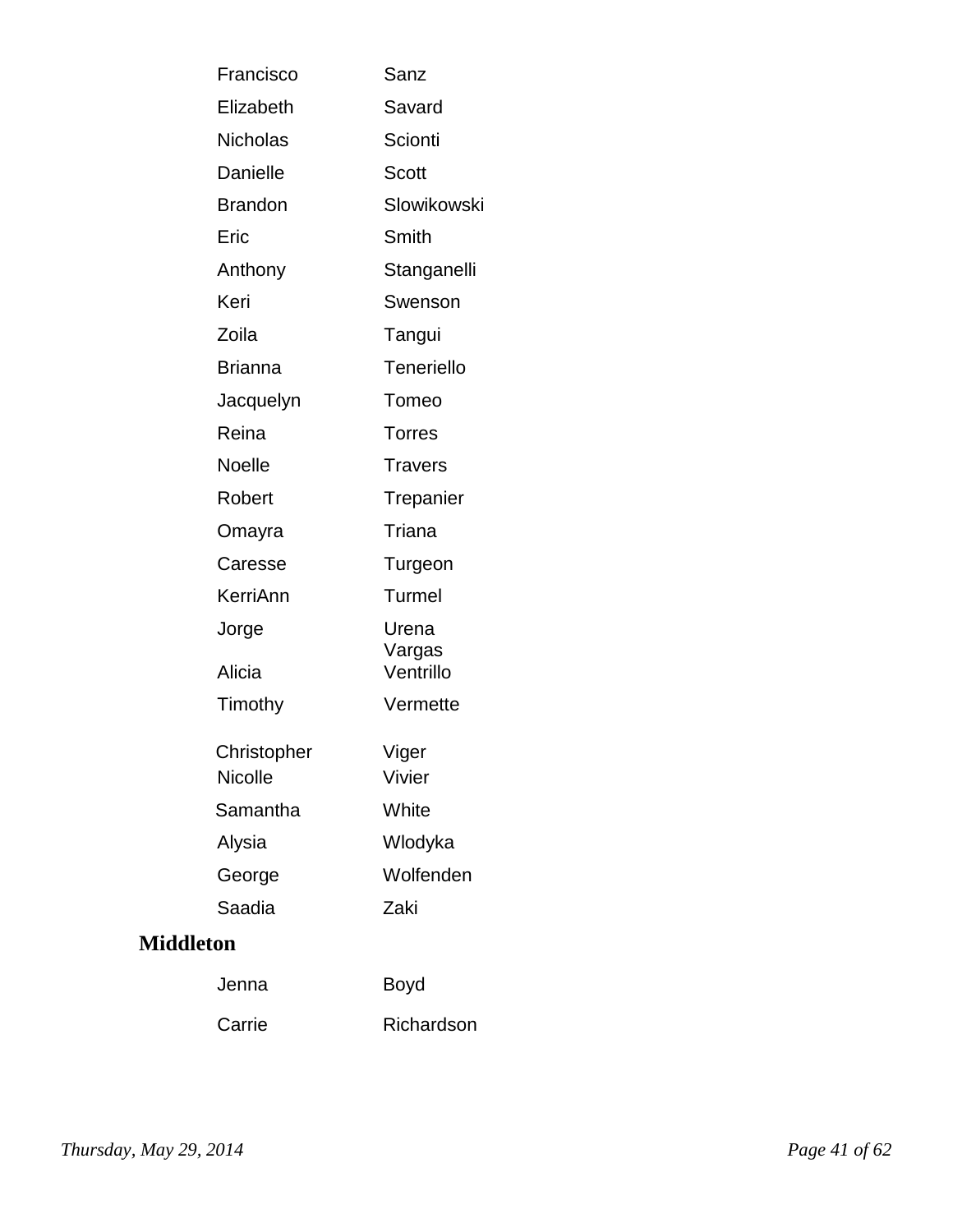| Joshua             | White                   |
|--------------------|-------------------------|
| <b>Milford</b>     |                         |
| Kayla-Ann          | Pickering               |
| <b>Newbury</b>     |                         |
| Sarah              | Bell                    |
| Shawn              | Dowling                 |
| Chad               | Gorham                  |
| <b>Matthew</b>     | Valli                   |
| <b>Newburyport</b> |                         |
| Najah              | Ali                     |
| <b>Nicholas</b>    | Angelo                  |
| Kaleigh            | <b>Baker</b>            |
| Samuel             | Beck                    |
| John               | <b>Brittan</b>          |
| Shannon            | <b>Brunault</b>         |
| Gregory            | Costas                  |
| Kathleen           | Couree                  |
| <b>Brenda</b>      | Curry                   |
| Kayleigh           | <b>Delibac</b>          |
| <b>Derek</b>       | <b>Dexter</b>           |
| <b>Barbara</b>     | <b>Dubois</b>           |
| Jennifer<br>Olivia | Fern-Hillner<br>Gourley |
| Erin               | Hannigan                |
| Amy                | Janeliunas              |
| Patricia           | Ketabchi                |
| Shelby             | Larcome                 |
| Nancy              | Lazdowski               |
| Joshua             | McDonough               |
| Andrea             | Middleton               |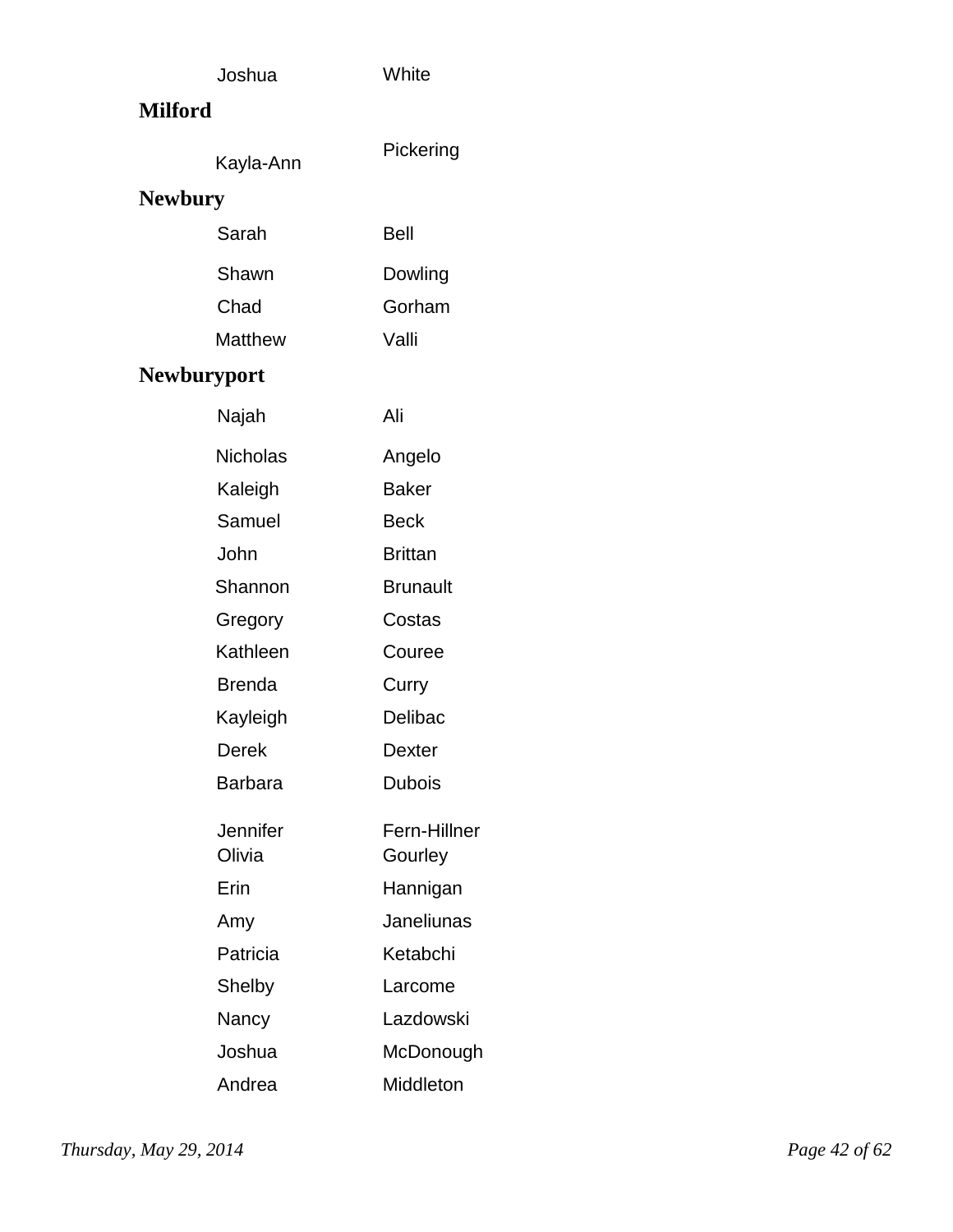| Kyle      | Monahan     |
|-----------|-------------|
| Christine | Ogilvie     |
| Robert    | Padellaro   |
| Melanie   | Peicott     |
| Jessica   | Pennington  |
| Vanessa   | Racki       |
| Esraa     | Sadeek      |
| Colin     | Sarff       |
| Ethan     | Sculley     |
| Janeth    | Simard      |
| MarieFe   | Simmons     |
| Olivia    | Spalding    |
| Michael   | Testagrossa |

#### **North Andover**

| Michaela          | Ardagna              |
|-------------------|----------------------|
| Matthew           | Armstrong            |
| Christopher       | Arnold               |
| Helen             | Ayala                |
| Jacob             | <b>Babbin</b>        |
| Alexandra         | Baca                 |
| Constanza         | <b>Bernales</b>      |
| Daniela           | <b>Bernales</b>      |
| Michael           | Boudreau             |
| Hannah<br>Yakaira | Bourland<br>Capellan |
| Holly             | Carman               |
| Michael           | Carter               |
| Jonathan          | Casale               |
| Connor            | Casey                |
| William           | Chleapas             |
| Barbara           | Conrad               |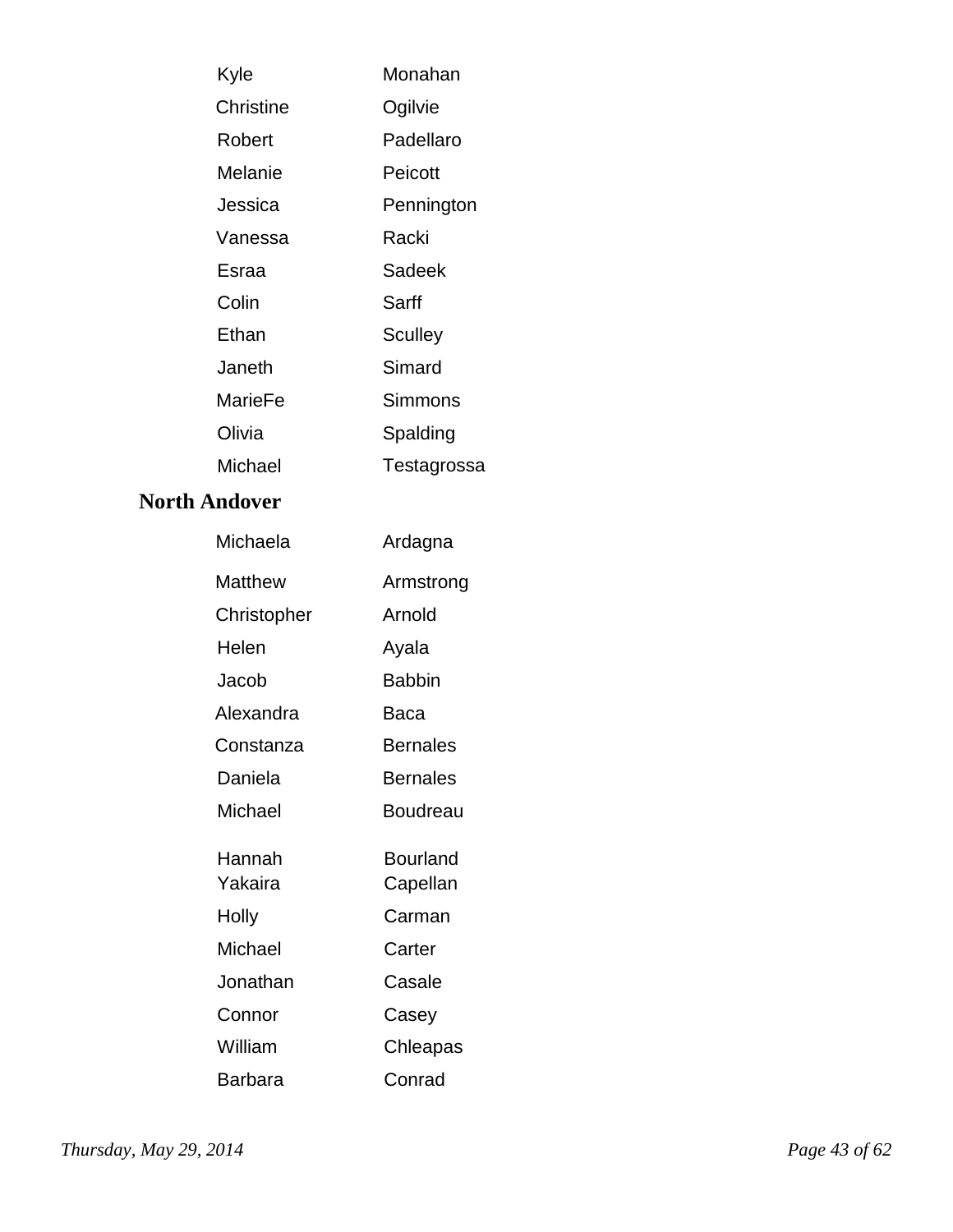| Eric            | Crete              |
|-----------------|--------------------|
| Julian          | Cruz               |
| Patrick         | Curley             |
| Timothy         | <b>D'Entremont</b> |
| Cheryl          | Davis              |
| Diana           | DeLauri            |
| Jeremias        | Dominguez          |
| Deborah         | <b>Ellsey</b>      |
| <b>Tyler</b>    | Finno              |
| Isabella        | Fiorenza           |
| Daniel          | Fortin             |
| Samantha        | Girroir            |
| Jasmine         | Gordon             |
| Sharif          | Hamdi              |
| Julie           | Hartshorn          |
| <b>Nicholas</b> | Heras              |
| Kailey          | Johnson            |
| William         | Lamprey            |
| Jessica         | Lee                |
| Haley           | Lister-<br>Robbins |
| Lucas           | Lombardo           |
| Sanh            | Ly                 |
| Christopher     | Mabon              |
| Autumn          | Markey             |
| Daniel          | Mbugua             |
| Tiffany         | Mencia             |
| Hannah          | Mezzina            |
| <b>Tyler</b>    | Peck               |
| Jesslyn         | Perez              |
| Elizabeth       | Perry              |
| Daniel          | Pietrowski         |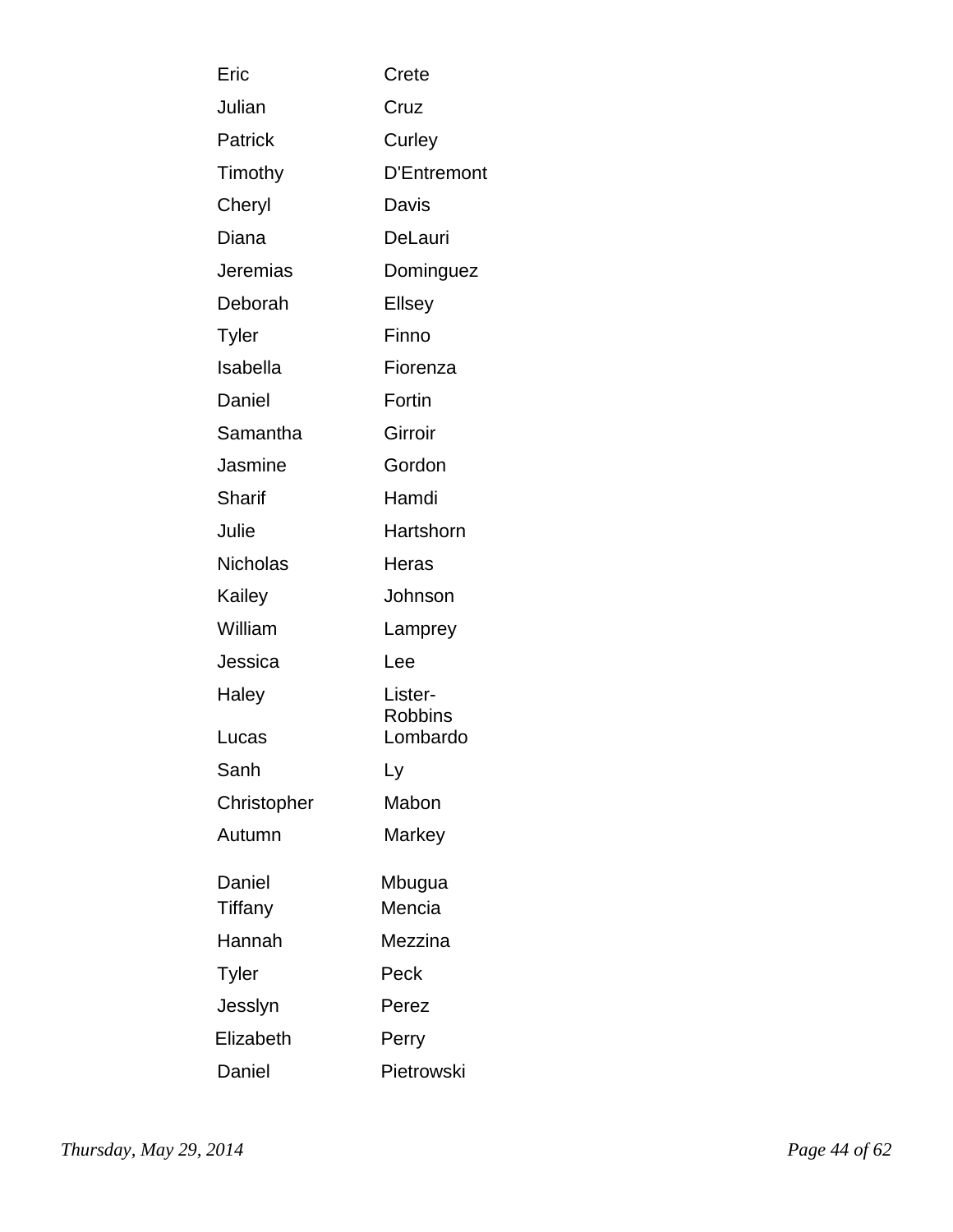| Jennifer                       | Poss             |
|--------------------------------|------------------|
| Shazia                         | Rahman           |
| Michael                        | Riccio           |
| Erin                           | Ring             |
| Stephen                        | Ringuette        |
| Veronica                       | Rosa             |
| William                        | Scione           |
| Aksana                         | Sorokina         |
| <b>Brianna</b>                 | Spicer           |
| Miguel                         | Thompson         |
| Theresa                        | Turner           |
| <b>Christine</b>               | Watson           |
| John                           | Willwerth        |
| Xuemei                         | Xie              |
| <b>Betty</b>                   | Zamora           |
| Kyle<br><b>North Billerica</b> | Zhang            |
| Sarah                          | <b>Clark</b>     |
| Doreen                         | Sewanyana        |
| <b>North Reading</b>           |                  |
| <b>Taylor</b>                  | Aspeslagh        |
| Nancy                          | <b>Stanton</b>   |
| <b>Peabody</b>                 |                  |
| Douglas                        | Legere           |
| Kimberly<br>Michael            | Lupo<br>Moynihan |
| Catherine                      | Njagi            |
| Scolastica                     | Njagi            |
| Gregory                        | Quirion          |

# **Reading**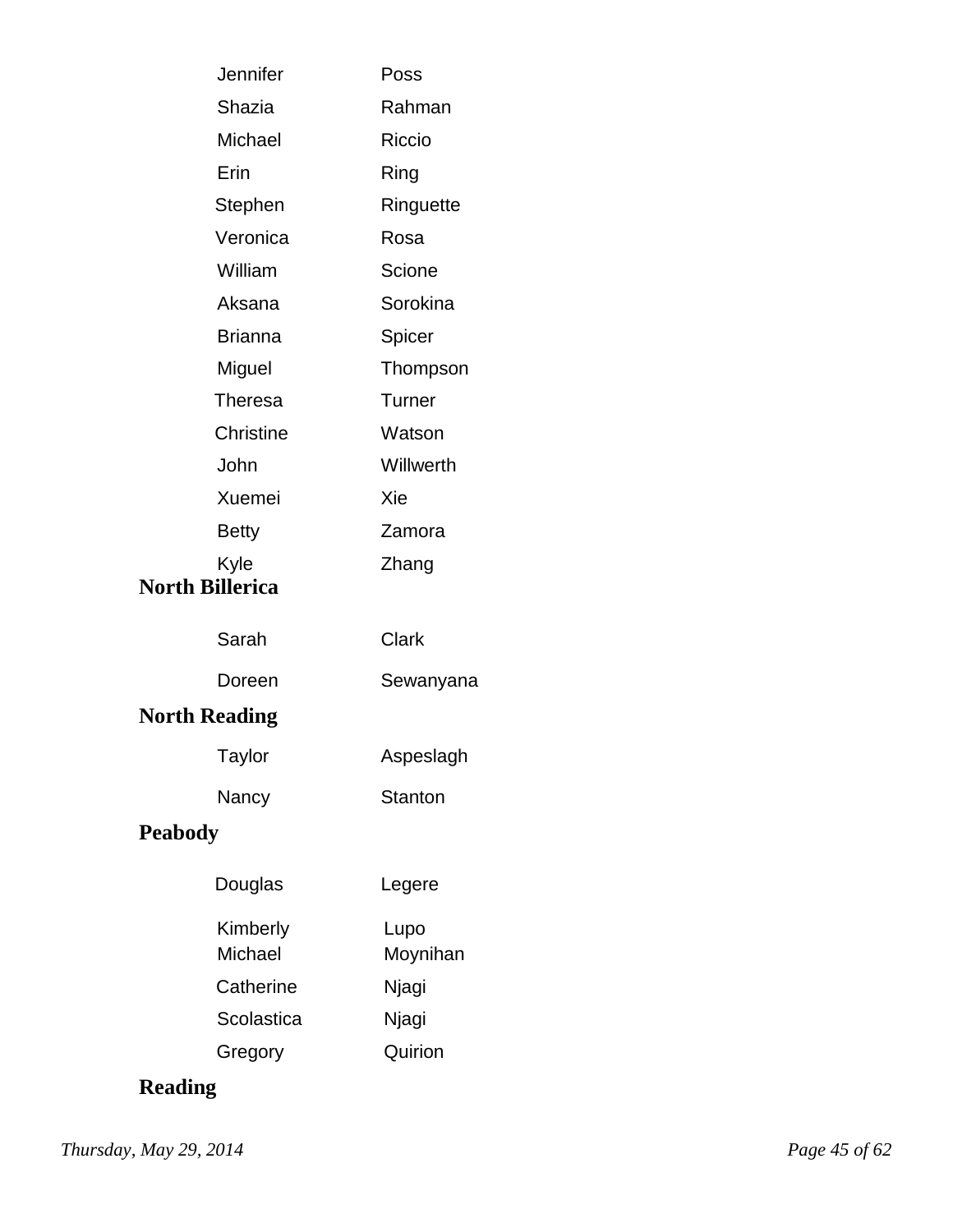| Neela   | Healey        |
|---------|---------------|
| Amanda  | <b>Makrys</b> |
| Kristen | Tower         |
|         |               |

### **Revere**

| Reynoso<br>Jannelly |
|---------------------|
|---------------------|

# **Rowley**

| Angelo     | <b>Bocchetti</b> |
|------------|------------------|
| Etcherline | Duverseau        |
| Felicia    | Graham           |
| Daniel     | Morrill          |

#### **Salem**

| Chris  | Berns    |
|--------|----------|
| Jordan | Castillo |
| Kyle   | Marsh    |
| Anyery | Mendoza- |
|        | Araujo   |
| Gavin  | Young    |

## **Salisbury**

| Ariel                  | Andrews              |
|------------------------|----------------------|
| Maddelyn               | <b>Bennett</b>       |
| Maureen                | Bennett              |
| Jessica                | Bussey               |
| Hayley                 | Byra                 |
| Pamela                 | Canning              |
| Darci                  | Cepiel               |
| Kelly<br><b>Briana</b> | Chandler<br>Cheverie |
| MarieAnne              | Cote                 |
| Meaghan                | Cote                 |
| Shelley                | Cote                 |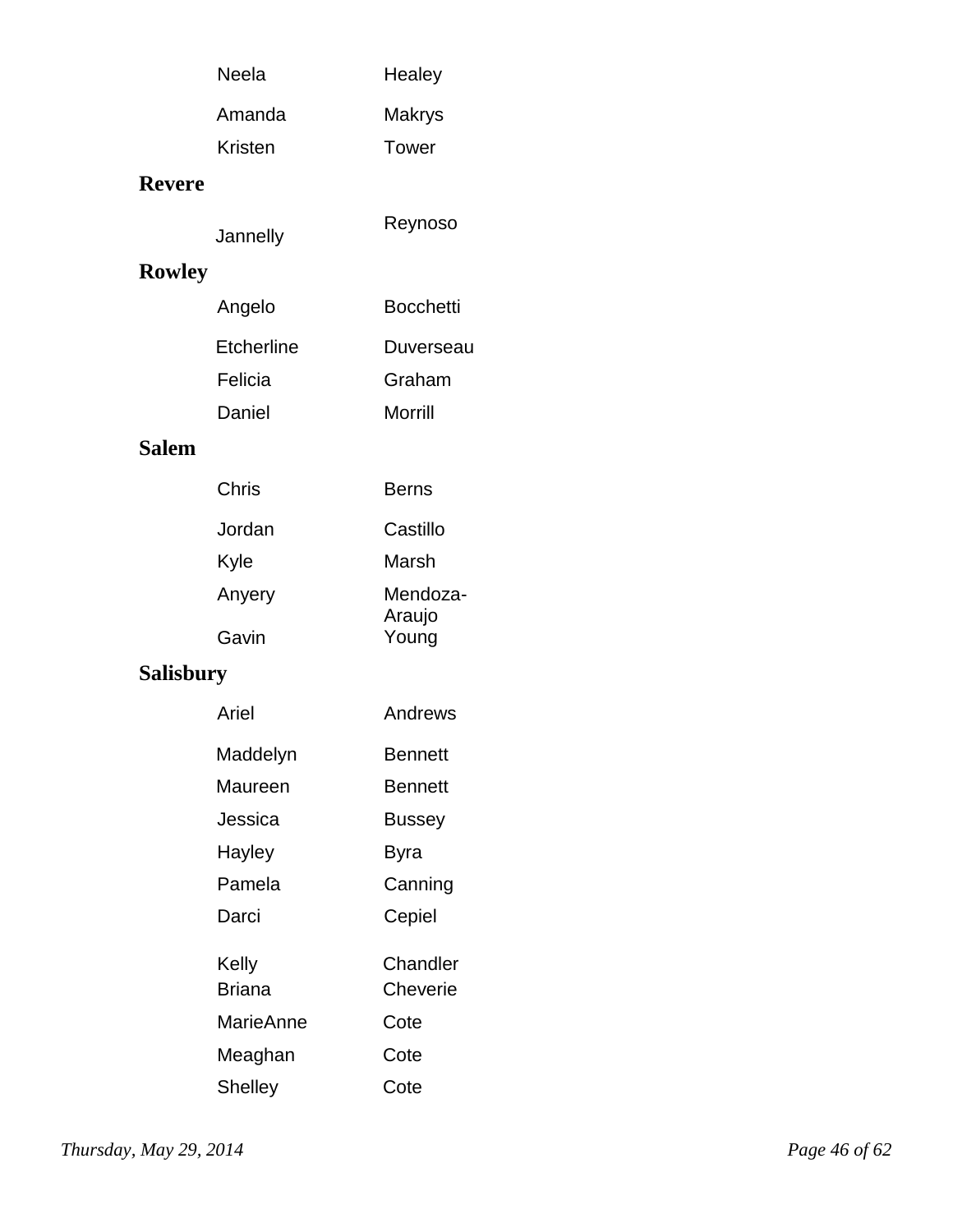| Jacob           | Crouch          |
|-----------------|-----------------|
| Anna            | Curtis          |
| James           | <b>DeFelice</b> |
| Loretta         | Diehl           |
| Janel           | <b>Doucette</b> |
| Timothy         | Dwyer           |
| Jonathan        | Ingham          |
| Kimberly        | Kirlis          |
| Maiya           | Lawrence        |
| Teri            | Liebman         |
| Jaclyn          | Marr            |
| Dylan           | McDougall       |
| D'Arcy          | Moulton         |
| <b>Dipal</b>    | Patel           |
| <b>Bradford</b> | Penney          |
| John            | Reynolds        |
| Jacqueline      | Rodriguez       |
| Kiana           | Rolfe           |
| Jennifer        | Simons          |
| Anthony         | Smith           |
| Kelley          | Smith           |
| Nicole          | Talas           |
| Kadee           | <b>Tapley</b>   |
| Anthony         | Thompson        |
| Ryan            | Topp            |
| Kelsey          | Trudel          |
| Harrison        | Wall            |
| Mark            | Webber          |
| Dona            | Webster         |
| Jenny           | Woodbury        |

# **Saugus**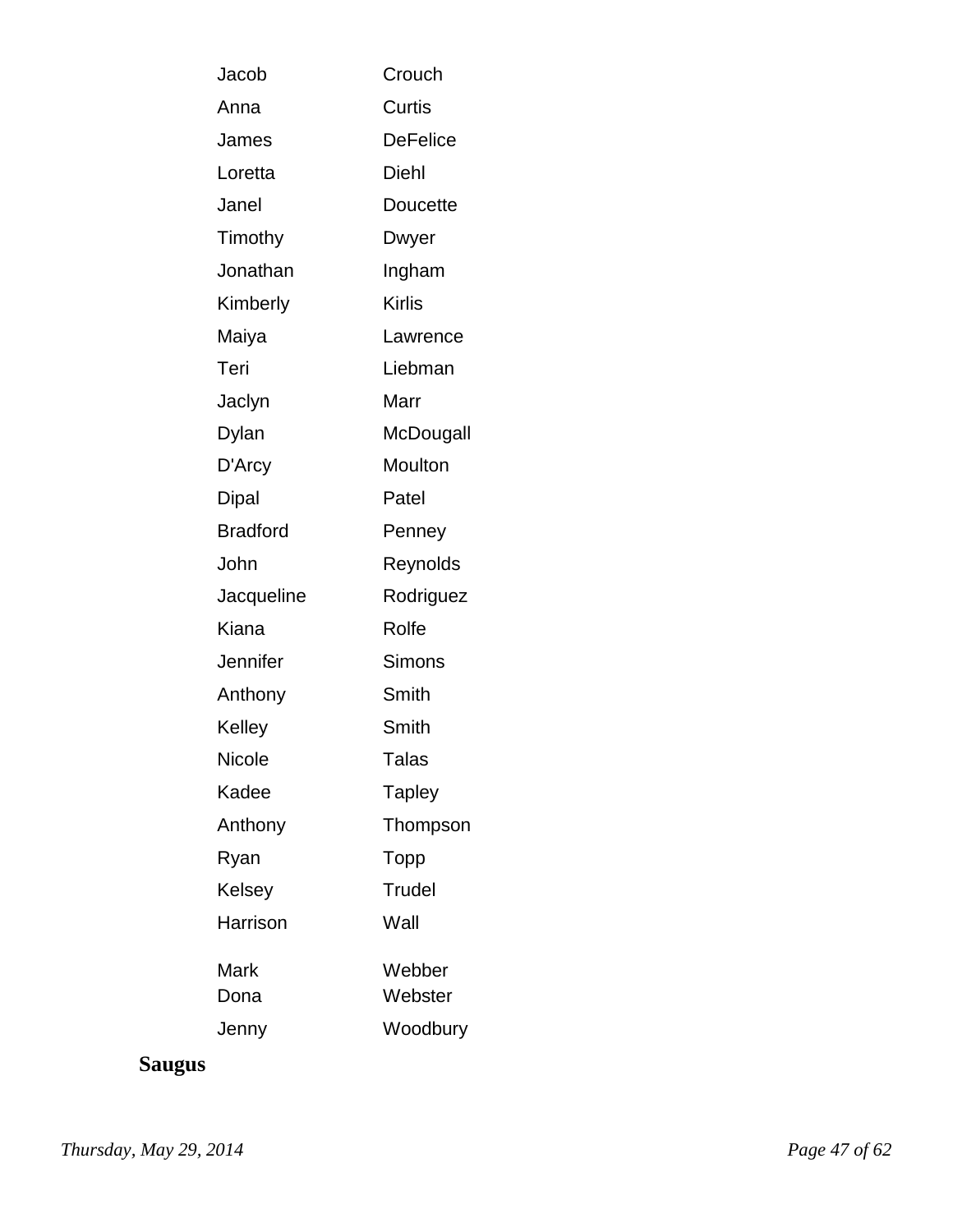|                   | <b>Matthew</b>        | Dolan                      |  |
|-------------------|-----------------------|----------------------------|--|
| <b>Somerville</b> |                       |                            |  |
|                   | Alix                  | Kraminitz                  |  |
|                   | <b>South Lawrence</b> |                            |  |
|                   | Jerson                | <b>Bautista</b>            |  |
| <b>Southwick</b>  |                       |                            |  |
|                   | Kayla                 | <b>Butler</b>              |  |
| <b>Stoneham</b>   |                       |                            |  |
|                   | Caitlyn               | <b>McManus</b>             |  |
| <b>Taunton</b>    |                       |                            |  |
|                   | <b>Brianna</b>        | Beam                       |  |
| <b>Tewksbury</b>  |                       |                            |  |
|                   | Christopher           | Andella                    |  |
|                   | David                 | Conroy                     |  |
|                   | Nathan                | Fee                        |  |
|                   | Amy                   | Goldman                    |  |
|                   | Madison               | <b>Harris</b>              |  |
|                   | William               | Jarnagin                   |  |
|                   | Samantha              | Murnane                    |  |
|                   | Lisa                  | Palmer                     |  |
|                   | Erin                  | Plunkett                   |  |
|                   | Donna                 | Re                         |  |
|                   | Alyssa                | <b>StCyr</b>               |  |
|                   | Ryan                  | Vibber                     |  |
|                   | Josef<br>Leslie       | <b>Villeneuve</b><br>Young |  |

#### **Wakefield**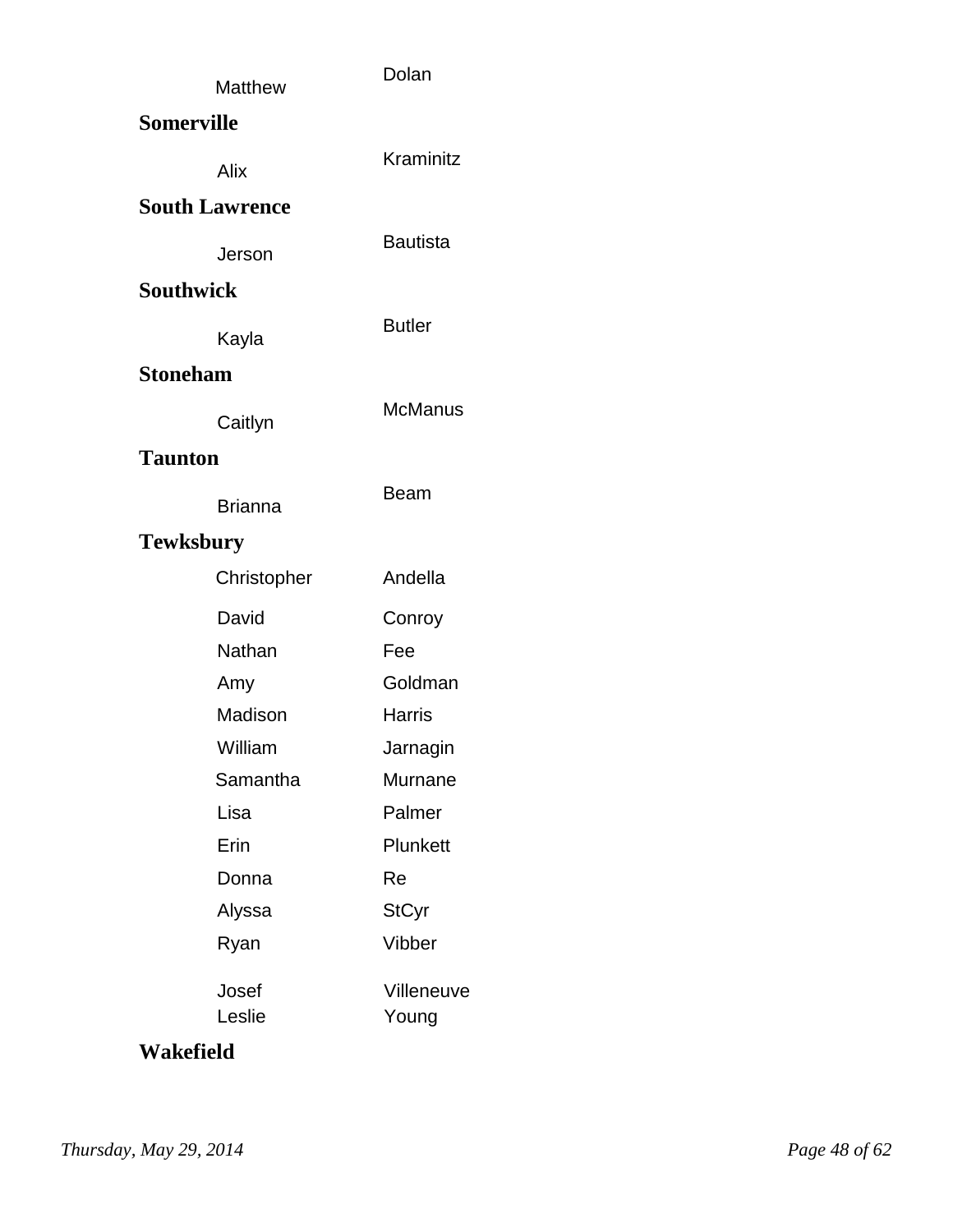|            | Elizabeth           | LaBorne         |  |
|------------|---------------------|-----------------|--|
| Waltham    |                     |                 |  |
|            |                     | Umlah           |  |
|            | Nancy               |                 |  |
| Watertown  |                     |                 |  |
|            | Lina                | Garcia          |  |
|            | <b>West Newbury</b> |                 |  |
|            | Angela              | <b>Brown</b>    |  |
|            | German              | <b>DeLaCruz</b> |  |
|            | Kelsey              | Denn            |  |
|            | Lisa                | Elmore          |  |
|            | Tenley              | Goodwin         |  |
|            | Hannah              | Hall            |  |
|            | Stephanie           | Law             |  |
|            | David               | Pena            |  |
|            | Christina           | Routhier        |  |
|            | Eduardo             | Souza           |  |
|            | Angela              | Viscomi         |  |
|            | <b>Matthew</b>      | Walsh           |  |
| Westford   |                     |                 |  |
|            | Jacob               | Gottlieb        |  |
| Westwood   |                     |                 |  |
|            | Peter               | Anderson        |  |
| Wilmington |                     |                 |  |
|            | Lourdes             | Jobin           |  |
|            | Crystal             | McCracken       |  |
|            | James               | <b>Morris</b>   |  |
|            | Kathleen            | Visalli         |  |
| Winchester |                     |                 |  |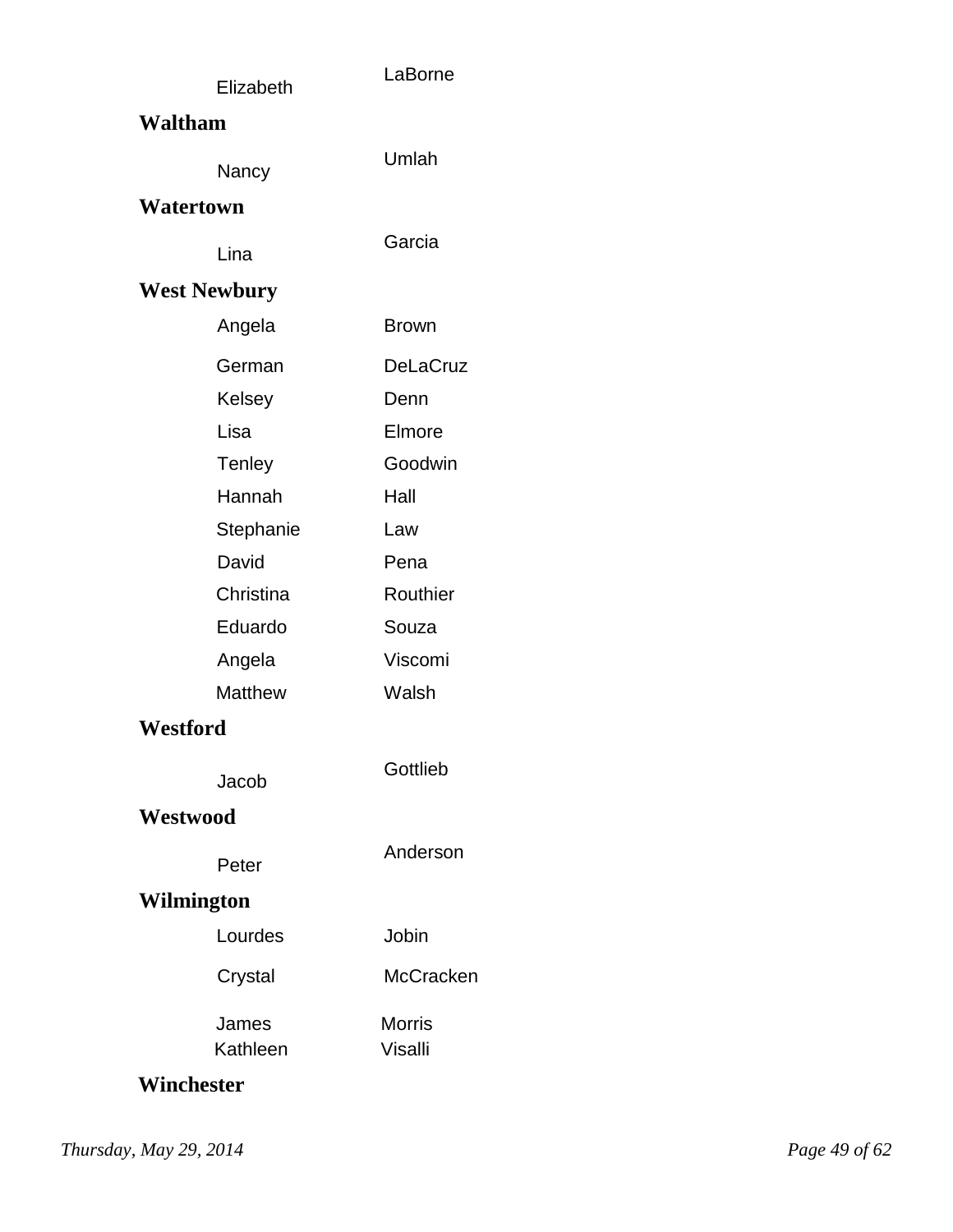|    |                      | Raouf             | Hiahemzizou           |
|----|----------------------|-------------------|-----------------------|
|    | Woburn               |                   |                       |
|    |                      | Grace             | Clark                 |
|    |                      | Fabienne          | Pierre-Louis          |
|    | Wrentham             |                   |                       |
|    |                      | Tracey            | Nygren                |
|    | haverhill            |                   |                       |
|    |                      | Kevin             | <b>McCollum</b>       |
| ME | <b>Maine</b>         |                   |                       |
|    | <b>Kittery</b>       |                   |                       |
|    |                      | Rachel            | Copeland              |
|    |                      | Christine         | Hill                  |
|    |                      | Kelsey            | Murray                |
|    | <b>South Paris</b>   |                   |                       |
|    |                      | Shawna            | Ramsay                |
|    | York                 |                   |                       |
|    |                      | Mark              | Mahoney               |
| NH | <b>New Hampshire</b> |                   |                       |
|    | <b>Atkinson</b>      |                   |                       |
|    |                      | Hayley            | <b>Blinn</b>          |
|    |                      | Danielle          | Casey                 |
|    |                      | Elizabeth         | Cestrone              |
|    |                      | Jillian           | Devlin                |
|    |                      | Jennifer          | <b>Durkee</b>         |
|    |                      | Shannon<br>Alexia | Gallagher<br>Gulezian |
|    |                      |                   |                       |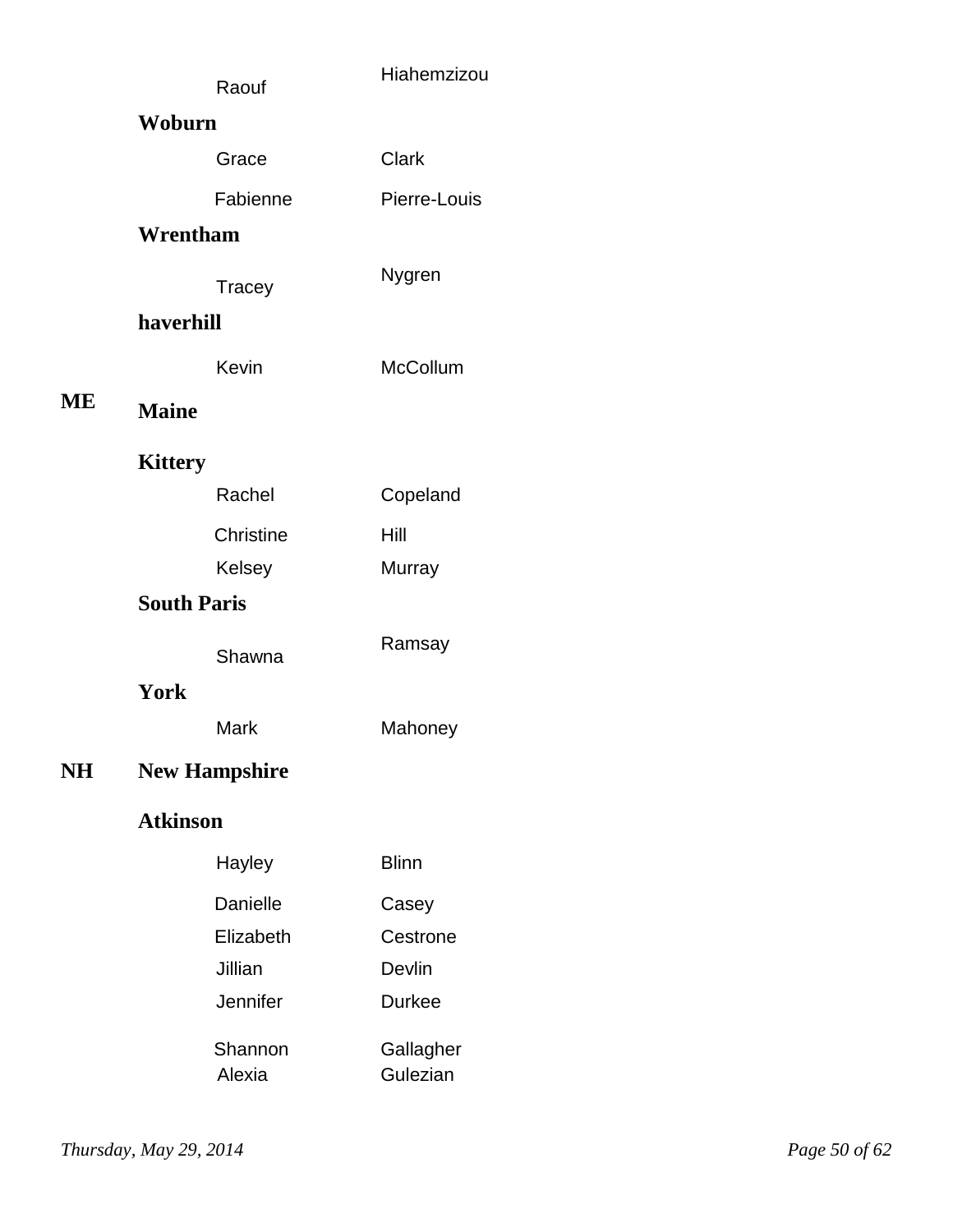| Elysha           | Heymans         |
|------------------|-----------------|
| Daryl            | Johnson         |
| <b>Brian</b>     | King            |
| Nathan           | Kozlovski       |
| Taylor           | Langlois        |
| Erin             | Murphy          |
| <b>Bridgett</b>  | O'Keefe         |
| Kevin            | Panaro          |
| Jason            | Paquette        |
| Sarah            | Paronich        |
| Lauren           | Rubera          |
| Meghan           | Sciuto          |
| Jordan           | Tracy           |
| <b>Auburn</b>    |                 |
| Lori             | Johnstone       |
| <b>Bedford</b>   |                 |
| Susan            | Anderson        |
| <b>Brentwood</b> |                 |
| Marisa           | <b>Hercules</b> |
| Gail             | <b>Hewins</b>   |
| Jodie            | Lehmann         |
| Candia           |                 |
|                  | O'Connell       |
| Timothy          |                 |
| <b>Chester</b>   |                 |
| Kenna            | <b>Burt</b>     |
| Johanna          | Cooney          |
| Jennifer         | Lake            |
| <b>Danville</b>  |                 |
| Amy              | Albrecht        |
| Elizabeth        | Cimino          |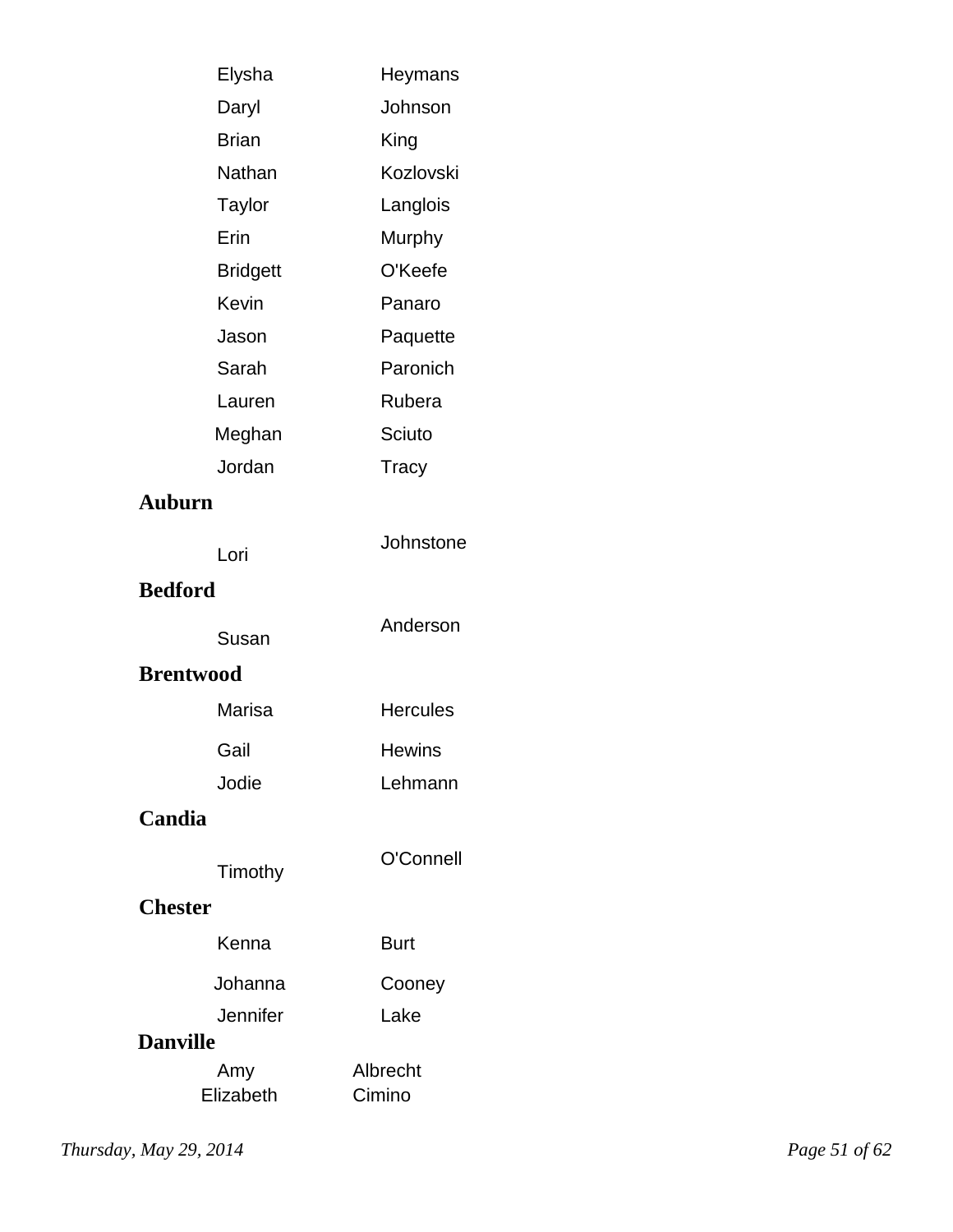| Kelsey          | Collins    |
|-----------------|------------|
| Stephanie       | Cordeiro   |
| Chad            | Faucher    |
| John            | Fearon     |
| Adam            | Frey       |
| Zachary         | Gallagher  |
| Christopher     | Gaudet     |
| <b>Brendan</b>  | Heinze     |
| Darlene         | Johnson    |
| <b>Brittany</b> | Laverriere |
| Nicole          | Livingston |
| Amanda          | Melo       |
| Mackenzie       | Mencke     |
| Rachael         | O'Grady    |
| Jennifer        | Picone     |
| Alison          | Posey      |
| Jessica         | Quinlan    |
| Stephanie       | Raymond    |
|                 |            |
|                 |            |

# **Derry**

| Kevin                      | Abisalih                   |
|----------------------------|----------------------------|
| Megan                      | <b>Baldwin</b>             |
| Cayleigh                   | Cameron                    |
| Michael                    | Cappock                    |
| Praweena                   | Cooper                     |
| Julianne                   | Dickerson                  |
| Coley                      | Dowd                       |
| Agustina                   | Fonseca                    |
| Michelle<br>Amanda<br>Paul | Hamilton<br>Kehoe<br>Kelly |
| Erik                       | Laflamme                   |
| Brenda                     | Lynch                      |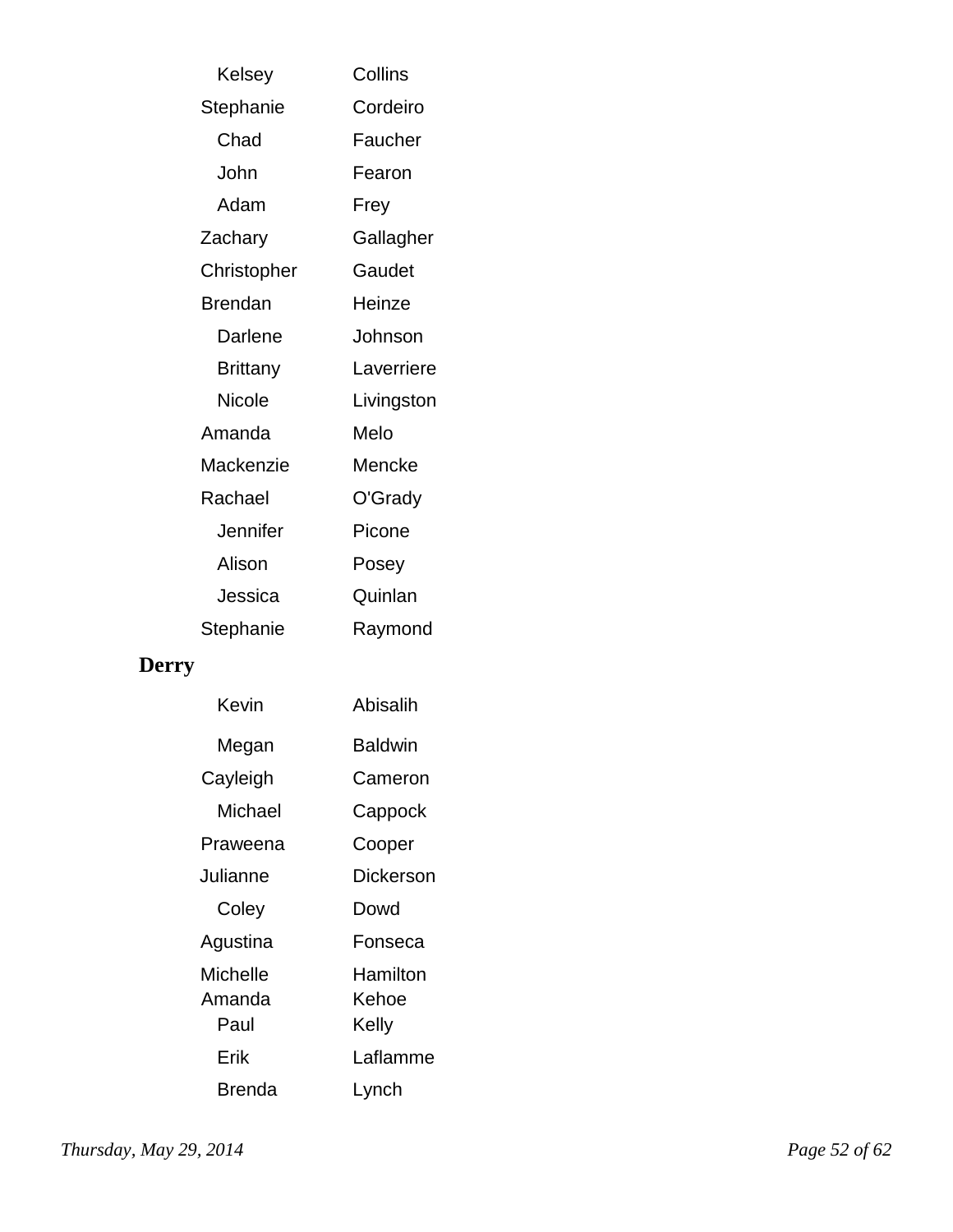| Beth     | Mburu    |
|----------|----------|
| Jennifer | Navarro  |
| Jennifer | Rummler  |
| Alison   | Silva    |
| Dan      | Sylvia   |
| Kyle     | Vynorius |

### **Dover**

| Jennifer  | Assenza |
|-----------|---------|
| Faith     | Croteau |
| Katherine | Malek   |

## **East Hampstead**

| Sarah          | Davis            |
|----------------|------------------|
| <b>Nicolas</b> | Dziemian         |
| Clara          | Fenton           |
| <b>Nicole</b>  | Mercado-<br>Vega |
| Tammy          | Snowdon          |
| <b>Brandi</b>  | Watson           |

### **Exeter**

| Richard  | <b>Brown</b> |
|----------|--------------|
| Jennilee | Rogers       |
| Allison  | Schaitman    |
| Emily    | Stewart      |

### **Fremont**

| Megan                       | Goodwin    |
|-----------------------------|------------|
| Miranda<br><b>Hampstead</b> | MacDougall |
|                             |            |

| Adele    | <b>Buchwald</b> |
|----------|-----------------|
| Nicholas | Egan            |
| Michael  | King            |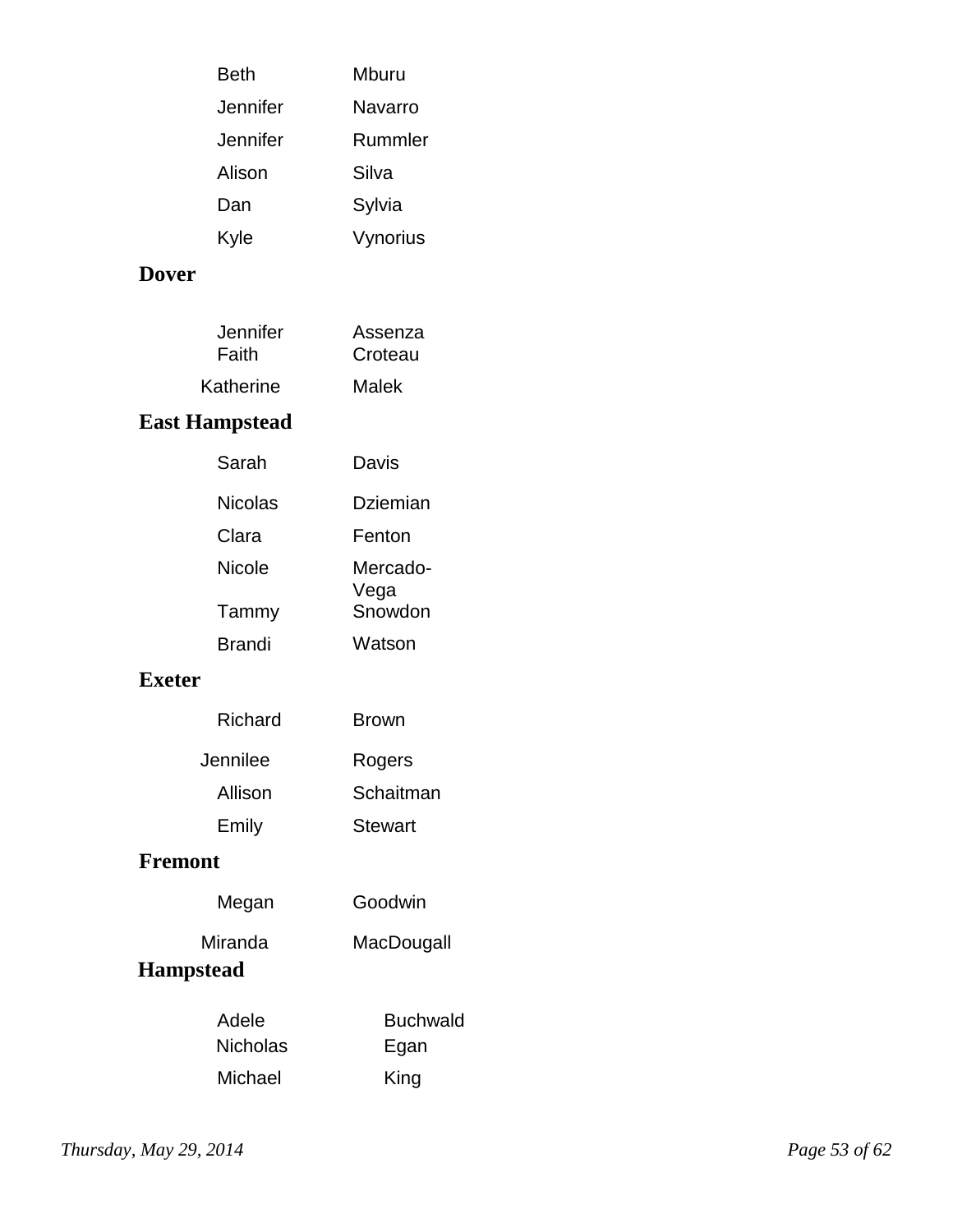| Benjamin | Turcotte     |
|----------|--------------|
| George   | Vasconcellos |
| Logan    | Young        |

## **Hampton**

| Camille         | Biggart                   |
|-----------------|---------------------------|
| Dennis          | <b>Bruce</b>              |
| Krista          | Chasan                    |
| Jeffrey         | Green                     |
| Susan           | Hamel                     |
| Lara            | Krajina                   |
| Stephanie       | Macdonald                 |
| Frank<br>Thomas | Van<br>Bokkelen<br>Warren |
|                 |                           |

### **Hudson**

| Curtis   | Girginoff |
|----------|-----------|
| Jennifer | Kourimi   |
| Glennis  | McKinley  |
| Taylor   | Mellen    |
| Heather  | Nance     |

# **Kensington**

| Jesse | Loring          |
|-------|-----------------|
| Erin  | <b>McCarthy</b> |

# **Kingston**

| Jennifer        | Andino         |
|-----------------|----------------|
| Ciara           | Angelone       |
| Ryan            | <b>Brigham</b> |
| <b>Breanne</b>  | <b>Brown</b>   |
| <b>Nicholas</b> | Catalanotto    |
| Brandon         | Fitton         |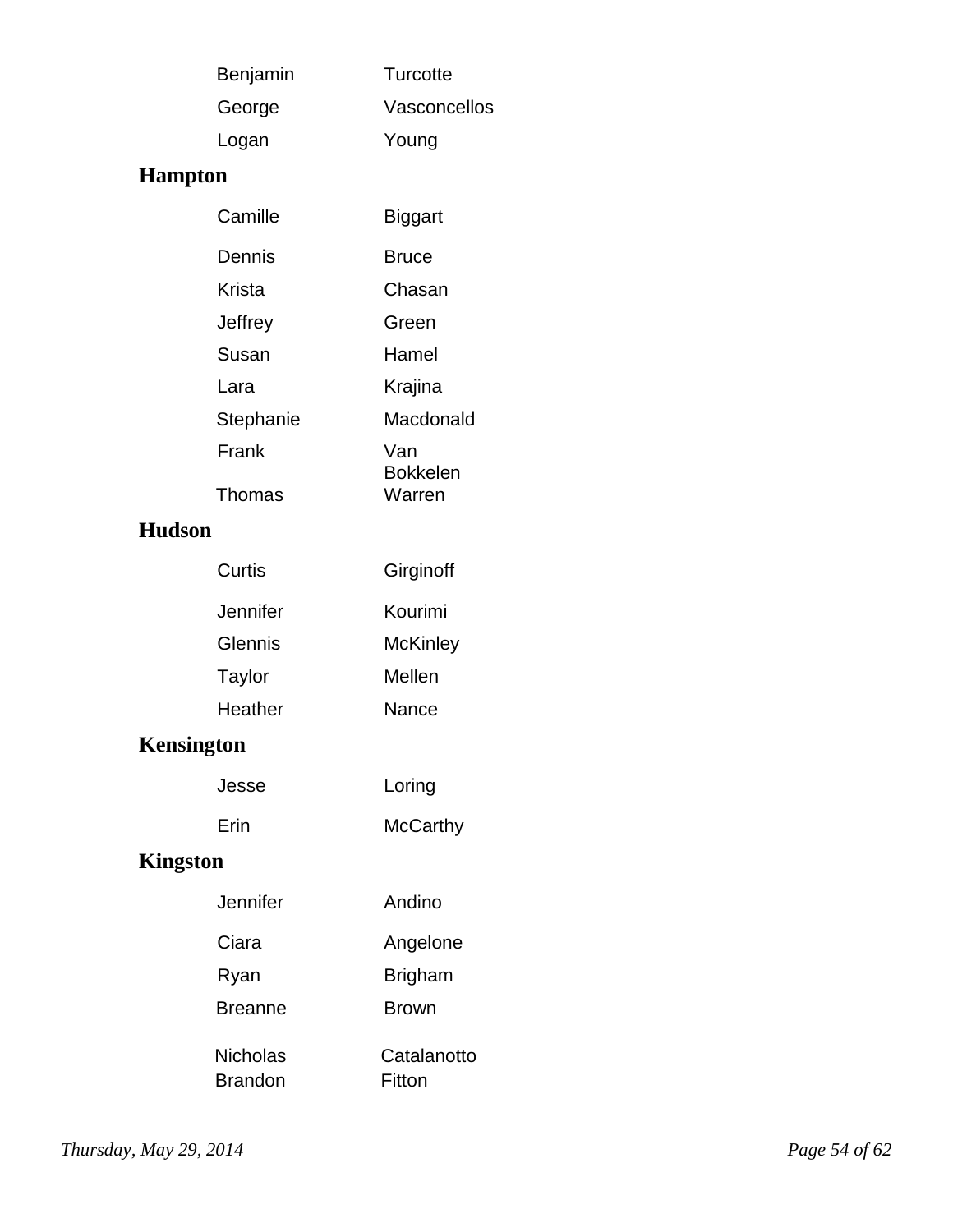| David             | Fowler         |  |
|-------------------|----------------|--|
| Michael           | Ingalls        |  |
| Tara              | Johnson        |  |
| Gloria            | LeClair        |  |
| Shawna            | Loehr          |  |
| Jacob             | Mann           |  |
| Tiffany           | Michaud        |  |
| Elizabeth         | Raleigh        |  |
| Maegan            | <b>Silvers</b> |  |
| Amanda            | Wickert        |  |
| <b>Litchfield</b> |                |  |
| Erin              | O'Brien        |  |
| Daphne            | Valentino      |  |
| Londonderry       |                |  |

| Adam        | Alix       |
|-------------|------------|
| Lauren      | Branscomb  |
| Christopher | Corey      |
| Natasha     | Cuomo      |
| Autumn      | Fustis     |
| Megan       | McCullough |
| Shayna      | Provencal  |
| Stephanie   | Romero     |
| Christopher | Verryt     |

### **Manchester**

| Zachary | <b>Beckwith</b> |  |
|---------|-----------------|--|
|         |                 |  |

**Keiley** Foster

## **Merrimack**

|               | Heidi       | Landry  |
|---------------|-------------|---------|
| <b>Nashua</b> |             |         |
|               | Christopher | Clement |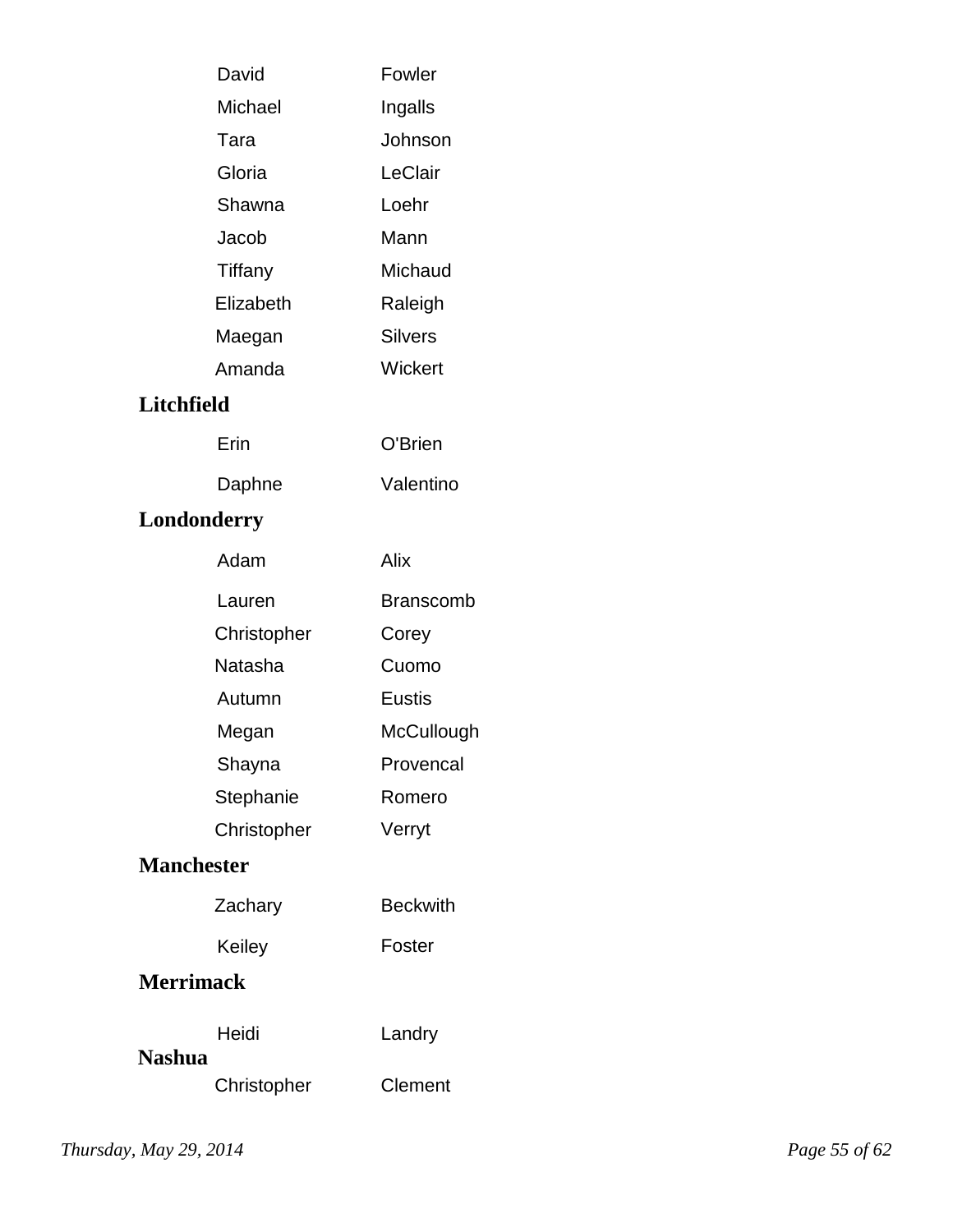|                                    | Janella                      | <b>Irizarry</b> |
|------------------------------------|------------------------------|-----------------|
|                                    | <b>Klink</b><br><b>Brian</b> |                 |
|                                    | Kimberly                     | Vara            |
| <b>Newmarket</b>                   |                              |                 |
| Tiffani                            |                              | Pond            |
| <b>Newton</b>                      |                              |                 |
|                                    | Katherine                    | <b>Brick</b>    |
| Joanie                             |                              | Dole            |
|                                    | <b>Benedetto</b>             | Ferrandi        |
| Maria                              |                              | Ferrandi        |
| Robyn                              |                              | <b>Hills</b>    |
| Jewel                              |                              | Ingalls         |
|                                    | Elizabeth                    | Laskiewicz      |
| Jake                               |                              | Lospennato      |
|                                    | <b>Brianne</b>               | McAvoy          |
| Kady                               |                              | McCullough      |
| Amy                                |                              | <b>Melvin</b>   |
| Kayla                              |                              | <b>Miller</b>   |
| Cody                               |                              | Plambeck        |
|                                    | Marina                       | Pluff           |
| Malina                             |                              | Popa            |
| Shana                              |                              | Shaw            |
|                                    | Connor                       | Whitford        |
| Wood<br>Ryan<br><b>North Salem</b> |                              |                 |
|                                    | Valerie                      | Bouraphael      |
| <b>Nottingham</b>                  |                              |                 |
| Pelham                             | Rachel                       | Meuse           |
| <b>Nina</b>                        |                              | Cabral          |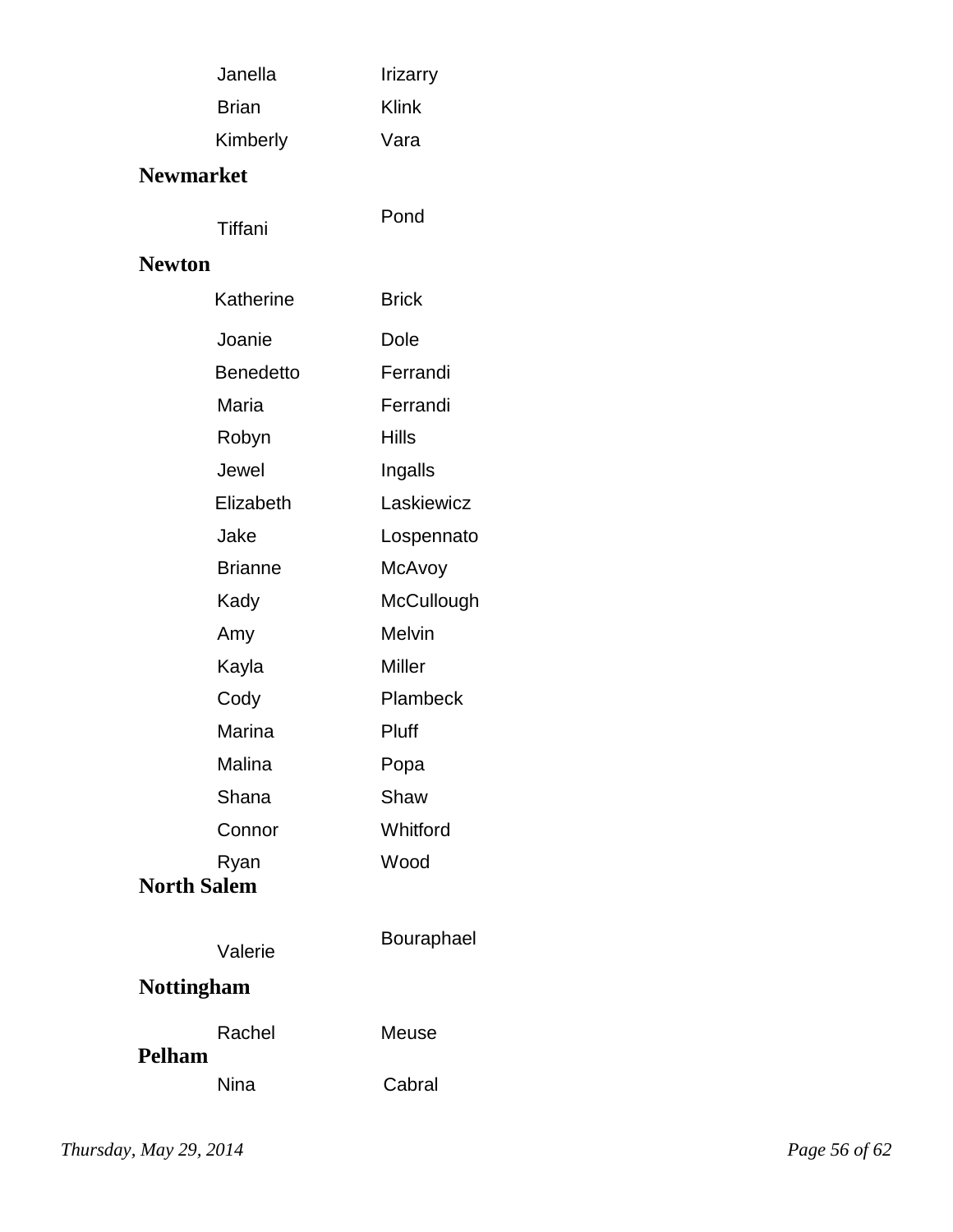| Eric | Grubis |
|------|--------|
|      |        |

Elizabeth Spaeth

### **Plaistow**

| Garrett        | Abare           |
|----------------|-----------------|
| Samantha       | Alexuk          |
| Nathan         | Baker           |
| Adam           | Bergstrom       |
| <b>Matthew</b> | <b>Bouchard</b> |
| Melissa        | <b>Budek</b>    |
| Andrew         | Carlino         |
| Bi-Yuan        | Cheng           |
| Bi-wen         | Cheng           |
| Tez-Mariah     | Cole            |
| Meghan         | Connolly        |
| Gianna         | Derrico         |
| Robert         | DiNardo         |
| Stephanie      | <b>Ethier</b>   |
| Kaylin         | Fitzpatrick     |
| Kasi           | Gallant         |
| <b>Nicole</b>  | Galvin          |
| Paul           | Gelinas         |
| Joseph         | Guevin          |
| Amanda         | Hankel          |
| Sarah          | Harb            |
| Christopher    | Knox            |
| Tara           | Laviolette      |
| Samantha       | Lewis           |
| Jacob          | Lightizer       |
| Michael        | Loehr           |
| Jenifer        | MacLean         |
| Gregory        | Manthorn        |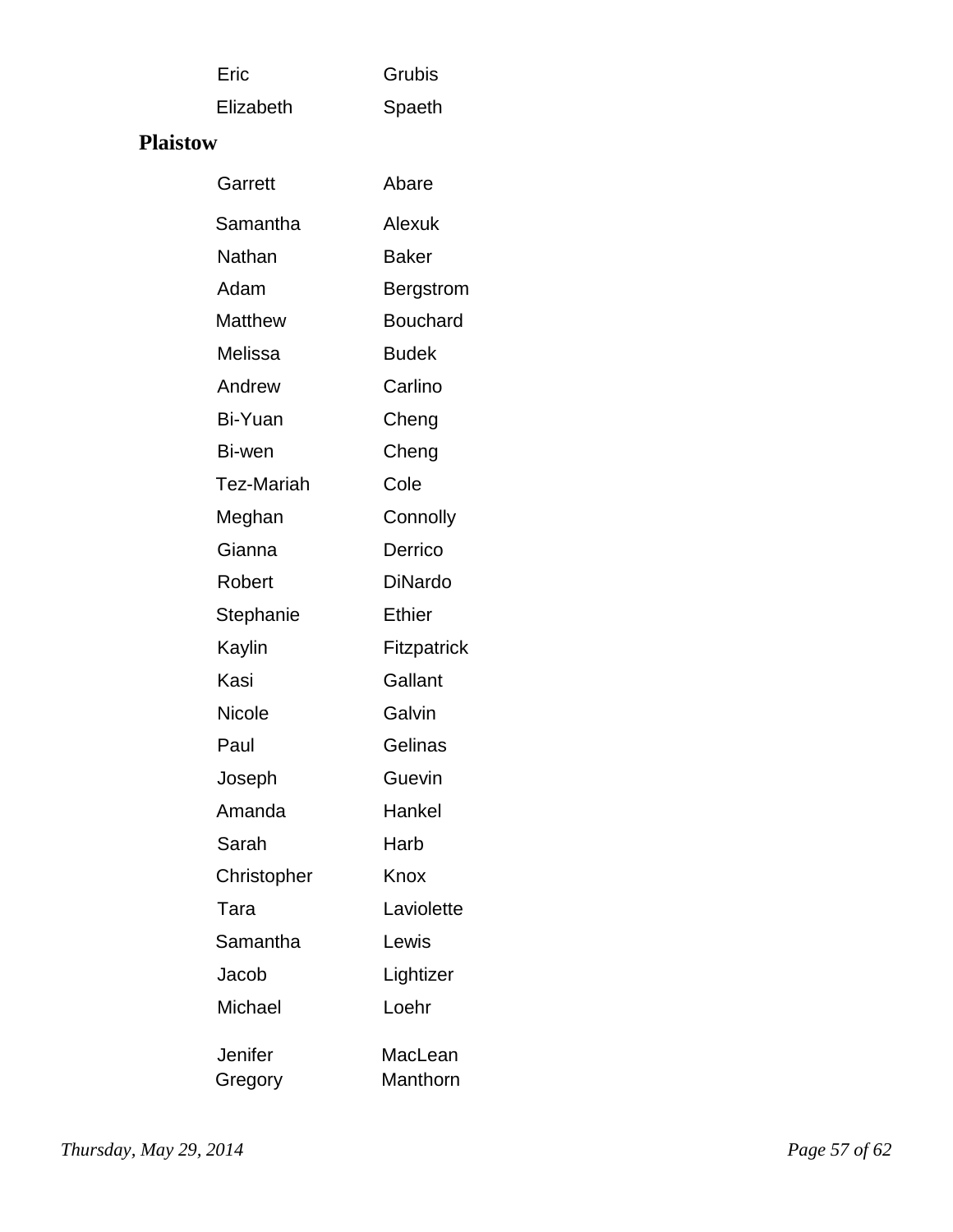|                  | Christopher     | Markey     |
|------------------|-----------------|------------|
|                  | Lenka           | Poliquin   |
|                  | Tracie          | Roy        |
|                  | Quyen           | Trinh      |
| <b>Raymond</b>   |                 |            |
|                  | Bryan           | Giard      |
|                  | Carolann        | Tilbe      |
| <b>Rochester</b> |                 |            |
|                  | William         | Chute      |
| <b>Salem</b>     |                 |            |
|                  | <b>Nicole</b>   | Alexandrou |
|                  | <b>Nikolaus</b> | Arboleda   |
|                  | Kaitlyn         | Arsenault  |
|                  | Aaron           | Benjamin   |
|                  | Laurie          | Bergeron   |
|                  | Andrea          | Cardwell   |
|                  | Corris          | Carney     |
|                  | Shannon         | Carter     |
|                  | <b>Nicole</b>   | Coffey     |
|                  | Catherine       | Contarino  |
|                  | Christopher     | Cote       |
|                  | <b>Darcelle</b> | Daigneault |
|                  | Nour            | Darwich    |
|                  | Payton          | DeLuca     |
|                  | <b>Danielle</b> | Dehne      |
|                  | Laura           | Diantgikis |
|                  | Katelyn         | Drago      |
|                  | Megan           | Field      |
|                  | Ashley          | Garcia     |
|                  | Madisen         | Giordano   |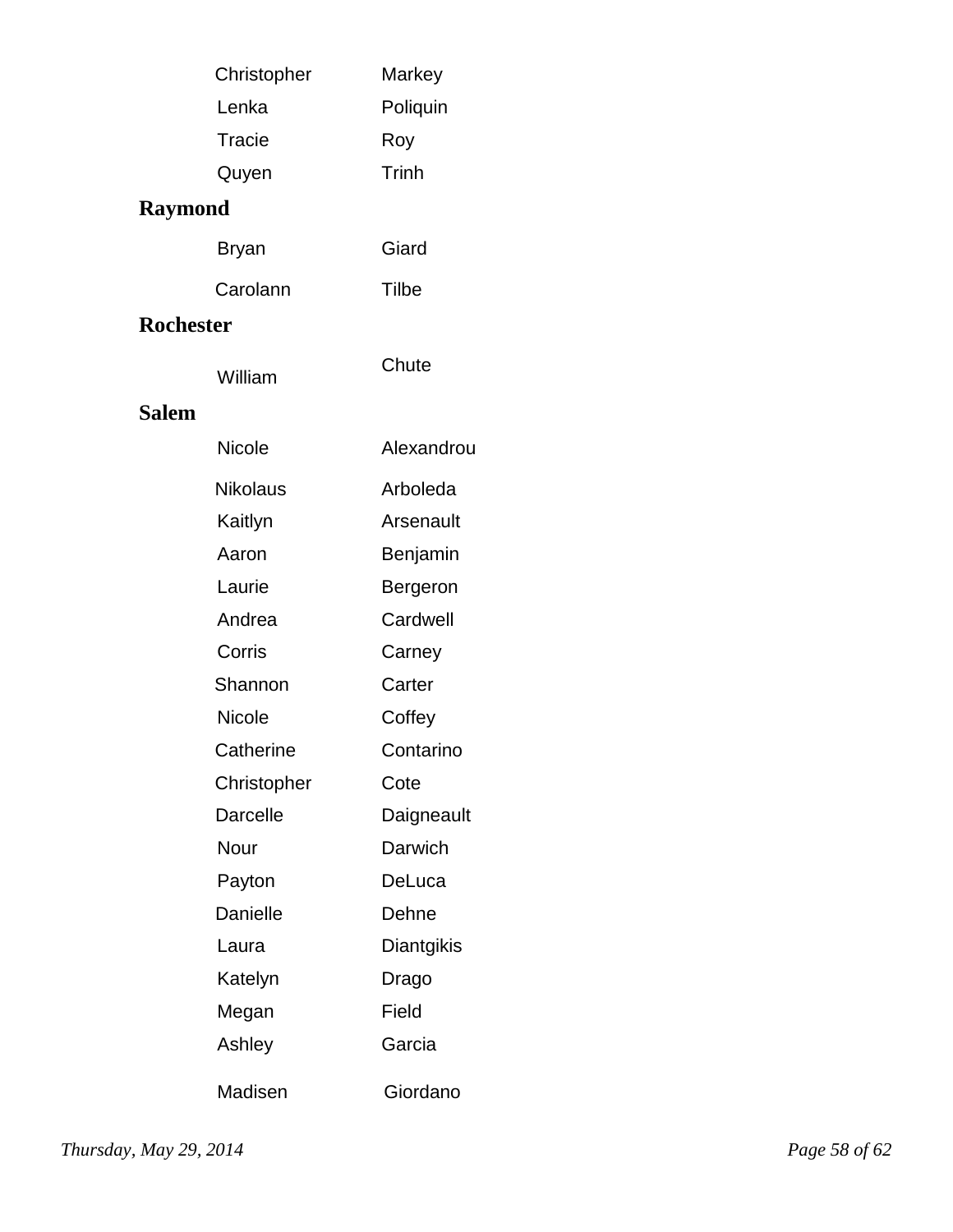| Rachel          | Haji                |
|-----------------|---------------------|
| Ellen           | Hammond             |
| Jeffrey         | Hammond             |
| Hannah          | Heckman-<br>McKenna |
| Alyssa          | Kirby               |
| Jacob           | Larouche            |
| Margaret        | Larouche            |
| <b>Danielle</b> | LeBoeuf             |
| LaShante        | LeMieux             |
| Ashley          | Lessard             |
| Norman          | Lo                  |
| Carisa          | Magown              |
| Michela         | Maputol             |
| Ashley          | Mason               |
| Johny           | McDonald            |
| Kenneth         | McLean              |
| Thomas          | Messina             |
| Leah            | Morelli             |
| Gregory         | Morgan              |
| Kelsey          | Morse               |
| Julie           | Mulry               |
| Cory-Jon        | Murray              |
| Tyler           | Nardone             |
| Caroline        | Ngetuny             |
| Mackenzie       | O'Leary             |
| Lucia           | <b>Ouellette</b>    |
| Andrea          | Oulton              |
| Kathleen        | Pacheco             |
| Mitchell        | Pennor              |
| Allycen         | Perron              |
| Daniel          | Peters              |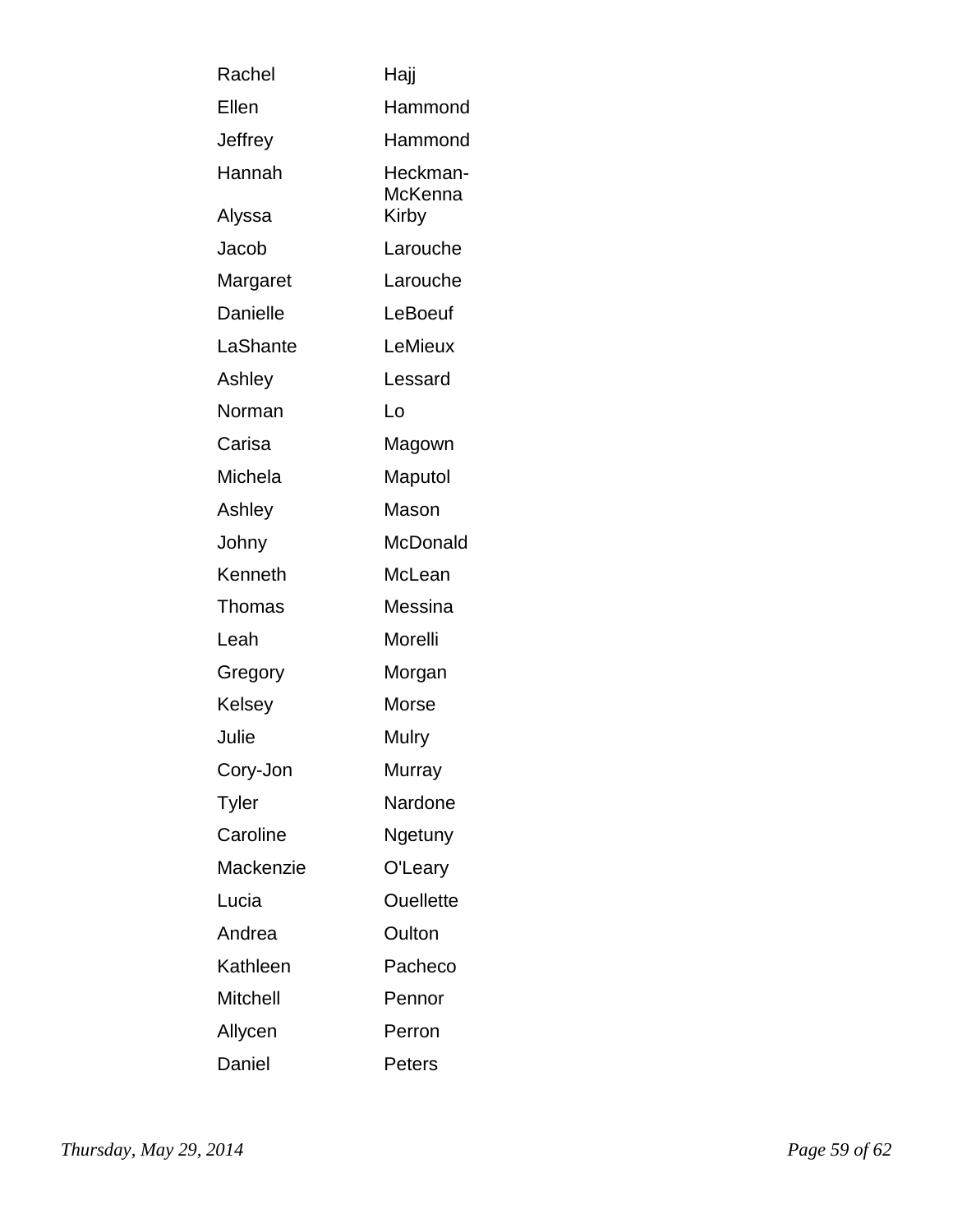| Daniel    | Poumakis |  |
|-----------|----------|--|
| Elizabeth | Razza    |  |
| Nabil     | Saleh    |  |
| Rami      | Saleh    |  |
| Jeffrey   | Santoro  |  |
| Ashley    | Scull    |  |
| Amber     | Senia    |  |
| Thomas    | Shamma   |  |
| Cody      | Sharpe   |  |
| Helen     | Shiepe   |  |
| Juliana   | Sideri   |  |
| Khadija   | Smith    |  |
| Sydney    | Tatoyian |  |
| Arianna   | Zulauf   |  |

#### **Sandown**

| Derrick   | Allen               |  |
|-----------|---------------------|--|
| Taylor    | Atherton            |  |
| Desiree   | <b>Boisvert</b>     |  |
| Shane     | <b>Branca</b>       |  |
| Elizabeth | <b>Bromm</b>        |  |
| Katherine | Bromm               |  |
| Sarah     | Calder              |  |
| Kaitlyn   | Cote                |  |
| Amanda    | Davies              |  |
| Meagan    | DiGenova-           |  |
| Nicholas  | Curtin<br>Donnellan |  |
| Joseph    | Duval               |  |
| Lindsay   | Elias               |  |
| Cameron   | Hale                |  |
| Rachell   | <b>McCarthy</b>     |  |
| Jennifer  | Meisner             |  |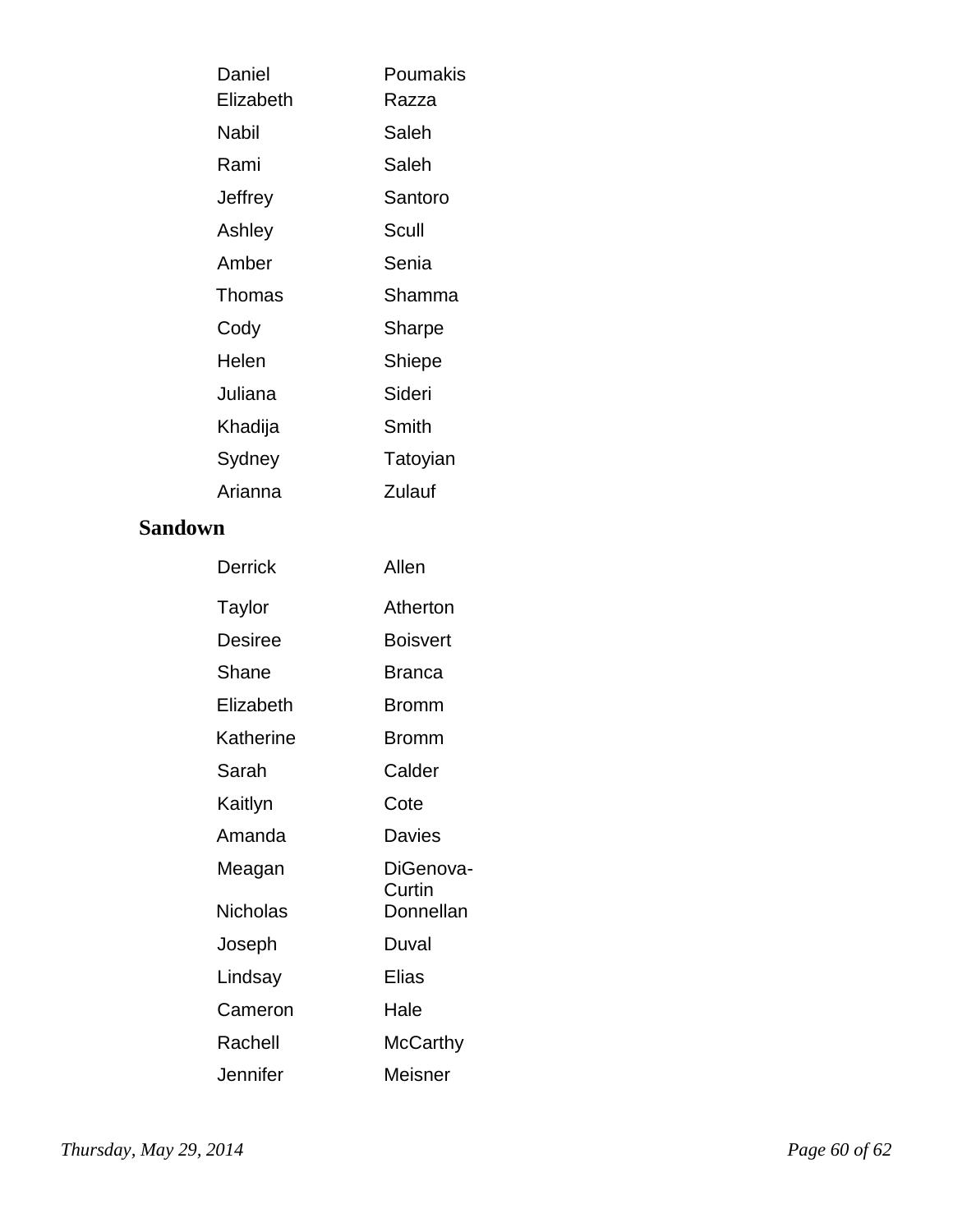| O'Connor             |  |  |  |  |  |
|----------------------|--|--|--|--|--|
| Raymond<br>Sambataro |  |  |  |  |  |
| Stoner               |  |  |  |  |  |
| Tortorello           |  |  |  |  |  |
| Vasil                |  |  |  |  |  |
| <b>Seabrook</b>      |  |  |  |  |  |
| <b>Bishopp</b>       |  |  |  |  |  |
|                      |  |  |  |  |  |

| Joyce          | Clarke          |  |  |  |
|----------------|-----------------|--|--|--|
| Jenna          | Cochrane        |  |  |  |
| Jennifer       | Cotter          |  |  |  |
| Nicole         | Fournier        |  |  |  |
| Liliane        | Galvao          |  |  |  |
| Jessica        | Gosselin        |  |  |  |
| Kaitlin        | Gribok          |  |  |  |
| Benjamin       | Heywood         |  |  |  |
| Holly          | Kennell         |  |  |  |
| Emma           | Leahy           |  |  |  |
| Christopher    | Lee             |  |  |  |
| Tarah          | MacGregor       |  |  |  |
| Jessica        | <b>Matthews</b> |  |  |  |
| Jessica        | Michaud         |  |  |  |
| Jeffrey        | Provencher      |  |  |  |
| Cassandra      | <b>Stone</b>    |  |  |  |
| Liam           | Wilbur          |  |  |  |
| <b>Brandon</b> | Wiley           |  |  |  |
| rsworth        |                 |  |  |  |
|                |                 |  |  |  |

## **Somer**

Rivka **South Hampton** Berman Kerri Flanagan